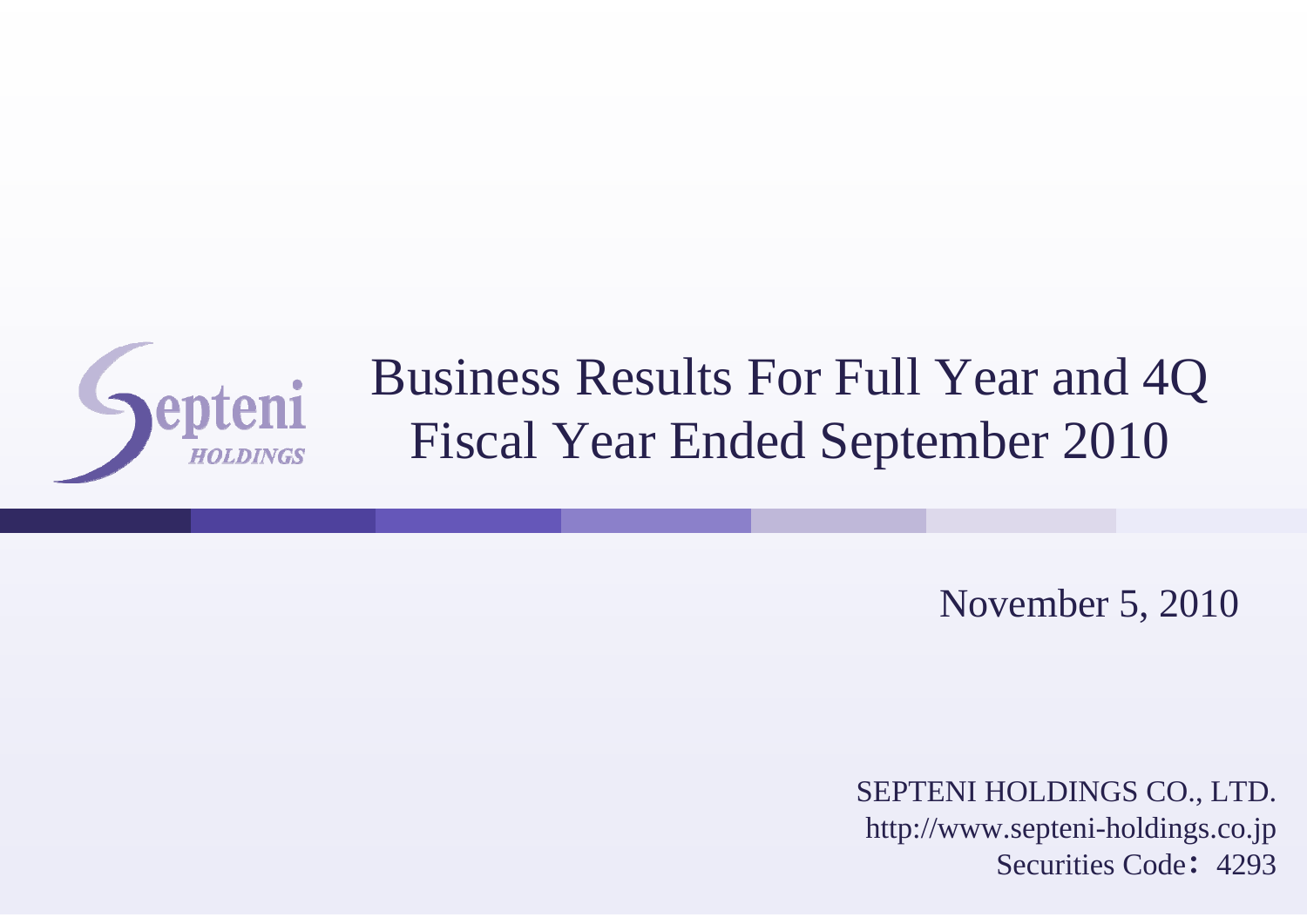



| I. Earnings Overview (4Q and Full Year)                | $P3 \rightarrow P14$  |
|--------------------------------------------------------|-----------------------|
| II. Main Business Division Overview(4Q)                | $P15 \rightarrow P25$ |
| III. Review of FY9/10                                  | $P26 \rightarrow P34$ |
| IV. Intermediate Term Business Plan (FY9/11 to FY9/13) | $P35 \rightarrow P43$ |
| V. Policies in FY9/11                                  | $P44 \rightarrow P49$ |
| VI. Supplemental Information                           | $P50 \rightarrow P55$ |

All forward looking forecasts, opinions, and plans presented in this document are based on the best information available at the time of its creation on November 5, 2010, and their accuracy cannot be guaranteed. Our earnings may diverge from the estimates and projections denoted in this document due to risks arising from changes in global market conditions and various other unforeseen factors.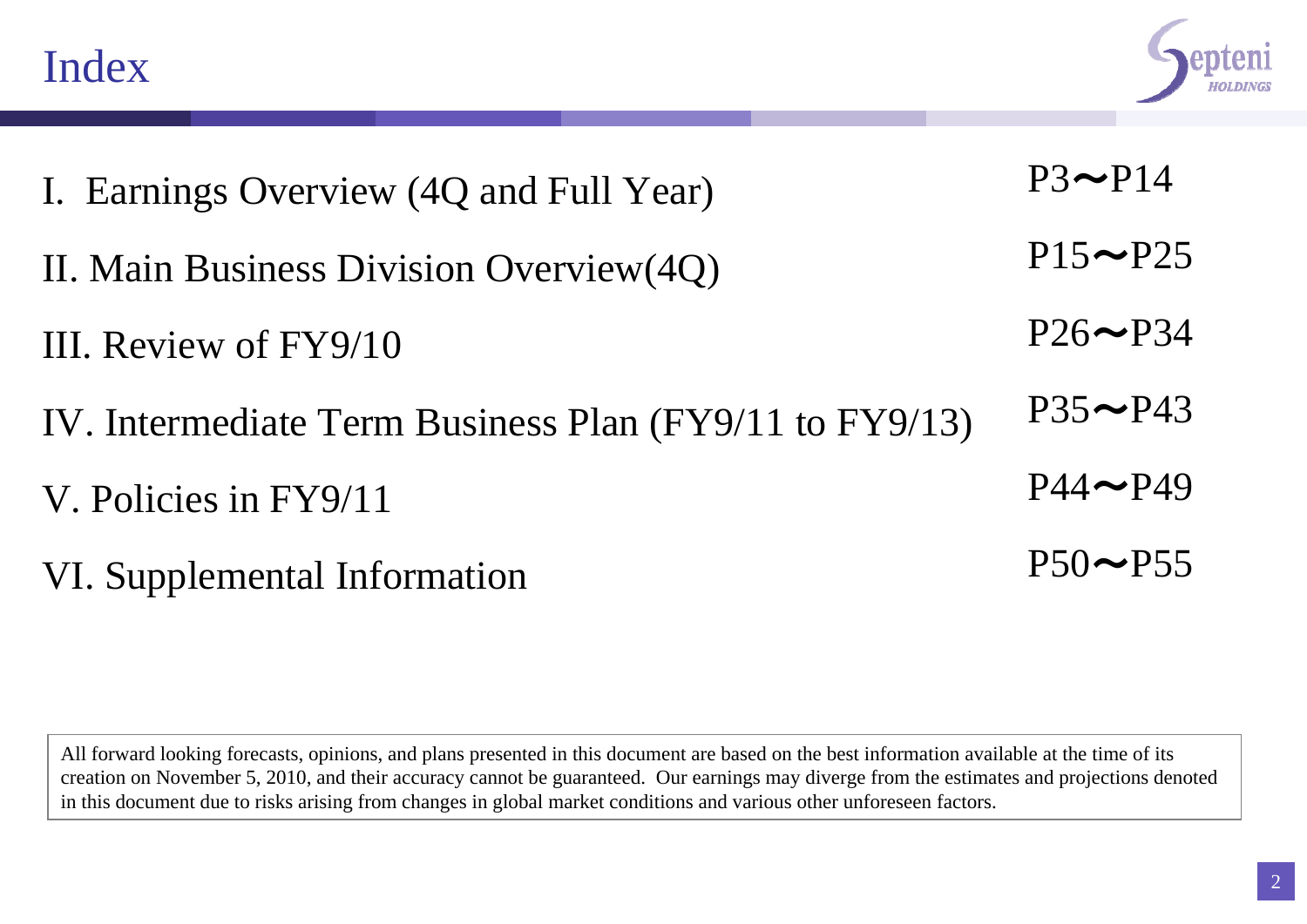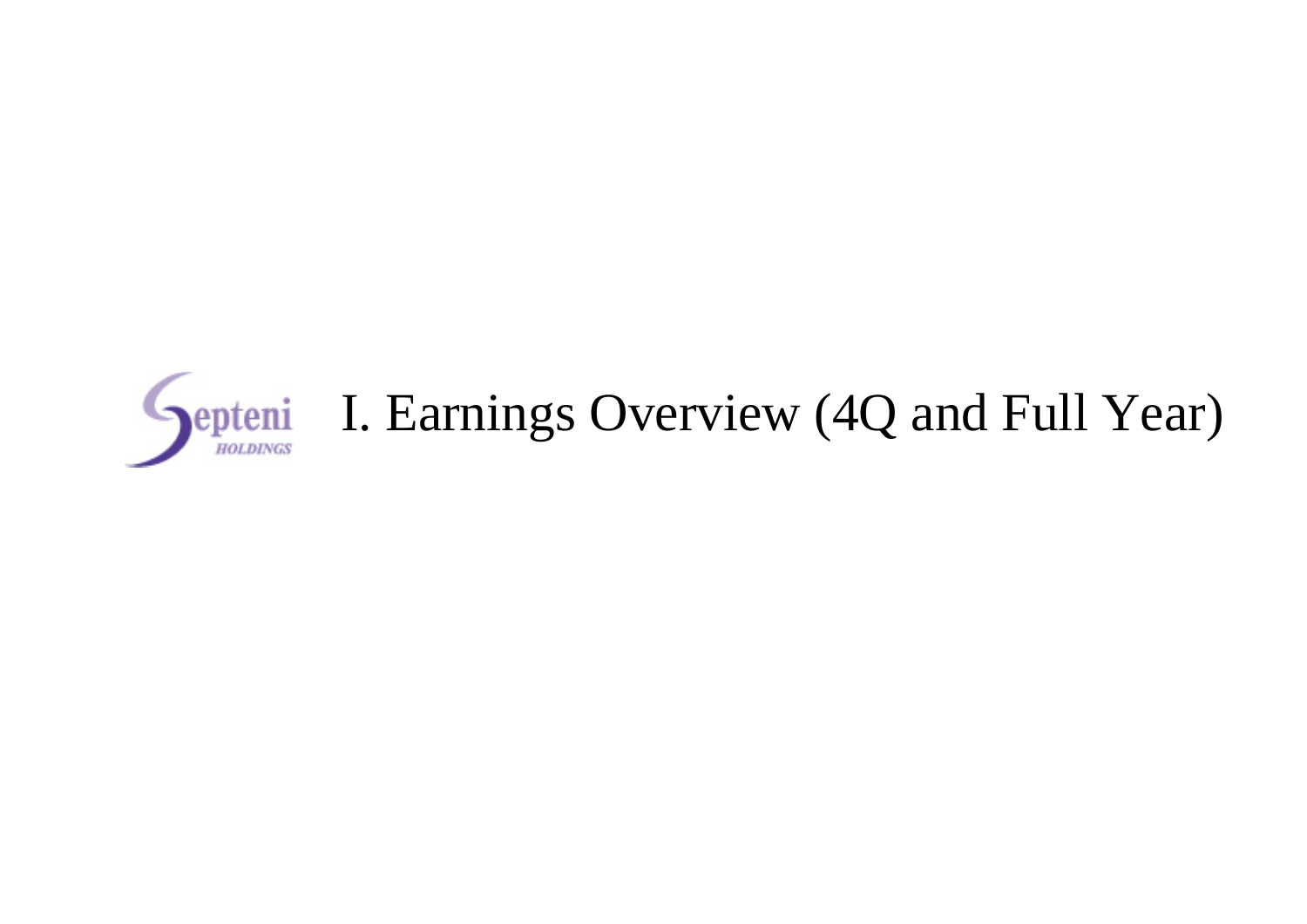

◆ Sales growth seen in 3Q continued in 4Q, Internet advertising demand remains strong

◆ Operating income rises 70.4% yoy to ¥288 million on back of higher gross income resulting from higher sales, and rigorous cost controls

◆ Net income in 4Q improved by ¥342 million to ¥229 million on back of large growth in ordinary income and reduced extraordinary losses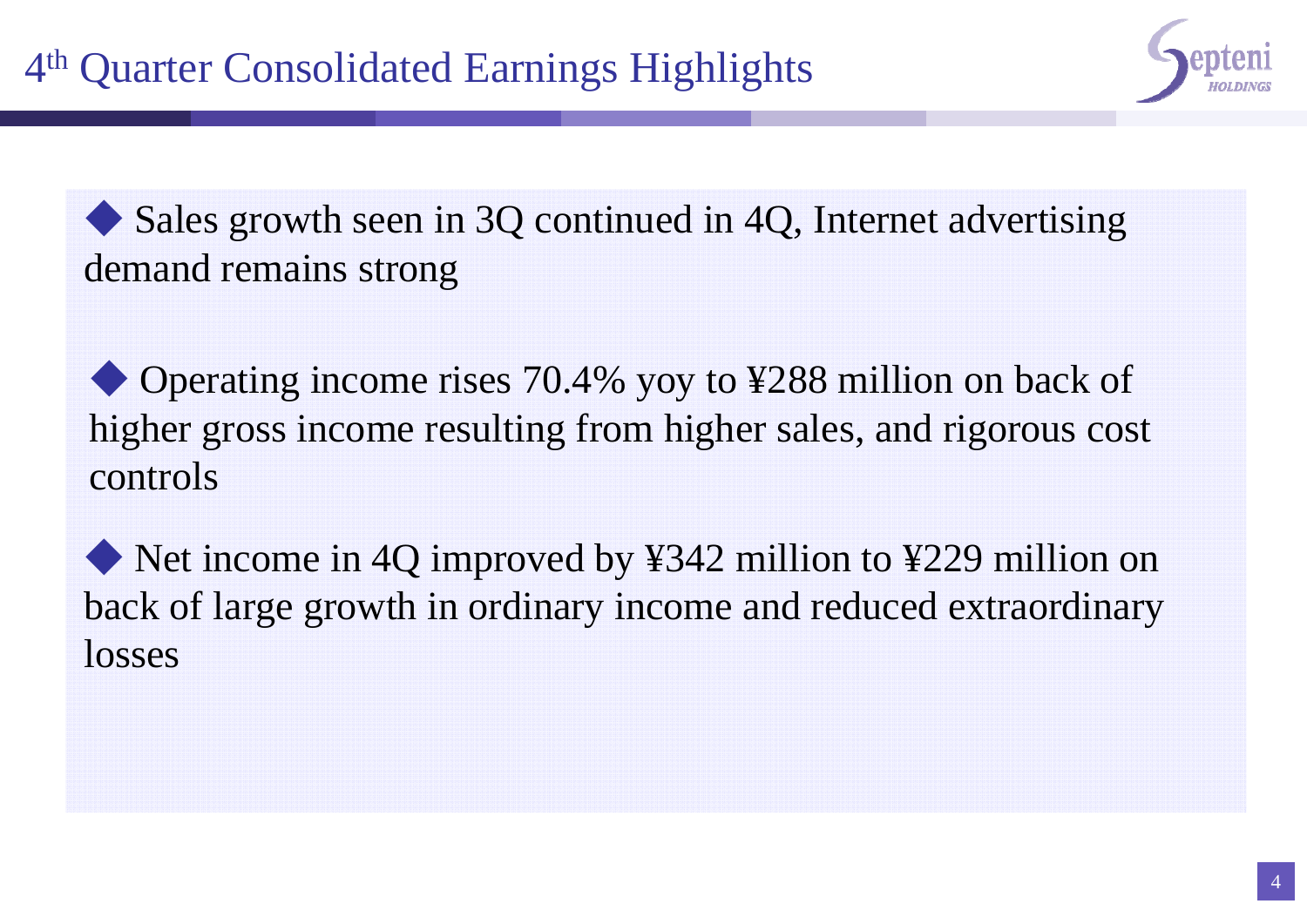

| <b>Income Statement</b> |       | 4Q-FY9/10    |                   |                   |        | 4Q-FY9/09    |       | 3Q-FY9/10    |  |
|-------------------------|-------|--------------|-------------------|-------------------|--------|--------------|-------|--------------|--|
|                         | Value | <b>Share</b> | <b>YoY</b> Change | <b>QoQ</b> Change | Value  | <b>Share</b> | Value | <b>Share</b> |  |
| <b>Net Sales</b>        | 8,262 | 100.0%       | $+3.6%$           | $+1.4%$           | 7,972  | 100.0%       | 8,148 | 100.0%       |  |
| <b>Gross Income</b>     | 1,587 | 19.2%        | $+3.8%$           | $+0.4%$           | 1,529  | 19.2%        | 1,581 | 19.4%        |  |
| SG&A                    | 1,299 | 15.7%        | $-4.5%$           | $-1.7%$           | 1,359  | 17.1%        | 1,321 | 16.2%        |  |
| <b>Operating Income</b> | 288   | 3.5%         | $+70.4%$          | $+10.8\%$         | 169    | 2.1%         | 260   | 3.2%         |  |
| <b>Ordinary Income</b>  | 285   | 3.5%         | $+110.6\%$        | $+23.0\%$         | 135    | 1.7%         | 232   | 2.9%         |  |
| Net Income              | 229   | 2.8%         | $(+342)$          | $+169.8\%$        | $-113$ | $-1.4%$      | 85    | 1.0%         |  |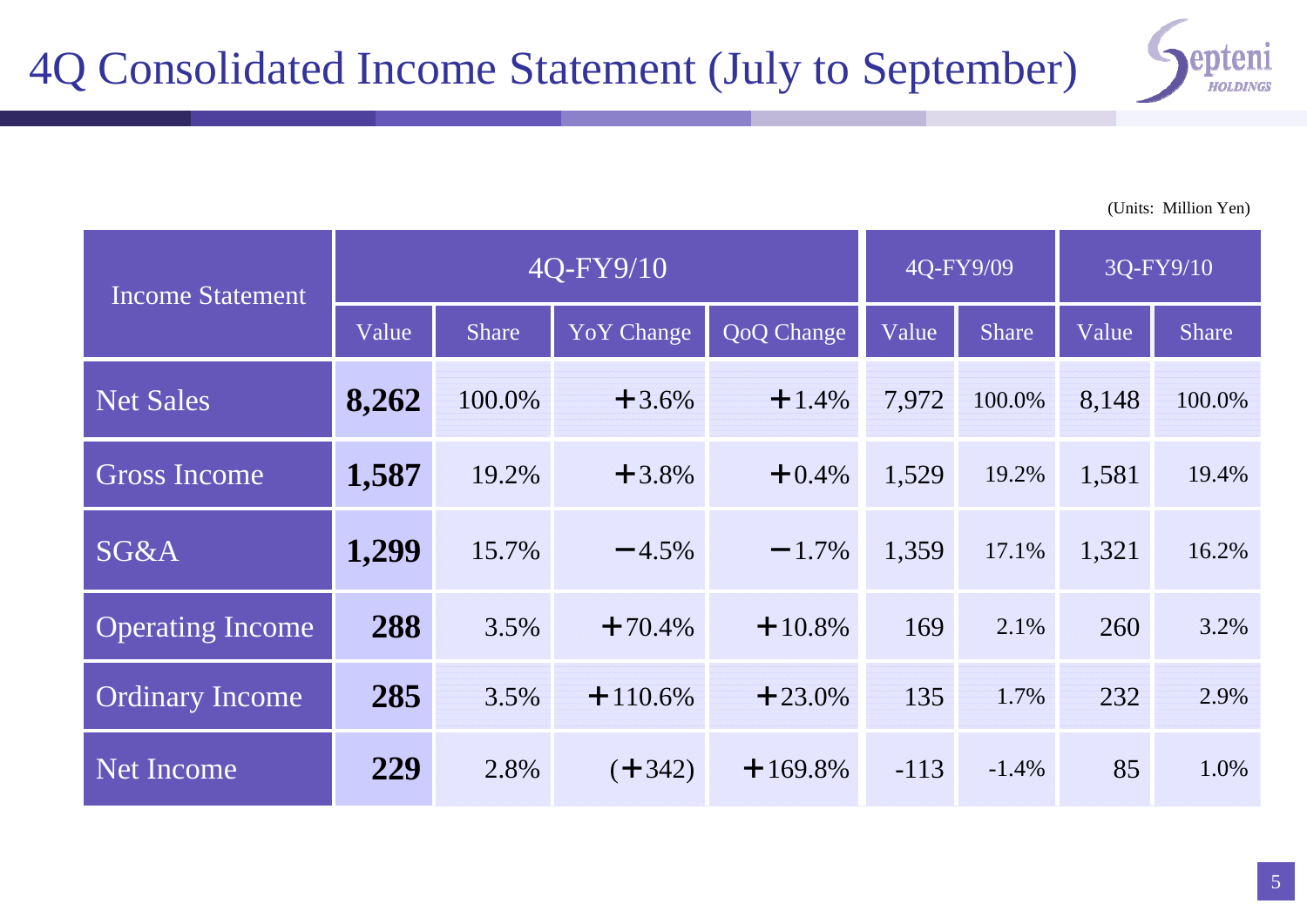# Trends in Quarterly Consolidated Earnings



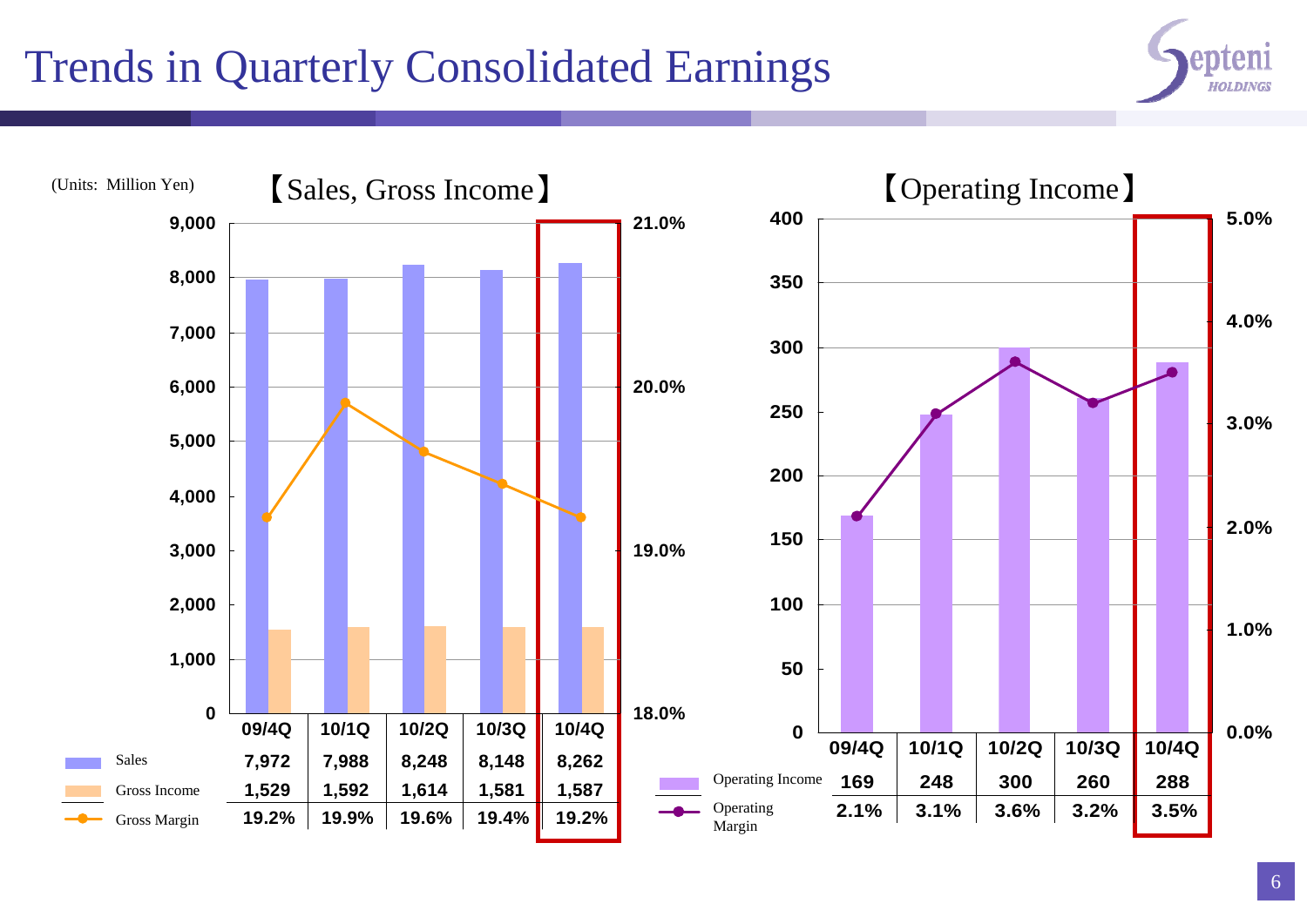## Changes in Business Segments



#### 【Until FY9/09 】

#### Internet Advertising

Internet Advertising Agency

Ad Network

In-Ship Advertising

Internet Related Business

Mobile Contents

Mobile Media Rep

Technology

#### Direct Marketing Business

Direct Mail Outsourcing Services



Commerce

Investment and Incubation(※)

※ Retreated from this business in 1Q of FY9/10

#### 【From FY9/10 】



Commerce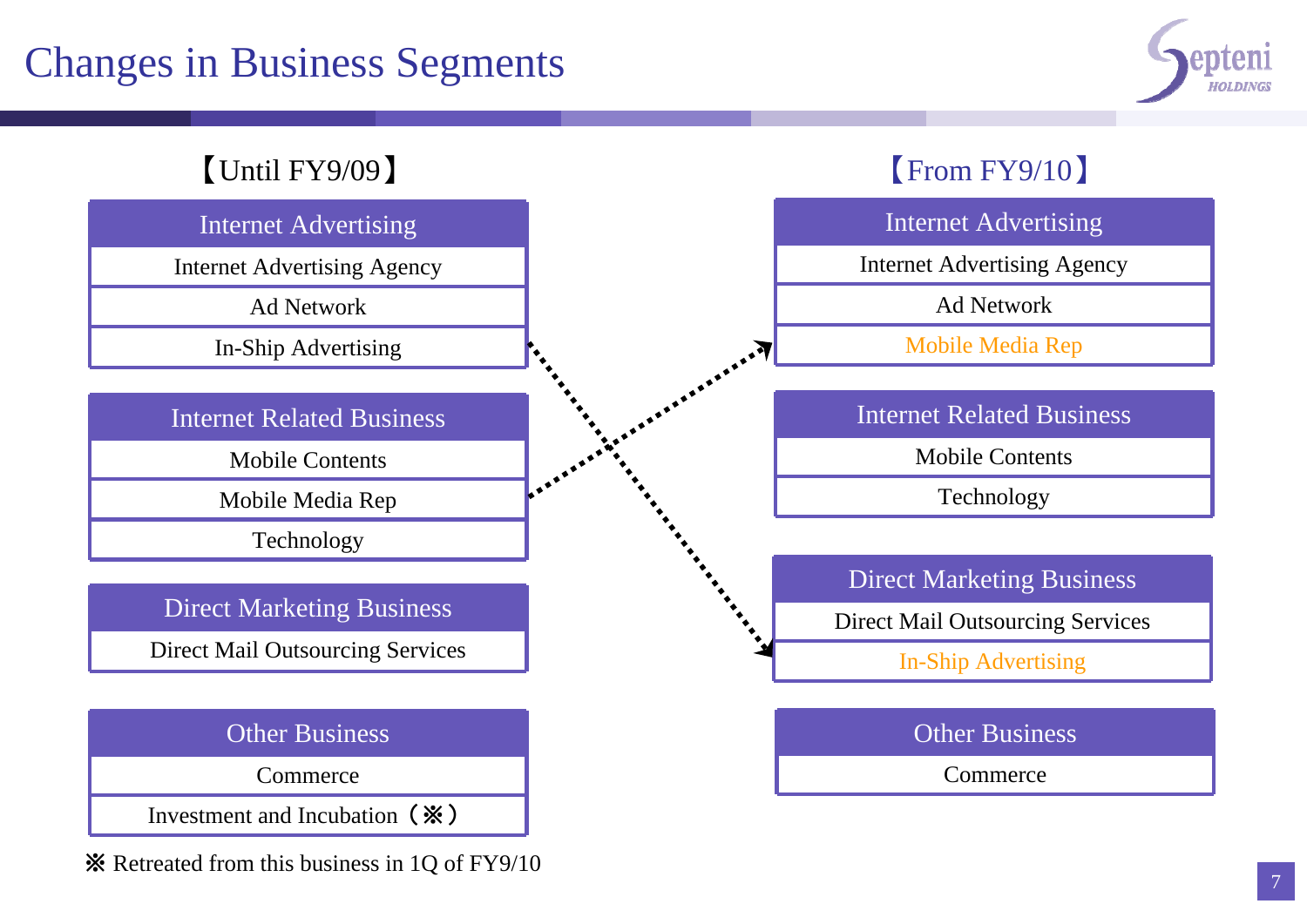

|                                  |           | <b>Net Sales</b> |                   | <b>Operating Income</b> |           |                   |  |
|----------------------------------|-----------|------------------|-------------------|-------------------------|-----------|-------------------|--|
| <b>Business Segments</b>         | 4Q-FY9/10 | 4Q-FY9/09        | <b>YoY</b> Change | 4Q-FY9/10               | 4Q-FY9/09 | <b>YoY</b> Change |  |
| <b>Internet Advertising</b>      | 7,009     | 6,633            | $+5.7%$           | 303                     | 232       | $+30.7%$          |  |
| <b>Internet Related Business</b> | 483       | 596              | $-18.8%$          | 34                      | 34        | $-0.4%$           |  |
| <b>Direct Marketing</b>          | 524       | 486              | $+7.8%$           | 36                      | 33        | $+6.4%$           |  |
| <b>Other Business</b>            | 277       | 292              | $-5.1\%$          | $-13$                   | $-61$     | $(+47)$           |  |
| Commerce                         | 277       | 292              | $-5.1\%$          | $\Delta$ 13             | $-20$     | $(+6)$            |  |
| <b>Segment Eliminations</b>      | $-33$     | $-36$            |                   | $-71$                   | $-69$     |                   |  |
| <b>Consolidated Account</b>      | 8,262     | 7,972            | $+3.6%$           | 288                     | 169       | $+70.4\%$         |  |

※ FY9/09 business segment earnings adjusted to reflect new business division definitions.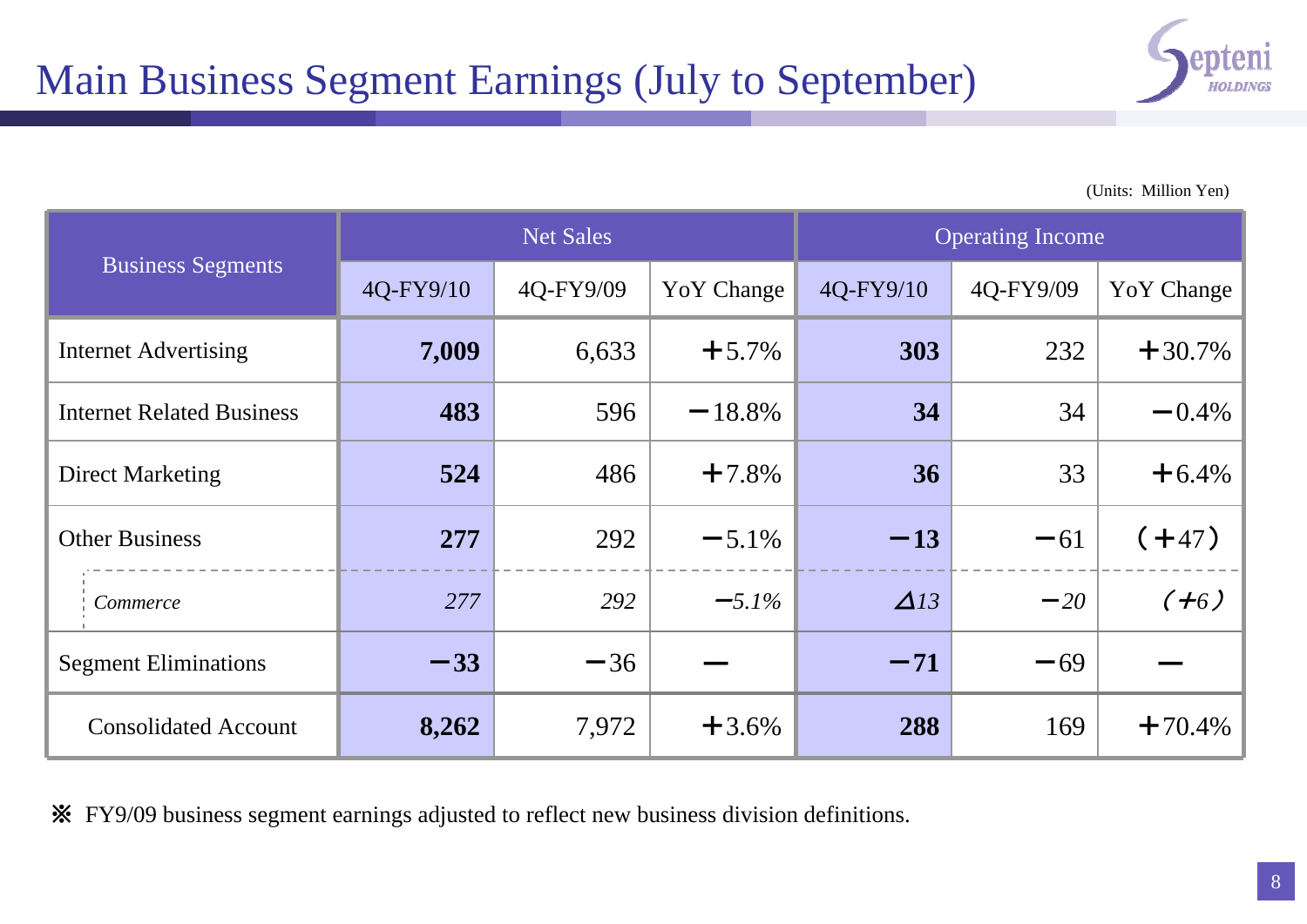

|                                         | End FY9/10 | End FY9/09 | YoY<br>Change | Main Changes in 4Q<br>(July to September) |
|-----------------------------------------|------------|------------|---------------|-------------------------------------------|
| Assets                                  |            |            |               |                                           |
| <b>Current Assets</b>                   | 10,176     | 9,494      | $+682$        | Cash and Equivalents: $+537$              |
| <b>Fixed Assets</b>                     | 2,195      | 2,417      | $-222$        |                                           |
| <b>Total Assets</b>                     | 12,371     | 11,911     | $+460$        |                                           |
| Liabilities                             |            |            |               |                                           |
| <b>Current Liabilities</b>              | 6,090      | 5,769      | $+321$        | Short Term Debt: $+97$                    |
| <b>Fixed Liabilities</b>                | 201        | 371        | $-170$        | Long Term Debt: -62                       |
| <b>Total Liabilities</b>                | 6,291      | 6,140      | $+151$        |                                           |
| <b>Net Assets</b>                       |            |            |               |                                           |
| <b>Total Net Assets</b>                 | 6,079      | 5,770      | $+309$        | Retained Earnings: +229                   |
| <b>Total Liabilities and Net Assets</b> | 12,371     | 11,911     | $+460$        |                                           |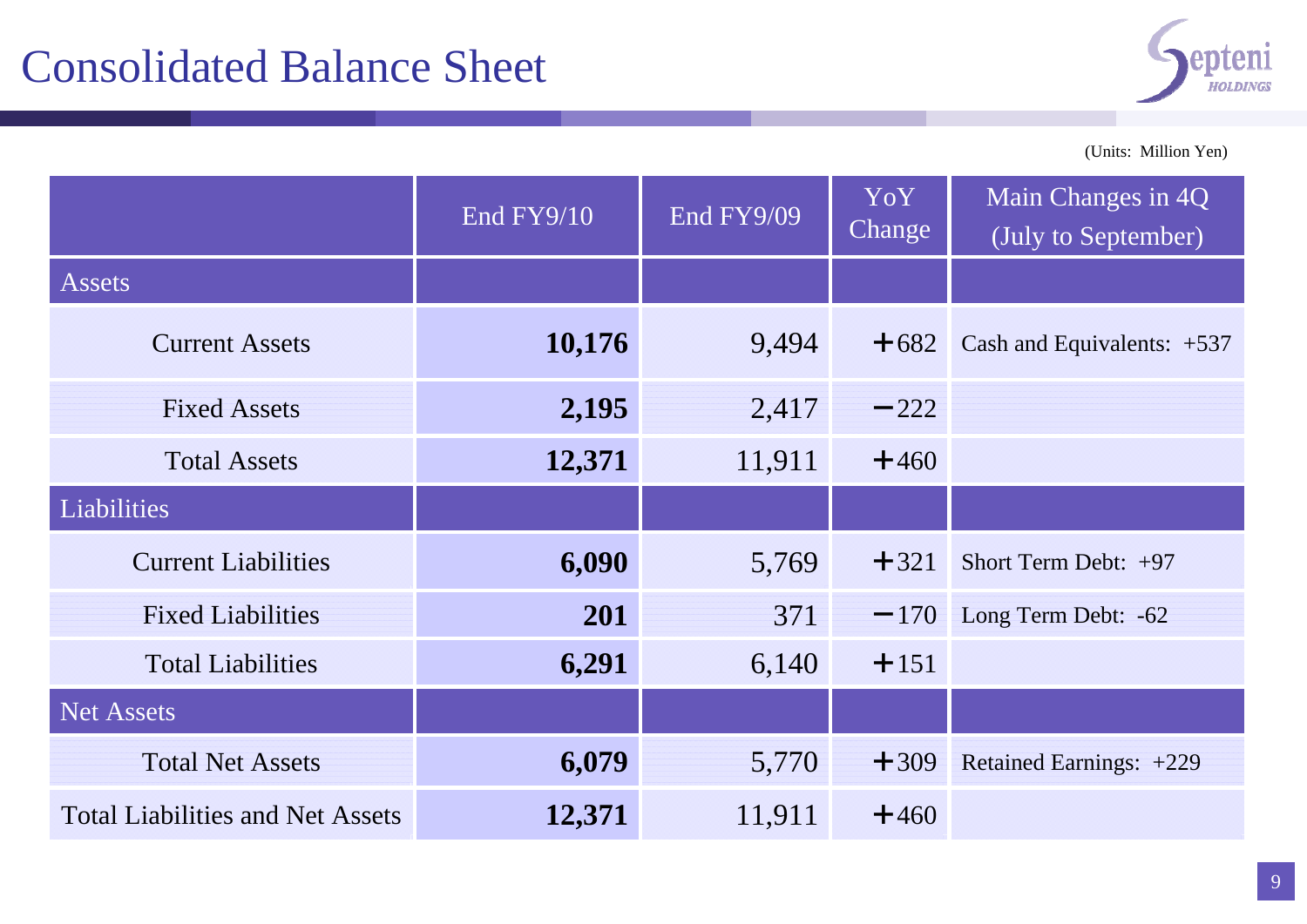

|                                            | FY9/10 | Main Changes in 4Q<br>(July to September)                                                                   | <b>FY9/09</b> |
|--------------------------------------------|--------|-------------------------------------------------------------------------------------------------------------|---------------|
| <b>Cash Flow from Operating Activities</b> | 1,195  | Net Income Before Taxes: $+354$<br>Various Reserves: +64                                                    | 266           |
| <b>Cash Flow from Investing Activities</b> | $-58$  | Liquidation of Marketable Securities: +46<br><b>Acquisition of Affiliated Companies'</b><br>Securities: -30 | $-165$        |
| <b>Cash Flow from Financing Activities</b> | $-280$ |                                                                                                             | -89           |
| Change in Cash and Equivalents             | 856    |                                                                                                             |               |
| Cash and Equivalents at Term End           | 5,575  |                                                                                                             | 4,719         |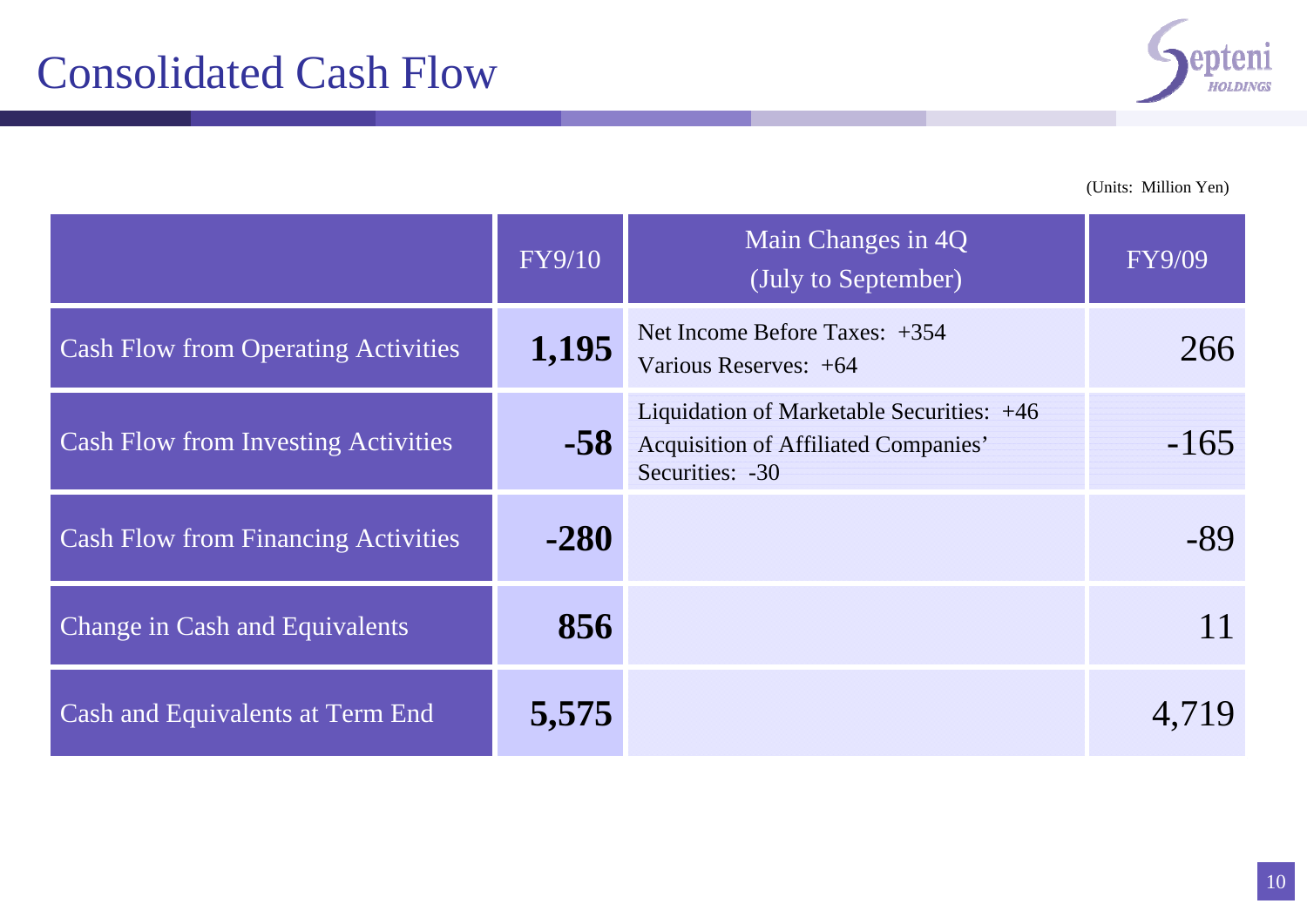

Net sales fell by 1.2% year-over-year to ¥32.648 billion, higher Internet advertising sales were not adequate to offset declines in Internet related business and commerce related sales

◆ Operating income rose by 83.4% year-over-year to ¥1.098 billion

Internet advertising profitability improved and effective cost controls of the Septeni Group contributed to the v-shaped recovery in income

Net income improved by  $\angle 1.13$  billion from the loss in the previous term to a profit of ¥545 million on the back of increased ordinary income and reductions in extraordinary income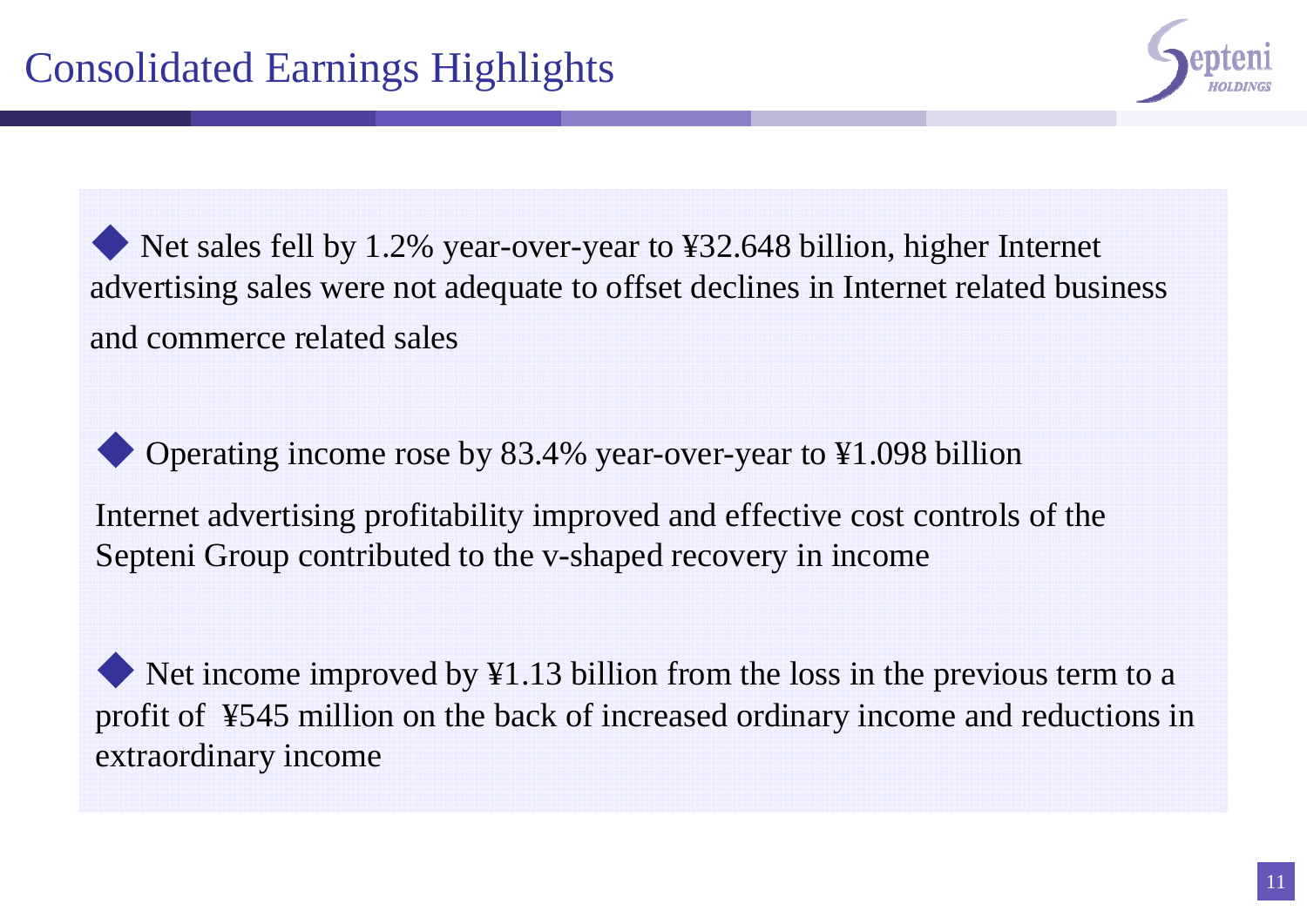## Full Year Consolidated Income Statement



(Units: Million Yen)

|                         |        | Full Year FY9/10 |                   | FY9/09                         |        | Recent<br>Estimate |        |
|-------------------------|--------|------------------|-------------------|--------------------------------|--------|--------------------|--------|
| <b>Income Statement</b> | Value  | <b>Share</b>     | <b>YoY</b> Change | Divergence<br>from<br>Estimate | Value  | Share              | Value  |
| <b>Net Sales</b>        | 32,648 | 100.0%           | $-1.2\%$          | $+0.5%$                        | 33,046 | 100.0%             | 32,500 |
| <b>Gross Income</b>     | 6,376  | 19.5%            | $+0.6%$           |                                | 6,335  | 19.2%              |        |
| <b>SG&amp;A</b>         | 5,278  | 16.2%            | $-8.0\%$          |                                | 5,736  | 17.4%              |        |
| <b>Operating Income</b> | 1,098  | 3.4%             | $+83.4%$          | $+9.8%$                        | 598    | 1.8%               | 1,000  |
| <b>Ordinary Income</b>  | 1,024  | 3.1%             | $+142.8%$         | $+13.8%$                       | 421    | 1.3%               | 900    |
| <b>Net Income</b>       | 545    | 1.7%             | $(+1,130)$        | $+21.3%$                       | $-585$ | $-1.8%$            | 450    |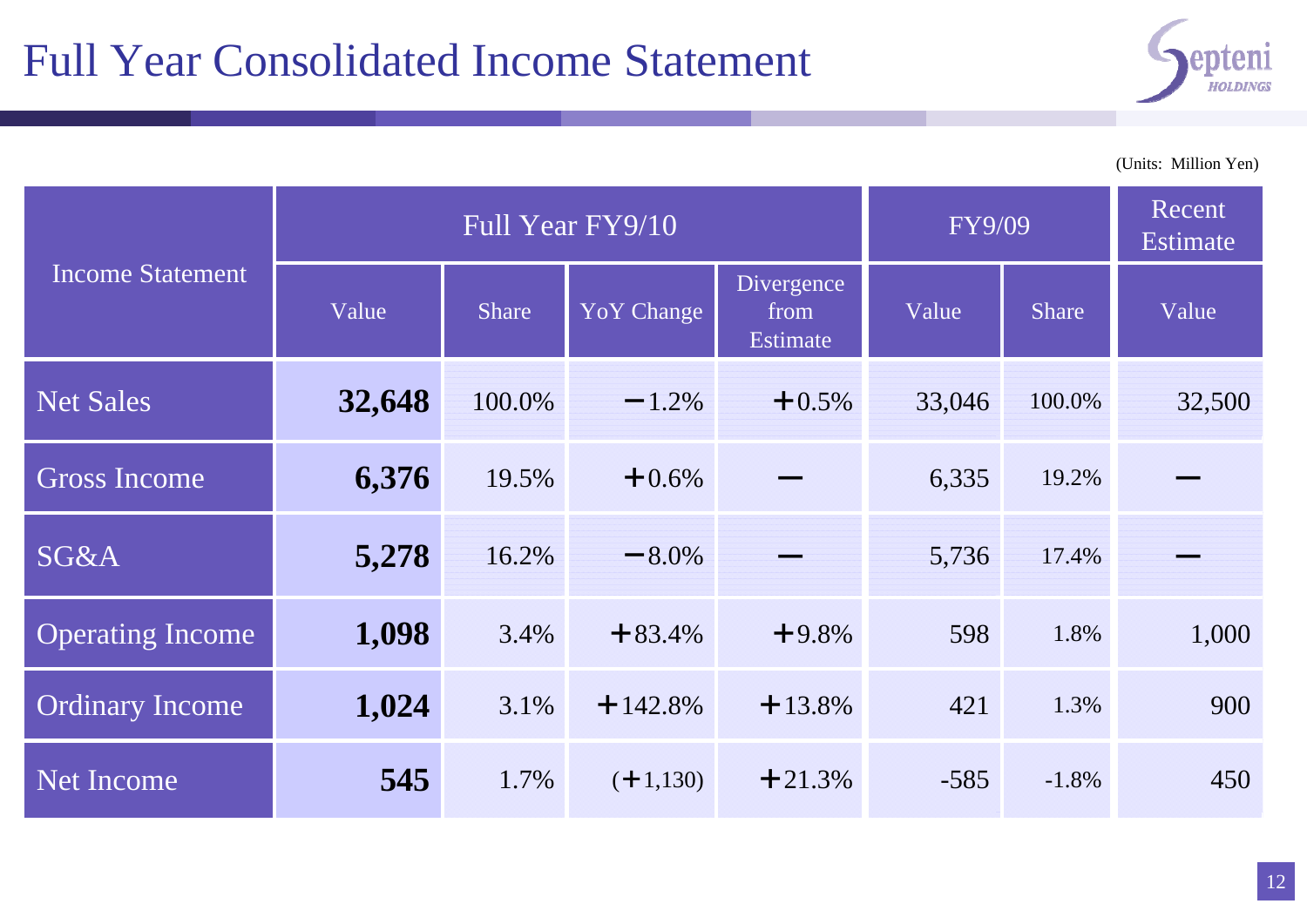## Consolidated Earnings Trend



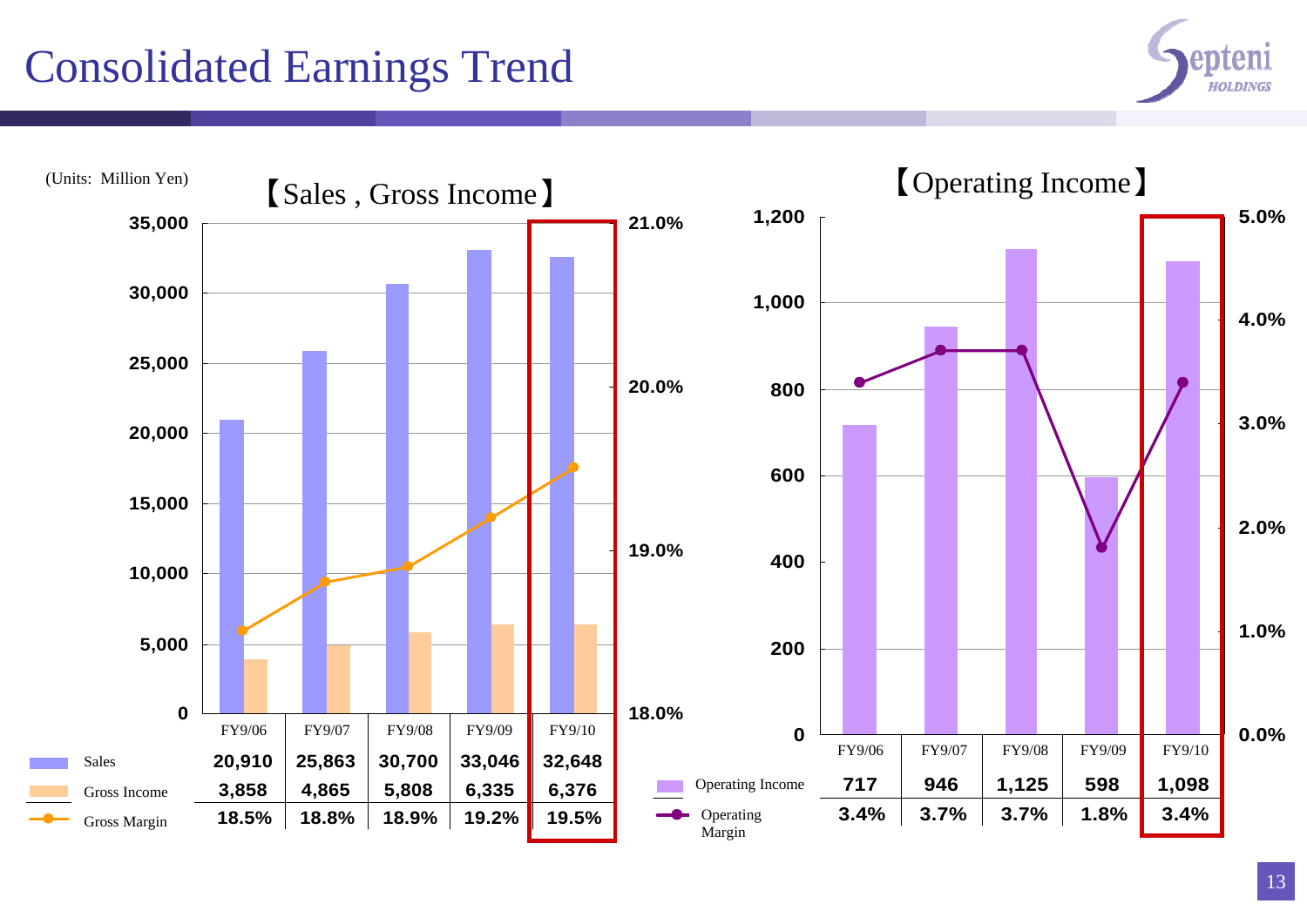

|                                  |               | <b>Net Sales</b> |             | <b>Operating Income</b> |        |                   |  |
|----------------------------------|---------------|------------------|-------------|-------------------------|--------|-------------------|--|
| <b>Business Segments</b>         | <b>FY9/10</b> | FY9/09           | Yo Y Change | <b>FY9/10</b>           | FY9/09 | <b>YoY</b> Change |  |
| Internet Advertising             | 27,387        | 26,886           | $+1.9%$     | 1,146                   | 895    | $+28.1%$          |  |
| <b>Internet Related Business</b> | 2,054         | 2,570            | $-20.1\%$   | 166                     | 46     | $+261.0%$         |  |
| <b>Direct Marketing</b>          | 2,242         | 2,304            | $-2.7%$     | 184                     | 194    | $-5.1\%$          |  |
| <b>Other Business</b>            | 1,097         | 1,501            | $-26.9\%$   | $-60$                   | $-210$ | $(+149)$          |  |
| Commerce                         | 1,097         | 1,501            | $-26.9%$    | $-60$                   | $-70$  | $(+10)$           |  |
| <b>Segment Eliminations</b>      | $-131$        | $-216$           |             | $-339$                  | $-326$ |                   |  |
| <b>Consolidated Accounts</b>     | 32,648        | 33,046           | $-1.2\%$    | 1,098                   | 598    | $+83.4%$          |  |

※ FY9/09 business segment earnings adjusted to reflect new business division definitions.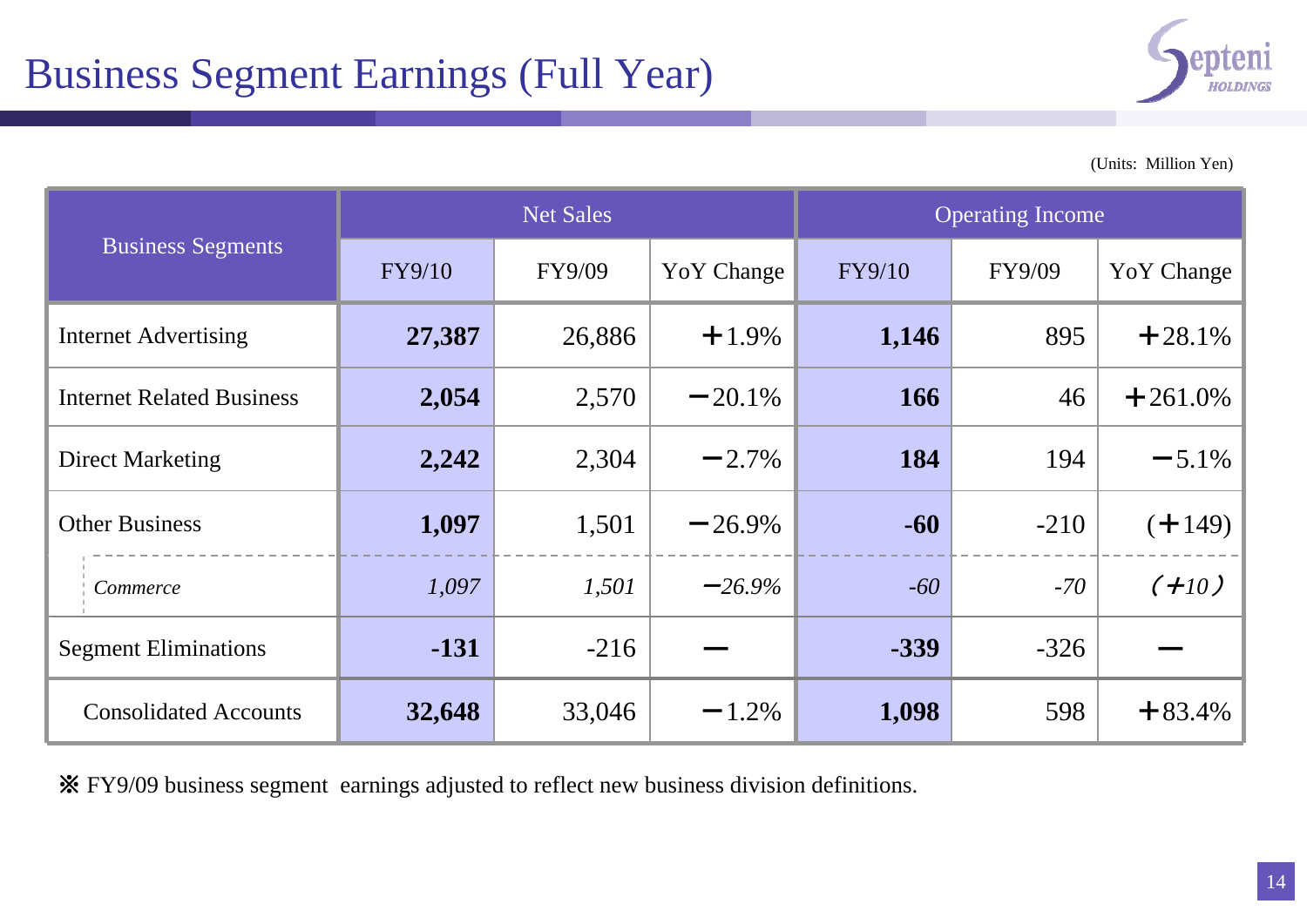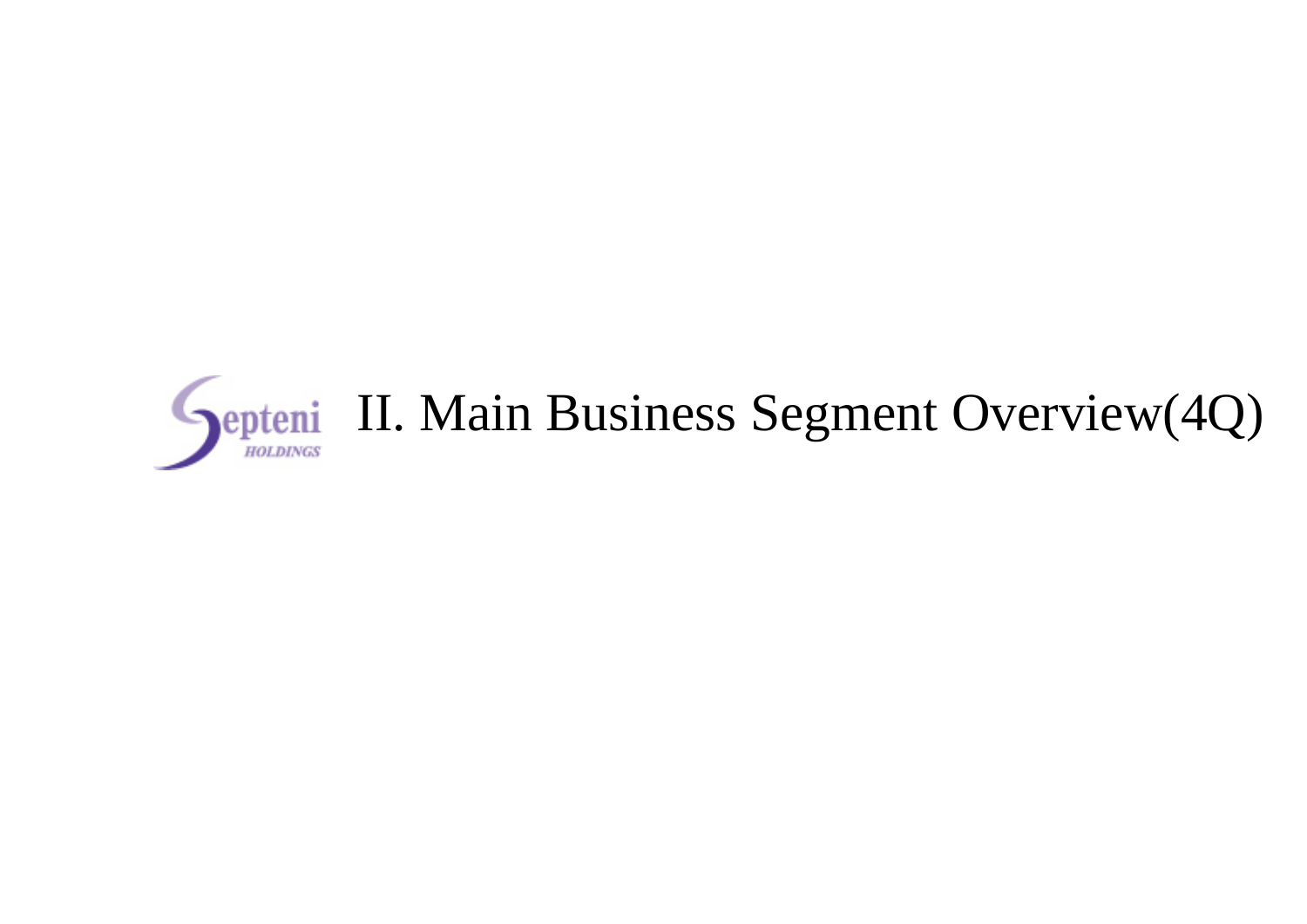#### Internet Advertising Quarterly Earnings Trend





※ 4Q FY9/09 business segment earnings adjusted to reflect new business division definitions.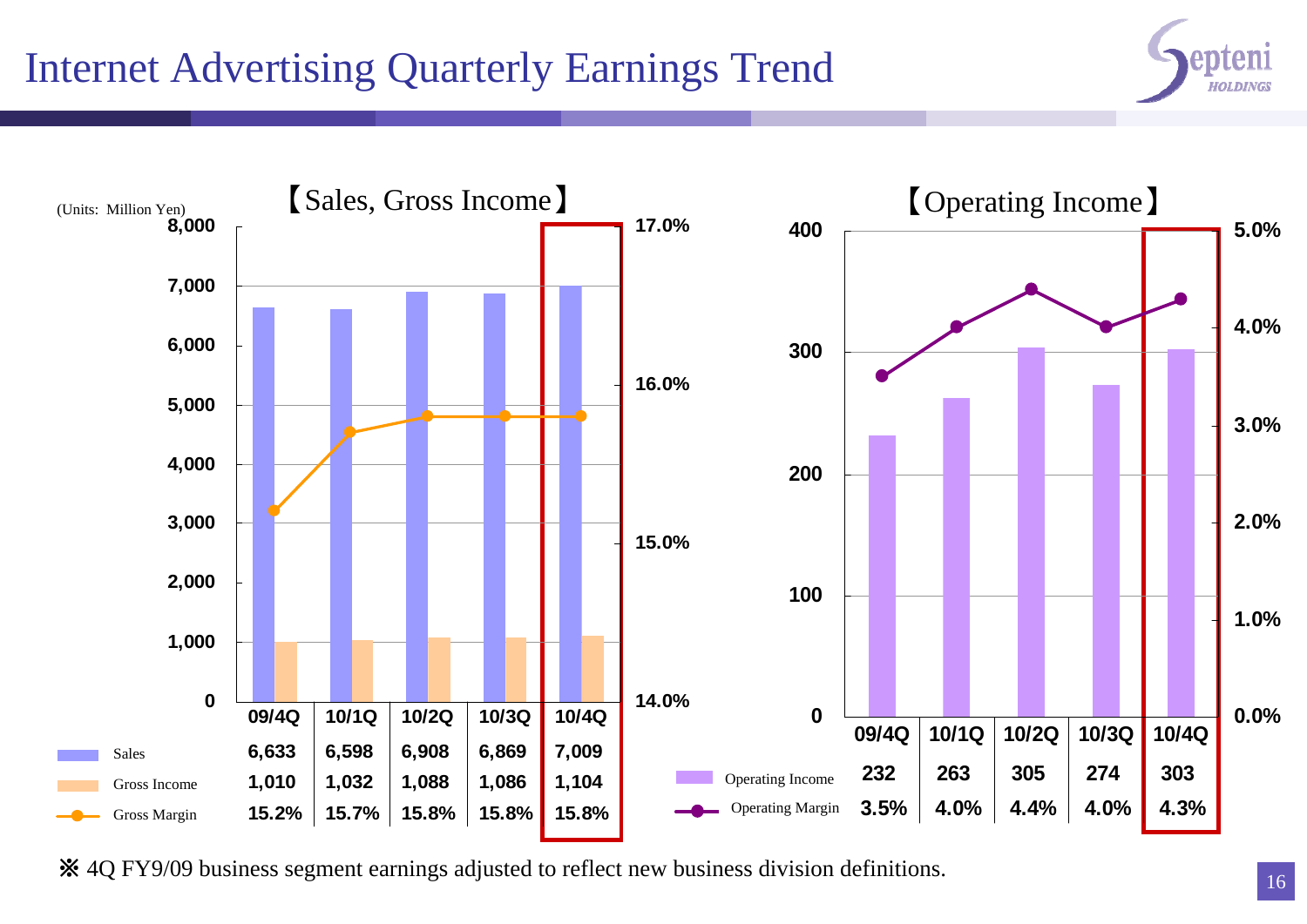

|                         | <b>YoY</b> Change | <b>QoQ</b> Change |
|-------------------------|-------------------|-------------------|
| Sales                   | $+5.7\%$          | $+2.0\%$          |
| <b>Operating Income</b> | $+30.7\%$         | $+10.5%$          |

 Achieved increases in both sales and operating income in both year-overyear and quarter-over-quarter terms

 Advertising from human resources service and social media related services increased

Introduced in-house developed services into solutions, Ad Network realms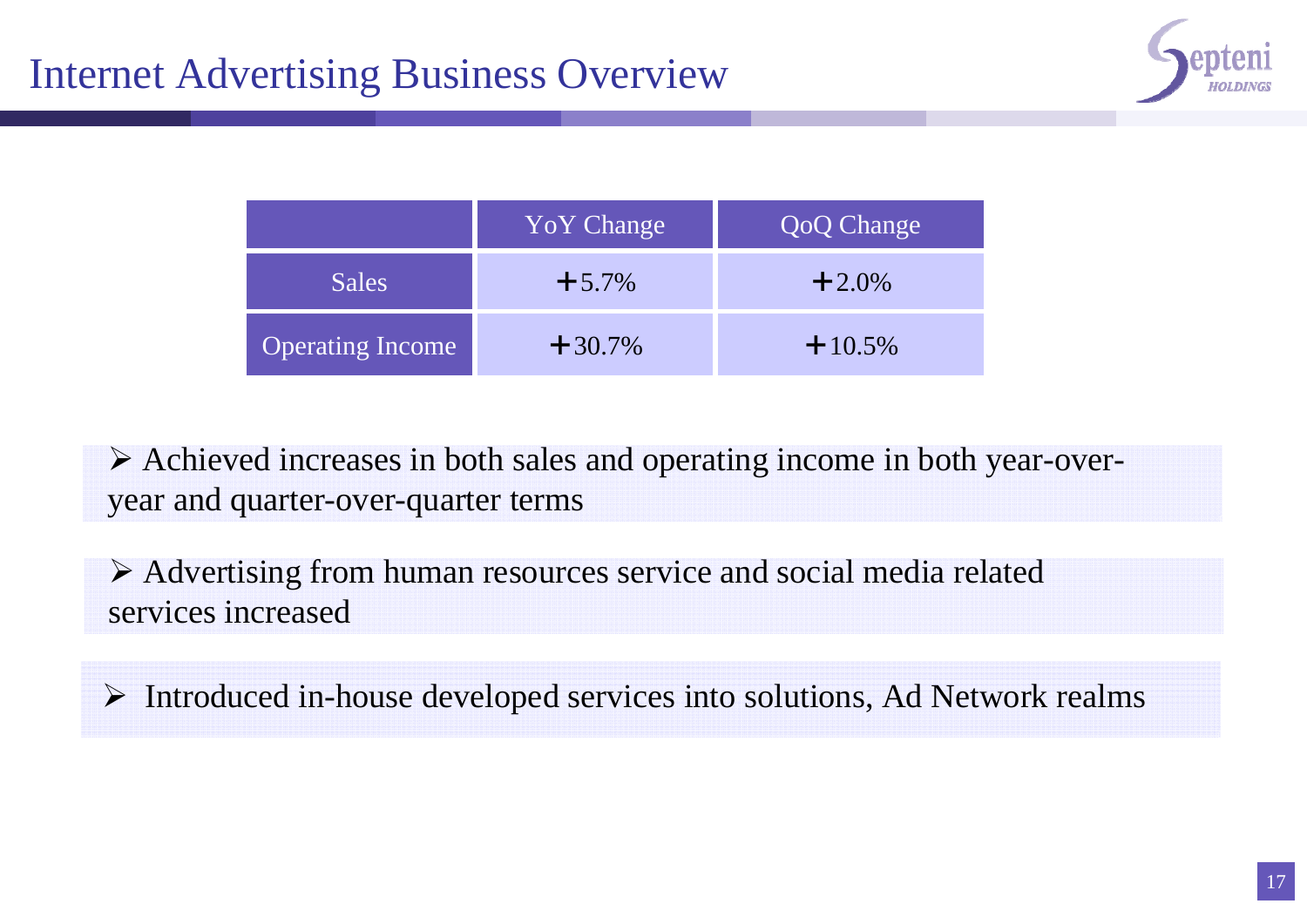#### Internet Advertising Business Product Data



#### 【Sales Trend by Product】

|        | Products                    | $\overline{09/4Q}$ | 10/1Q | 10/2Q | 10/3Q | 10/4Q |                |
|--------|-----------------------------|--------------------|-------|-------|-------|-------|----------------|
| PC     | Portal, Others              | 16.3%              | 14.8% | 13.3% | 14.1% | 12.6% | 2 <sub>0</sub> |
|        | CGM                         | 1.5%               | 1.8%  | 1.5%  | 1.6%  | 1.3%  |                |
|        | Mail                        | 2.1%               | 2.1%  | 2.7%  | 2.5%  | 2.4%  |                |
|        | Listings                    | 35.0%              | 36.1% | 34.0% | 35.3% | 35.7% | 18             |
|        | <b>Affiliates</b>           | 9.7%               | 7.6%  | 7.6%  | 5.1%  | 7.2%  |                |
|        | Targeting                   | 6.7%               | 6.8%  | 7.9%  | 9.5%  | 9.2%  |                |
|        | Others                      | 0.6%               | 0.3%  | 0.2%  | 0.2%  | 0.2%  | 16             |
|        |                             | 72.0%              | 69.5% | 67.2% | 68.2% | 68.6% |                |
| Mobile | Portals, Others             | 5.6%               | 4.7%  | 7.2%  | 5.9%  | 7.6%  |                |
|        | CGM                         | 5.0%               | 4.4%  | 4.8%  | 4.1%  | 3.8%  | 14             |
|        | Mail                        | 2.0%               | 2.4%  | 3.0%  | 4.6%  | 2.6%  |                |
|        | Listings                    | 7.9%               | 9.8%  | 10.1% | 8.4%  | 9.1%  |                |
|        | Affiliate                   | 2.2%               | 3.8%  | 2.0%  | 2.9%  | 2.6%  | 12             |
|        | Others                      | 0.0%               | 0.0%  | 0.1%  | 0.0%  | 0.0%  |                |
|        |                             | 22.8%              | 25.1% | 27.3% | 26.0% | 25.8% |                |
|        | <b>Web Solutions</b><br>(2) | 5.3%               | 5.4%  | 5.5%  | 5.8%  | 5.6%  | 10             |
|        | Total                       | 100%               | 100%  | 100%  | 100%  | 100%  |                |

#### 【Web Solutions Share of Total Gross Income】



(1) 4Q FY9/09 business segment data adjusted to reflect new business division definitions.

(2) SEO, creation, site operation support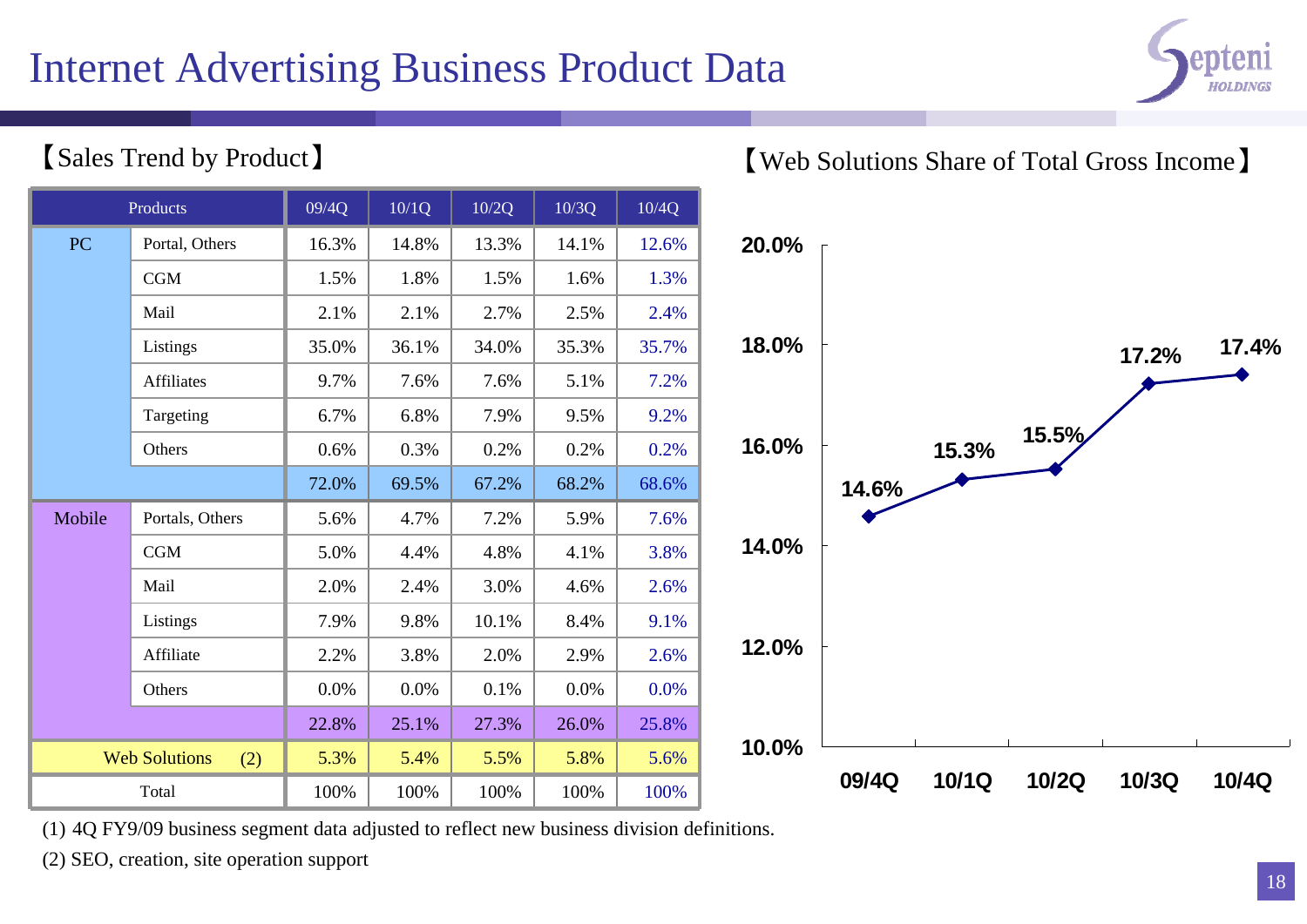#### Internet Advertising Business Client Data





※ 4Q FY9/09 business segment data adjusted to reflect new business division definitions.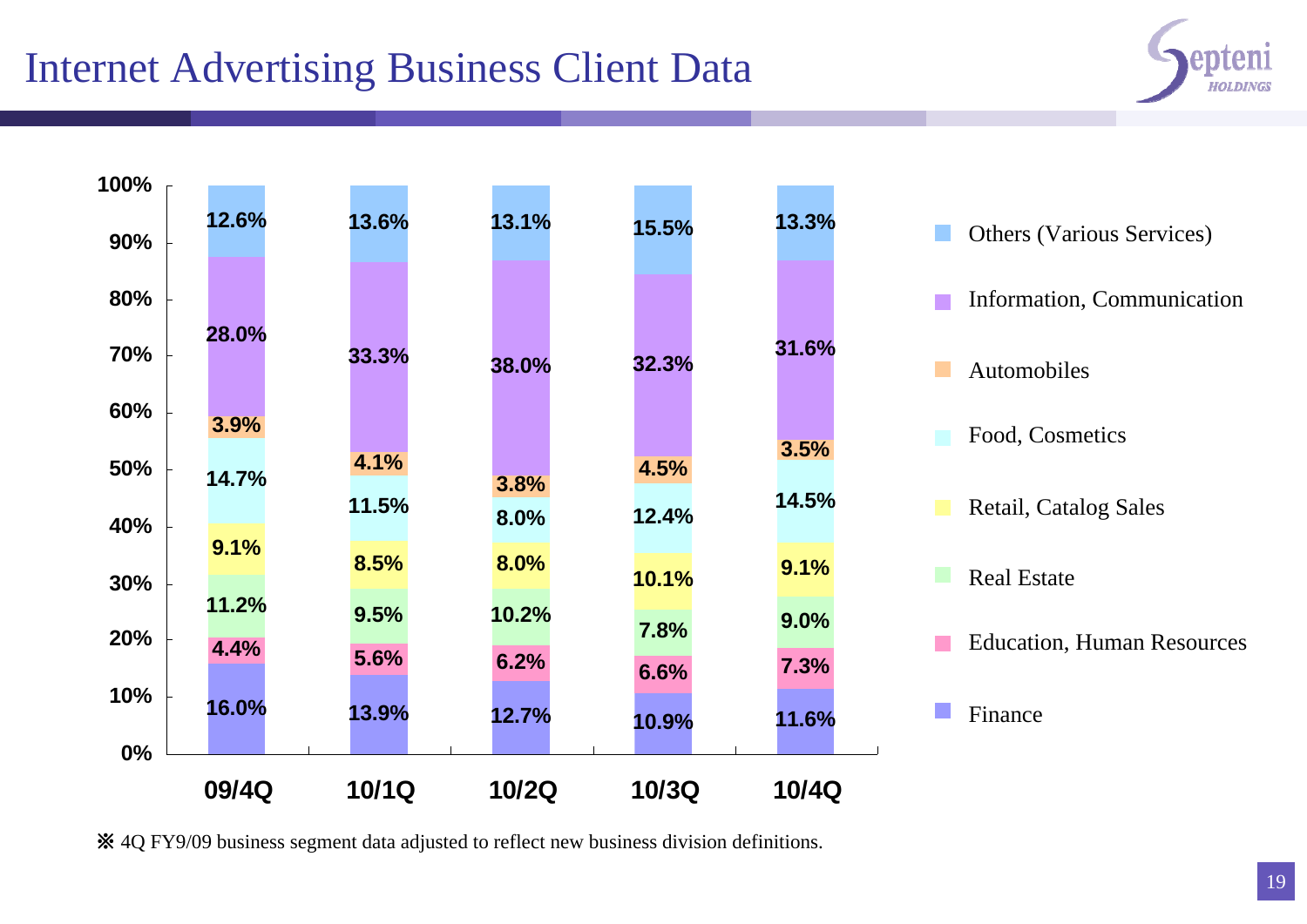#### Internet Advertising Business Client Number Data



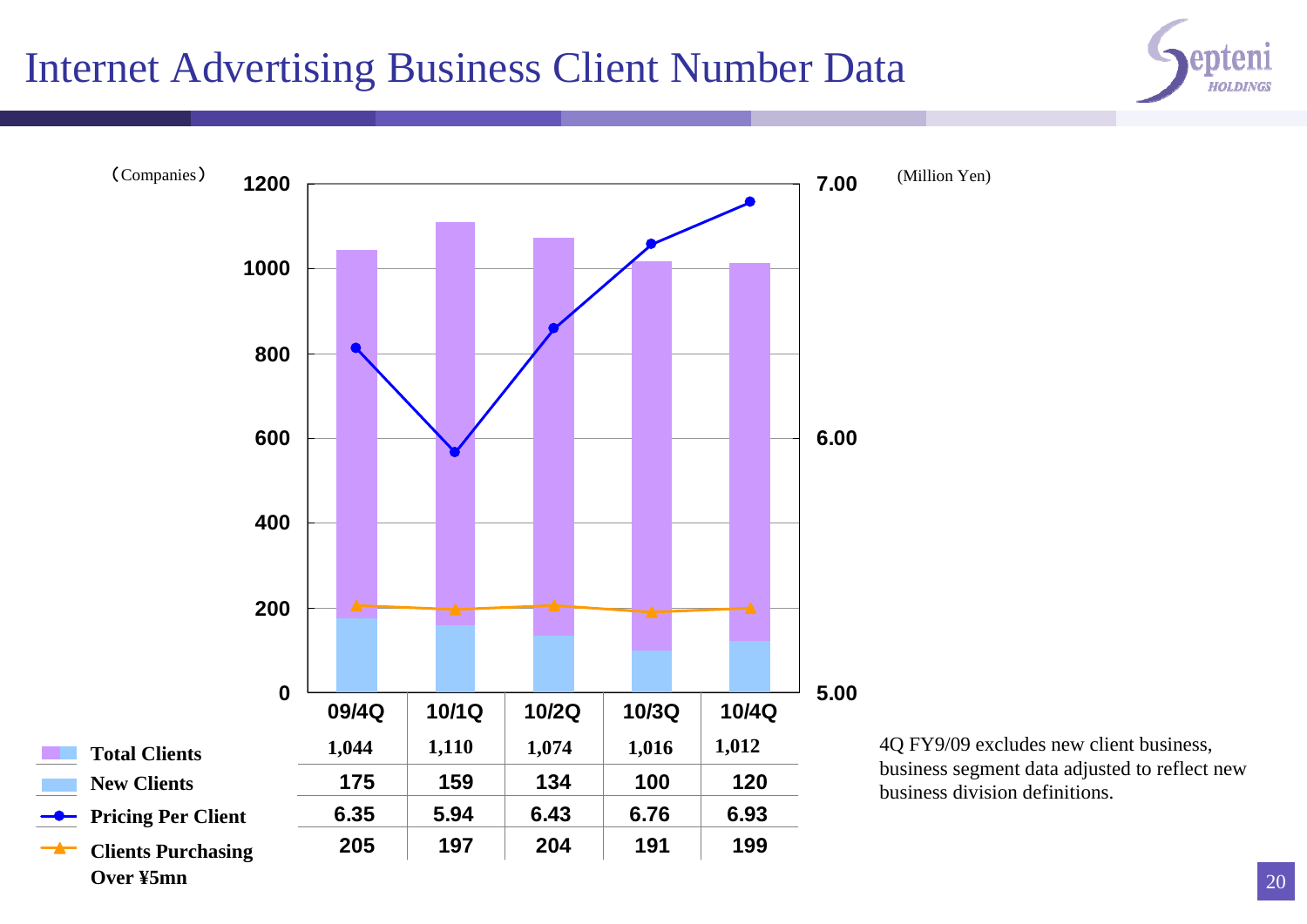#### Internet Advertising Business Full Year Earnings Trend





※ 4Q FY9/09 business segment earnings adjusted to reflect new business division definitions.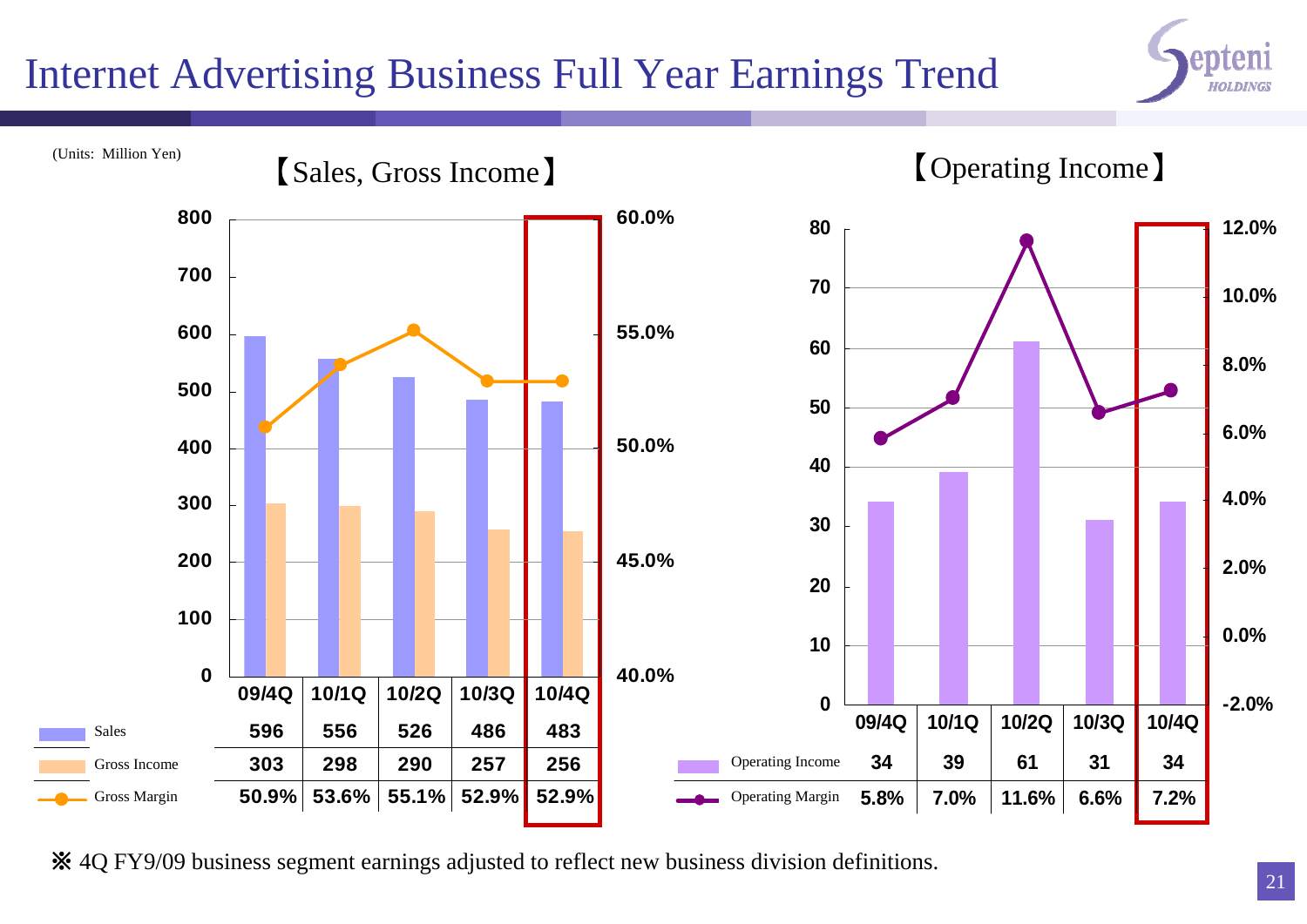

|                         | YoY Change | <b>QoQ Change</b> |
|-------------------------|------------|-------------------|
| <b>Sales</b>            | $-18.8\%$  | $-0.6\%$          |
| <b>Operating Income</b> | $-0.4\%$   | $+8.6%$           |

#### 【Contents Realm 】

Decline in Charge Volume Slows, Quarter-Over-Quarter Sales Nearly Flat

Began Providing Applications for iPhone/iPad for Digital Books

【Technology Realm 】

Tricorn Corporation Sees Higher Sales, Income as CRM Services Increases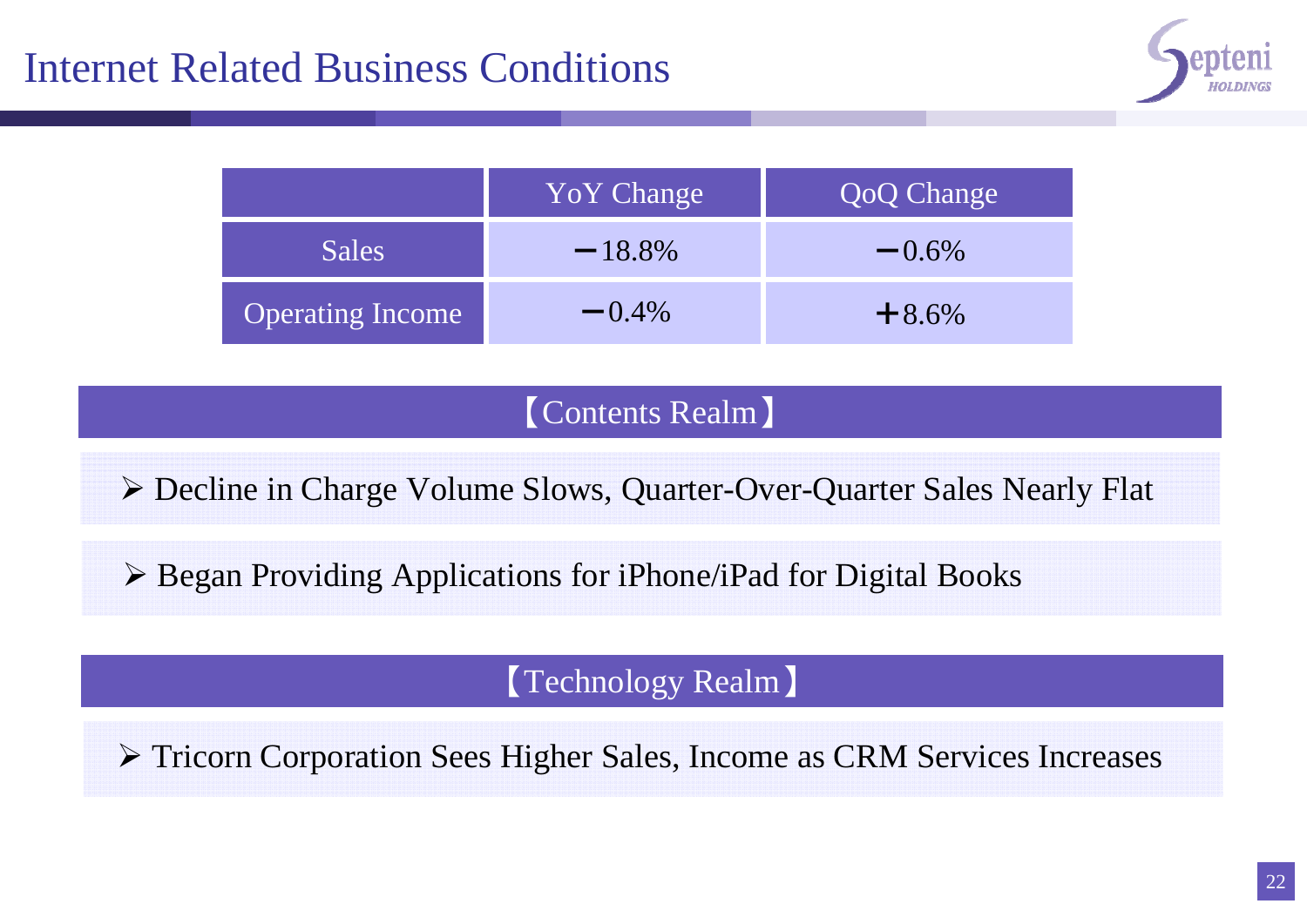

#### Begin to Provide Applications for iPhone/iPad

| <b>Company Provider</b> | Title                                                                    | Category                 | Device             |  |
|-------------------------|--------------------------------------------------------------------------|--------------------------|--------------------|--|
|                         | Work out even the mention!, "Golden Phrase" $(\mathbf{\mathbf{\times}})$ |                          |                    |  |
| <b>AXEL MARK</b>        | Wise Saying 260 – Reading It Makes You Happy!                            | <b>Books</b>             | <i>iPhone/iPad</i> |  |
| INC.                    | 50 Psychological Counseling for Love                                     |                          |                    |  |
|                         | Step Up Intellectual Training "Select the Number"                        | Education                |                    |  |
| Cytech, Inc.            | idea mapper for iPad $(\mathbf{\mathbf{\times}})$                        | <b>Work Optimization</b> | iPad               |  |

※ Acquired Number 1 App Store Sales Ranking

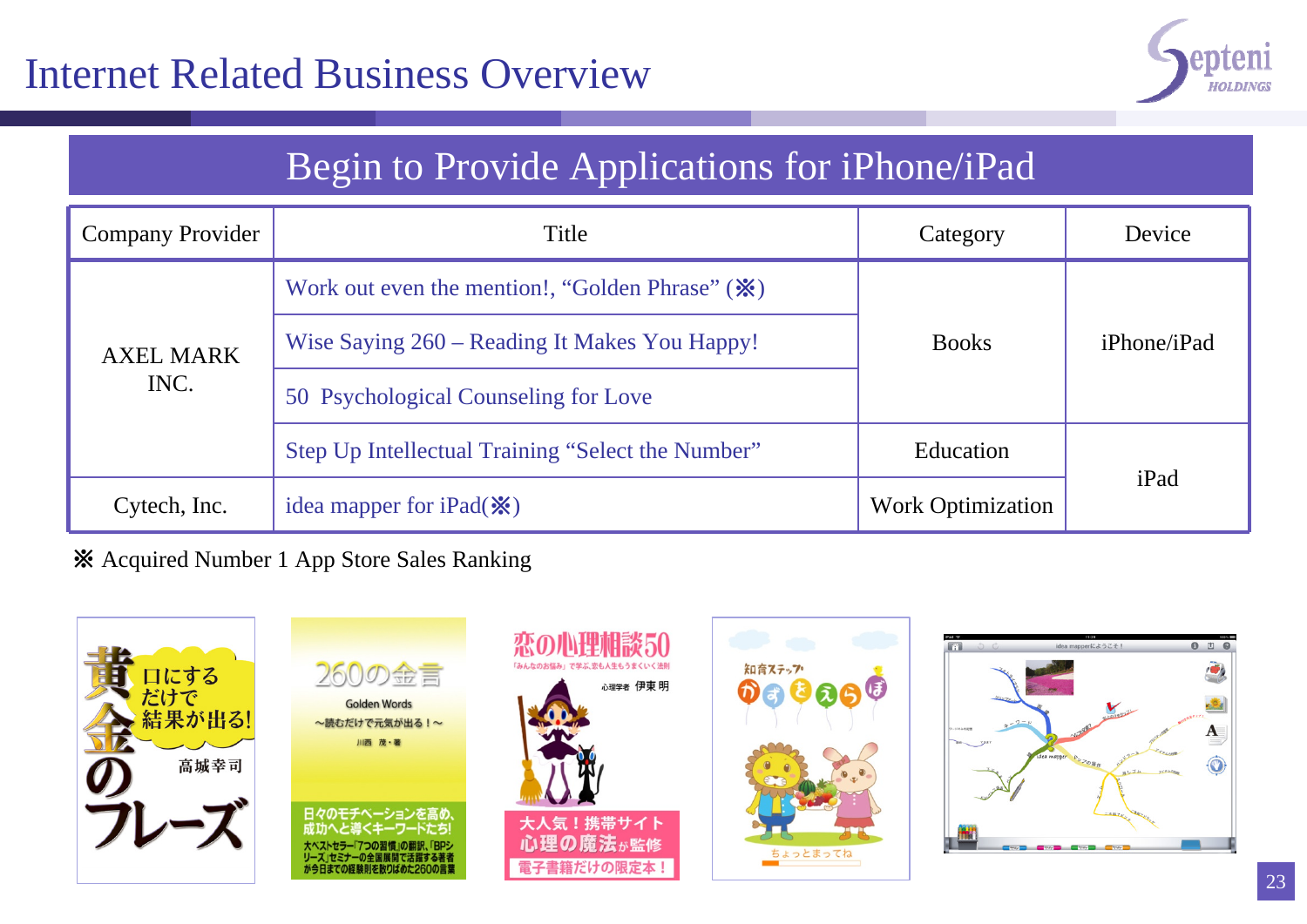#### Commerce Business Full Year Earnings Trend



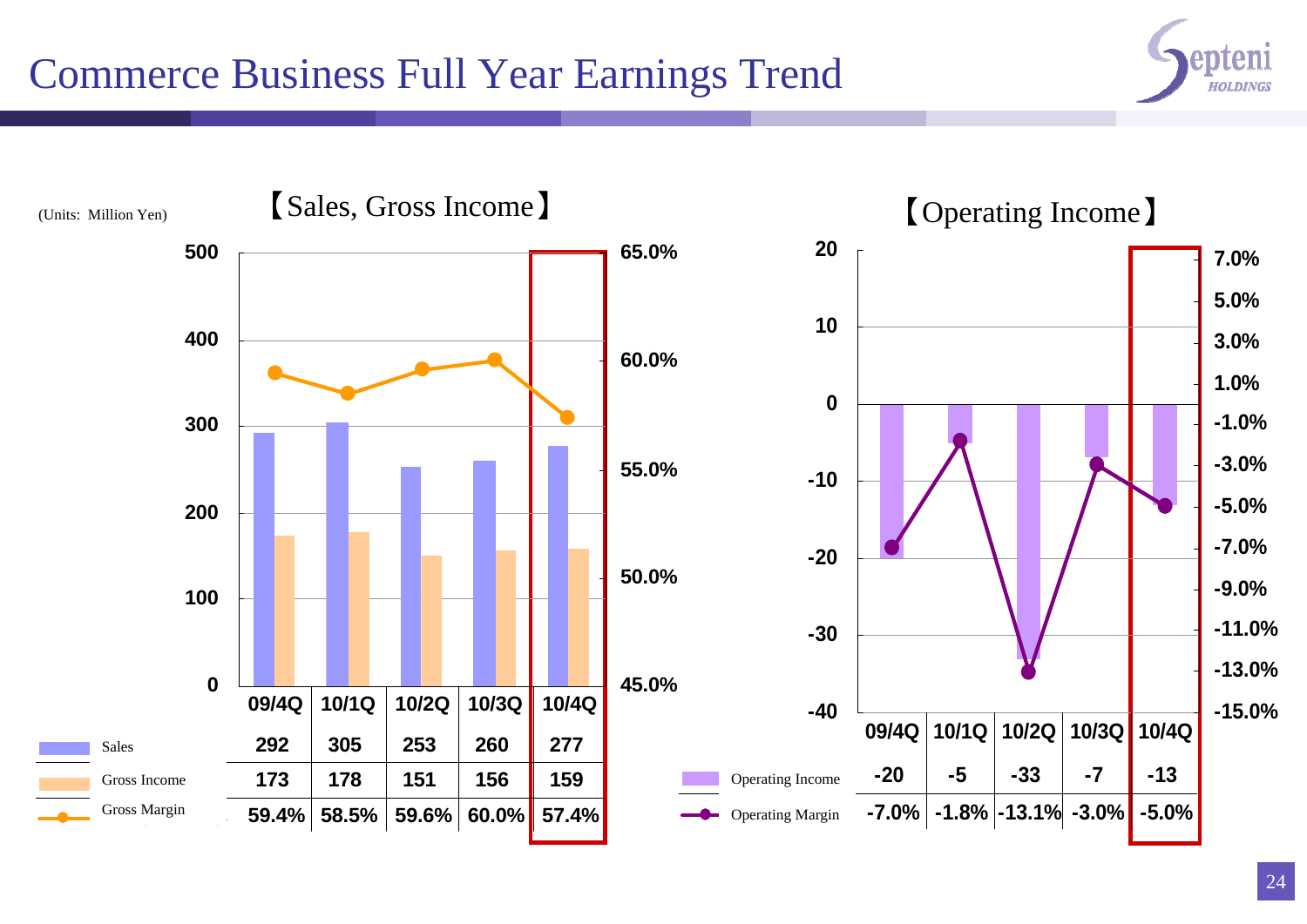

|                         | <b>YoY</b> Change                            | <b>QoQ Change</b>                                  |
|-------------------------|----------------------------------------------|----------------------------------------------------|
| <b>Sales</b>            | $-5.1\%$                                     | $+6.4\%$                                           |
| <b>Operating Income</b> | $+$ ¥6 million<br>(Margin of Loss Contracts) | $-\frac{1}{2}$ million<br>(Margin of Loss Expands) |

 Sales and Income Growth from 3Q Continues, Recovery in Sales Continues

EC Transactions Continue to Grow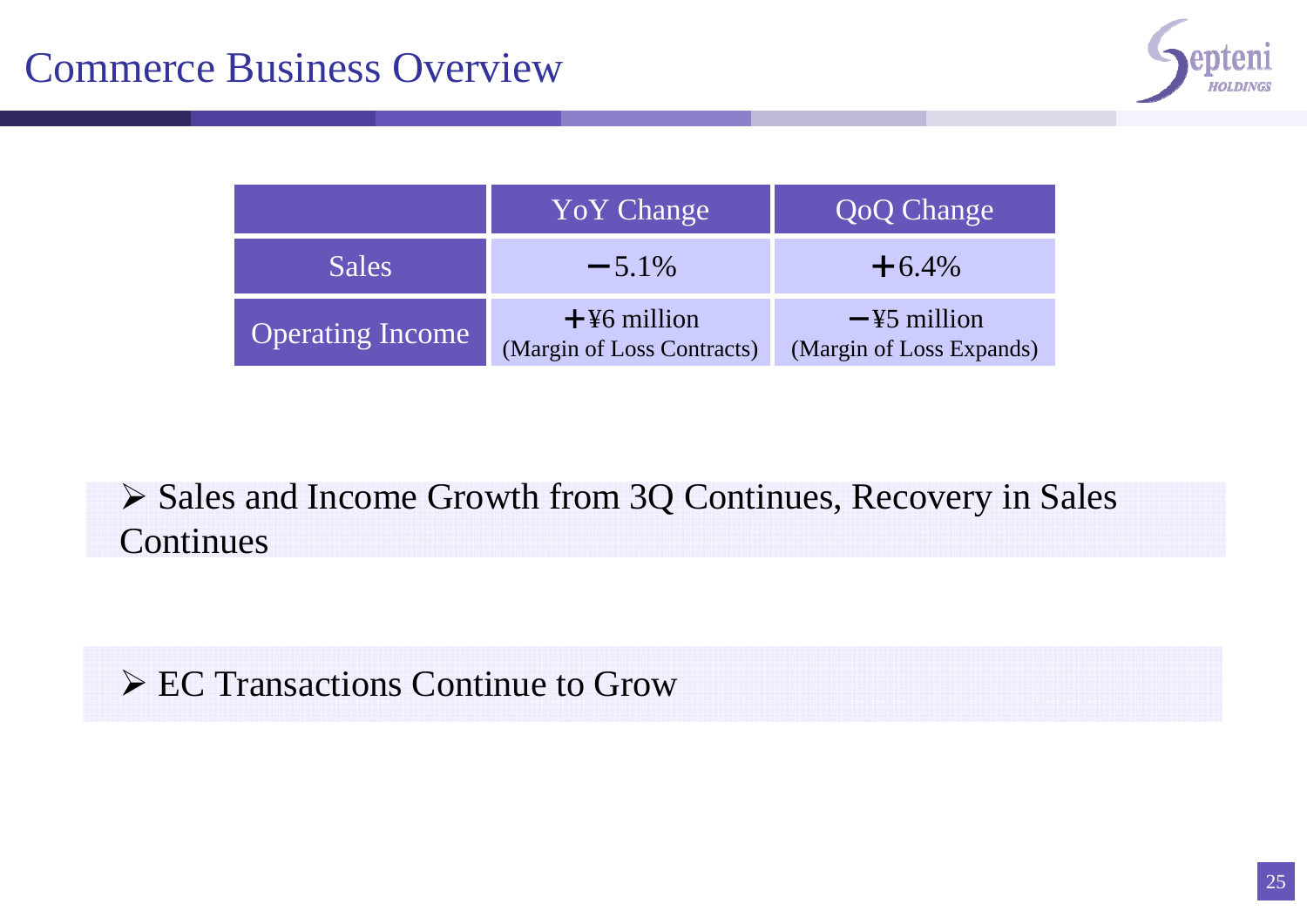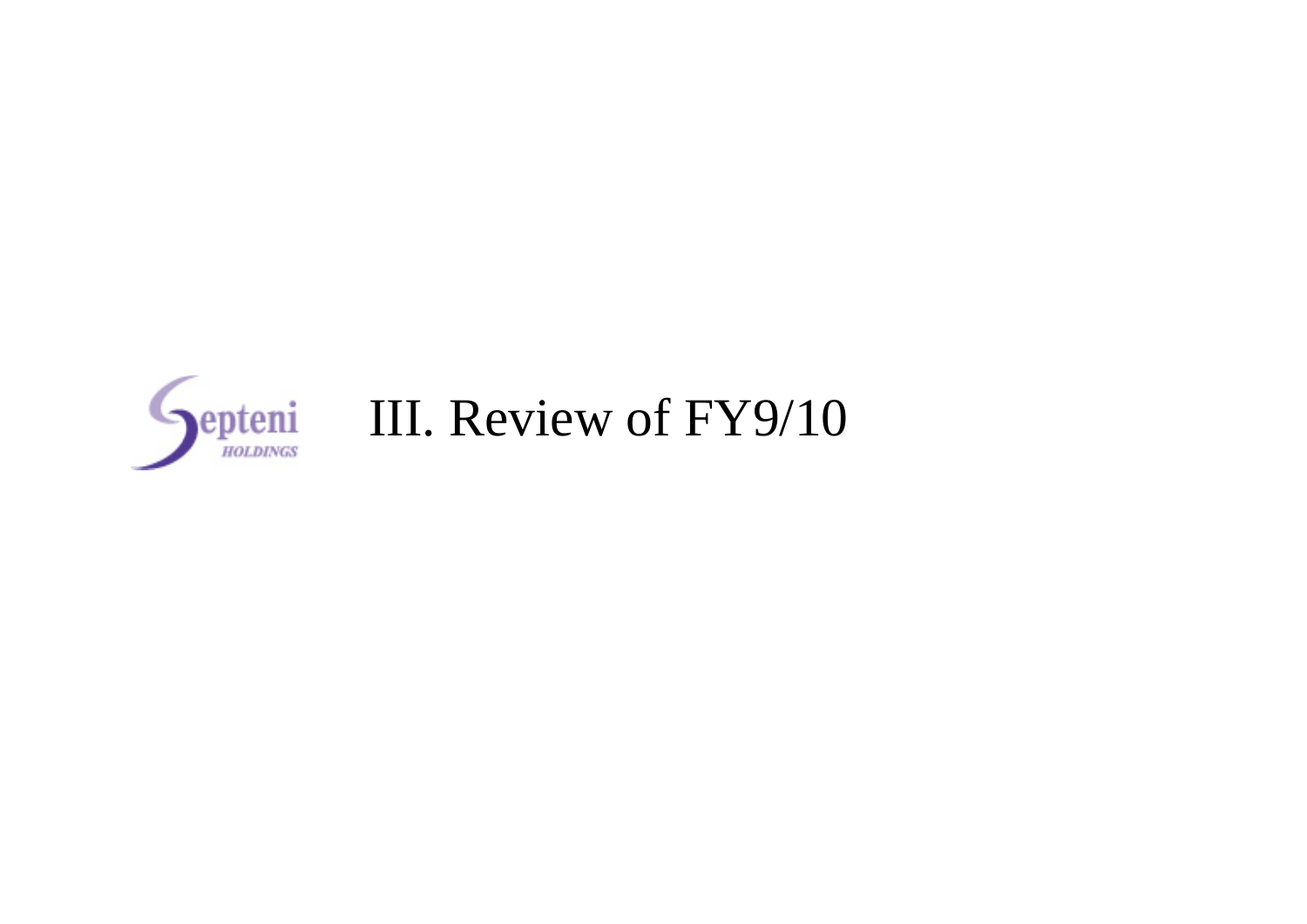

# Realize V-Shaped Recovery

**1** Growth in Internet Advertising Sales and Income

# ② Achieve Profitability at AXEL MARK, ACRESS

# ③ Plant Seeds for New Businesses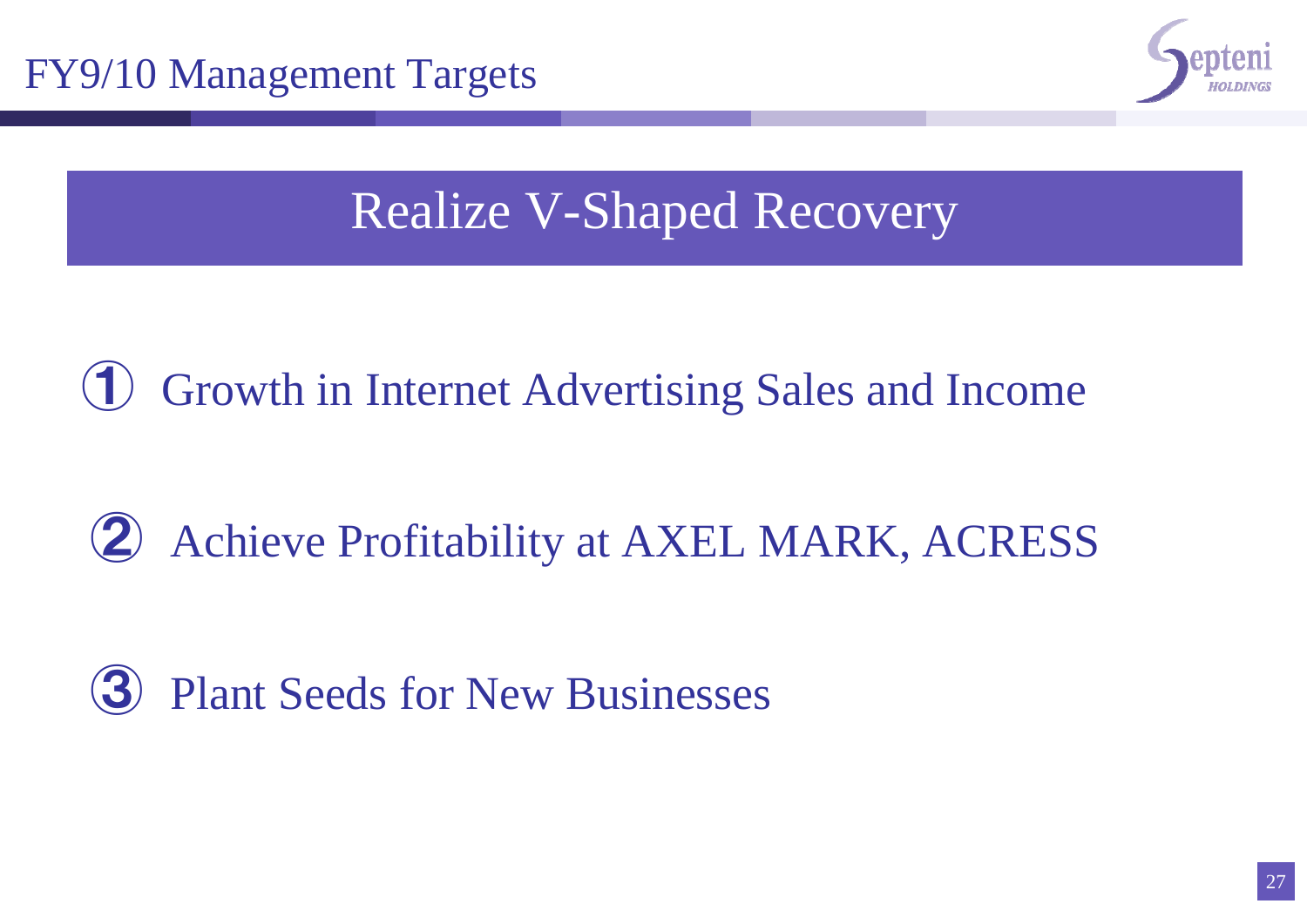#### FY9/10 Main Business Strategies



| Internet<br>Advertising<br><b>Business</b> | $\triangleright$ Focus Upon Mobile Advertising<br>Acquire position of leadership in the mobile Internet market<br>$\triangleright$ Fortify Our Web Solutions<br>Expand earnings opportunities in site creation, SEO, operational support<br>$\blacktriangleright$ Invest in ad technology realm<br>Improve media marketing ROI for advertisers |
|--------------------------------------------|------------------------------------------------------------------------------------------------------------------------------------------------------------------------------------------------------------------------------------------------------------------------------------------------------------------------------------------------|
| Internet<br>Related<br><b>Business</b>     | $\triangleright$ Renew organization, human resources to create new structure to fortify<br>earnings foundations<br>$\triangleright$ Fortify lineup of artists, animation to raise customer satisfaction,<br>promote differentiation with competitors                                                                                           |
| Commerce<br><b>Business</b>                | $\triangleright$ Aggressively introduce new unique products<br>$\triangleright$ Full scale launch of EC                                                                                                                                                                                                                                        |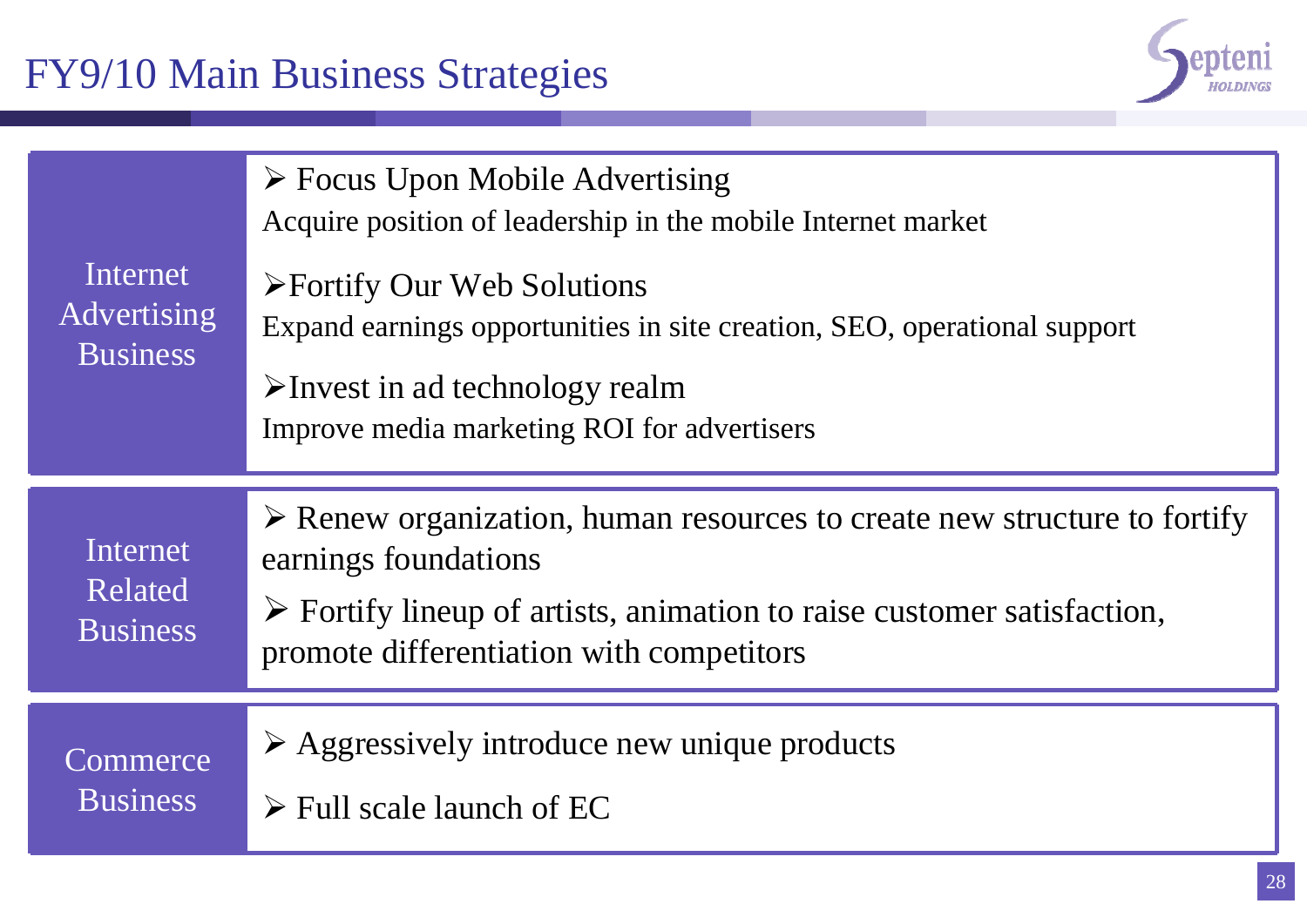#### Internet Advertising Business Full Year Earnings Trend





※ FY9/09 business segment earnings adjusted to reflect new business division definitions.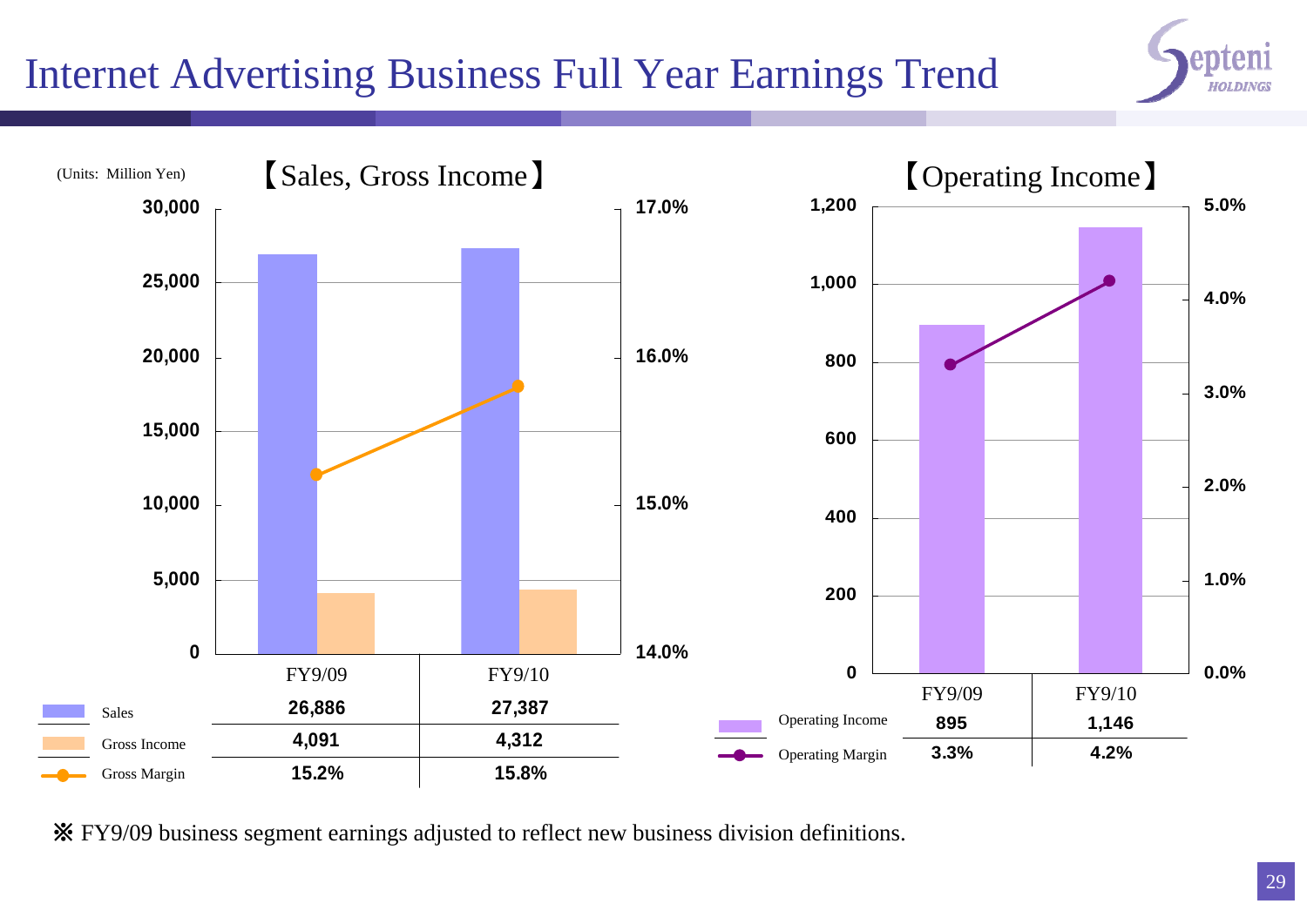#### Review of Main Businesses in FY9/10



#### Internet Advertising Business

(Sales, Operating Income Rise 1.9% and 28.1%)

 $\triangleright$  Achieved sales, income growth in full year

 Gross margin improved on focus upon profitability in marketing, and development of growth sectors

- $\triangleright$  Aggressive investment in and fortification of mobile advertising realm Share of sales rises to 26.1% from 22.3%
- $\triangleright$  Web solutions expand, contribute to improved earnings Gross margins rise from 13.0% to 16.4%
- $\triangleright$  Promote new business development for social network related applications Support SAP for portal sites and reward advertisements

※ Social application provider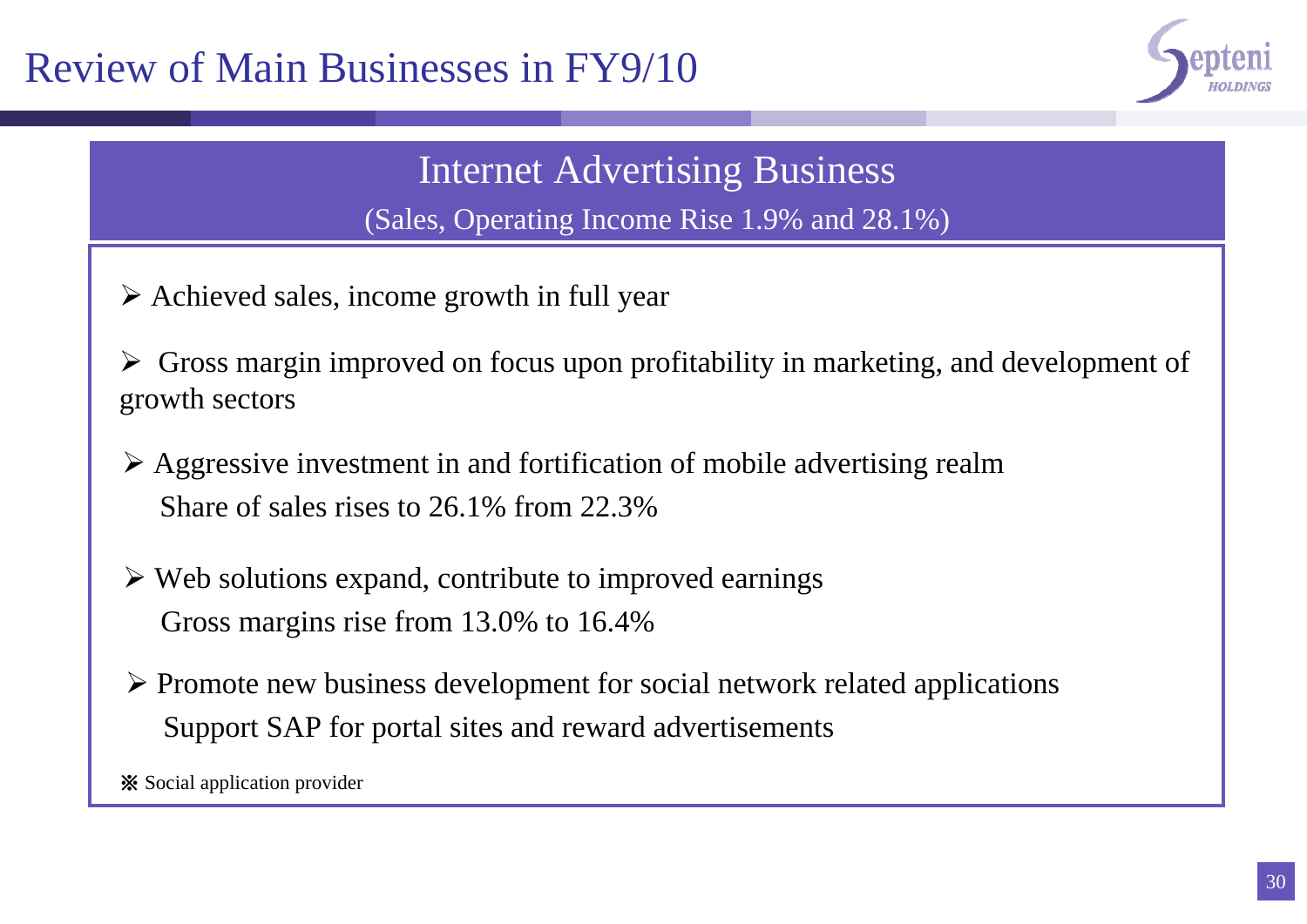#### Internet Related Business Full Year Earnings Trend





※ FY9/09 business segment earnings adjusted to reflect new business division definitions.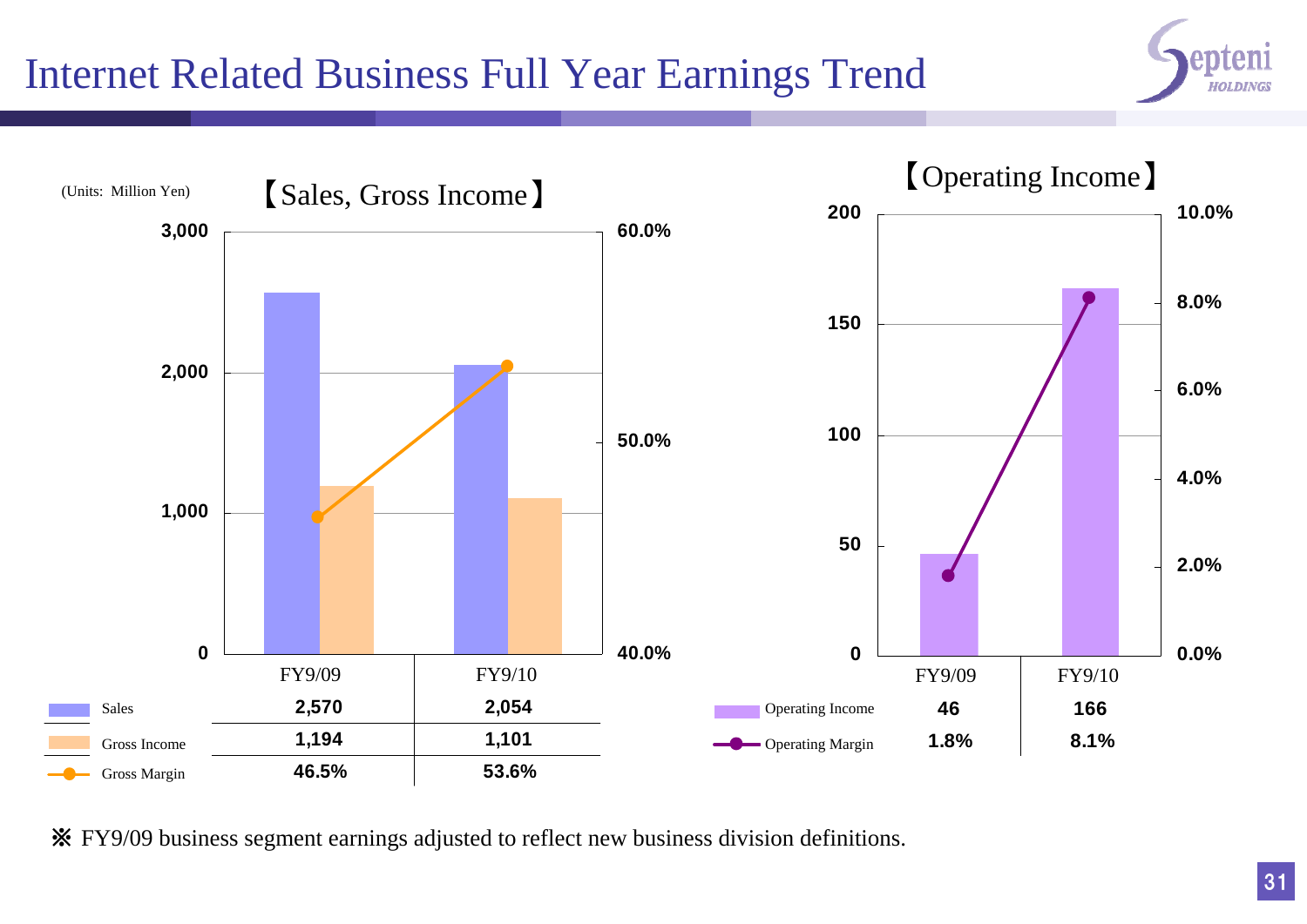

Internet Related Business (Sales Fall 20.1%, Operating Income Rise 261%)

### 【Contents Realm】

 $\triangleright$  Review costs, eliminate expenses to achieve operating profitability

 $\triangleright$  Restrained membership promotions from the perspective of cost and effect, charge volumes on existing contents declined

 Start contents provision for new platforms including social network applications and iPhone/iPad applications

# 【Technology Realm】

 $\triangleright$  Shift to CRM services continues, growing steadily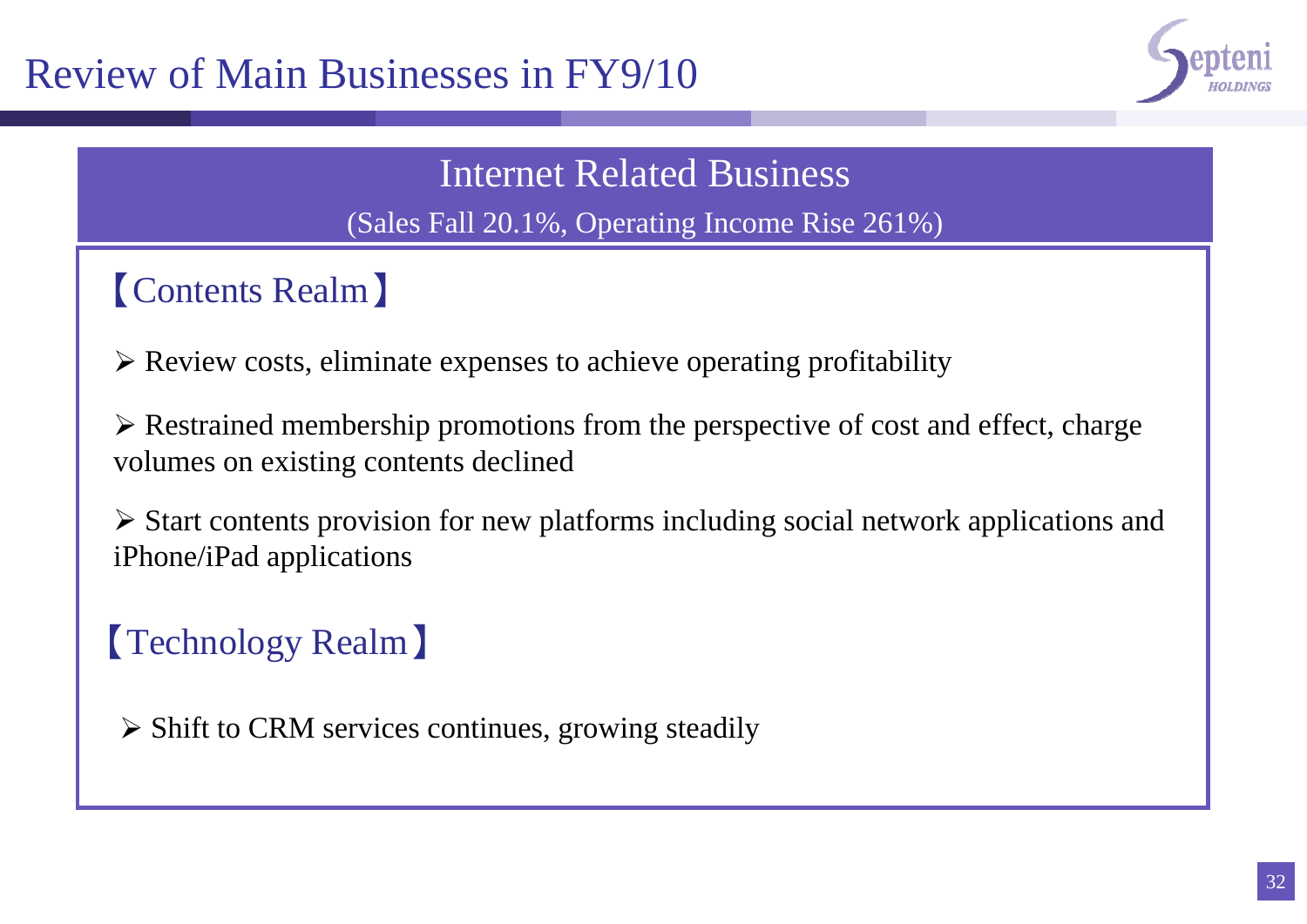#### Commerce Business Full Year Earnings Trend



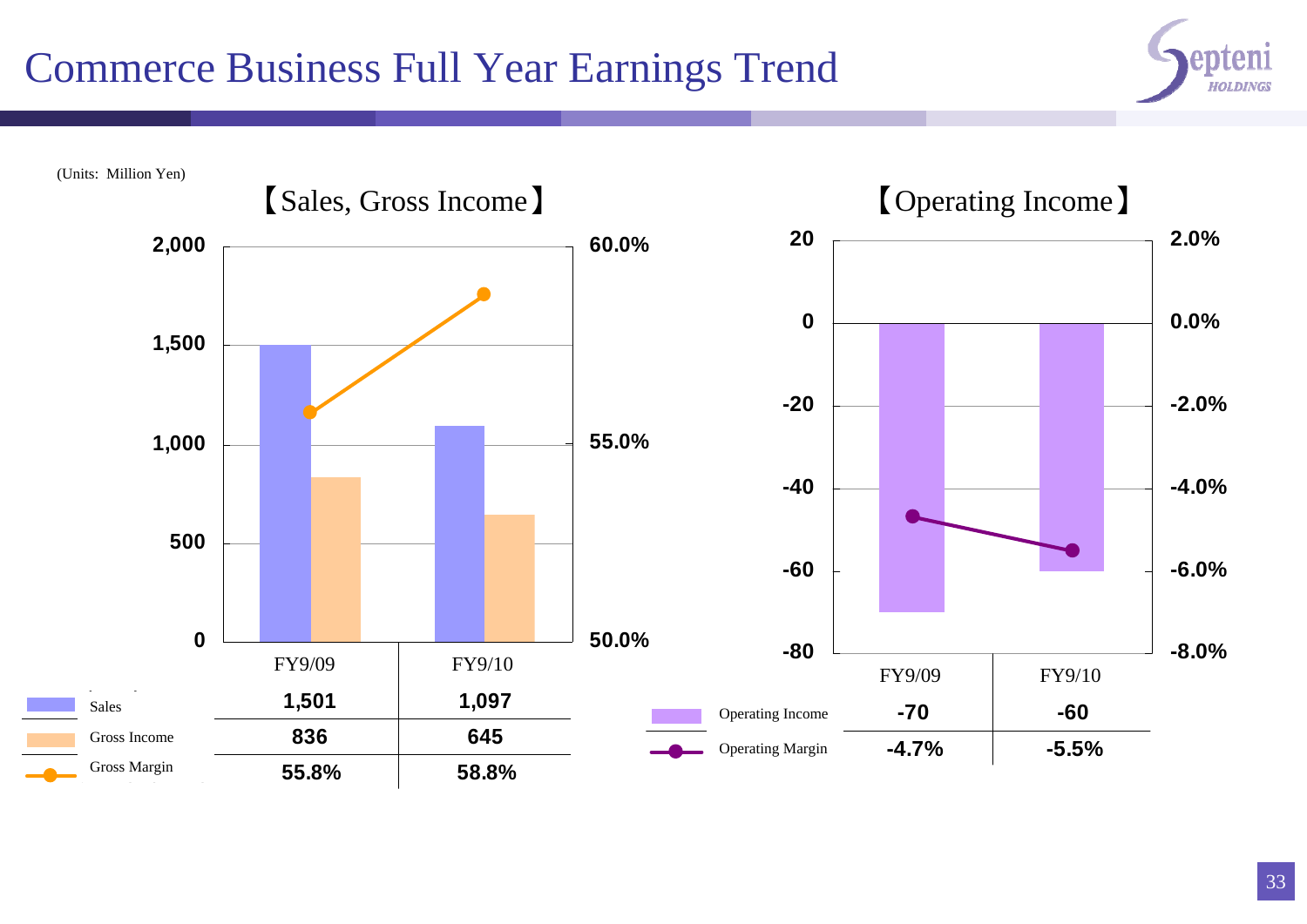

Commerce Business

(Sales Fall 26.9%, Operating Loss Declines by ¥10 Million)

- Business restructuring continued, but failed to bring about profitability
- $\triangleright$  Weak earnings led to impairment of goodwill at end of  $2<sup>nd</sup>$  quarter
- EC site renewal, fortify product lineup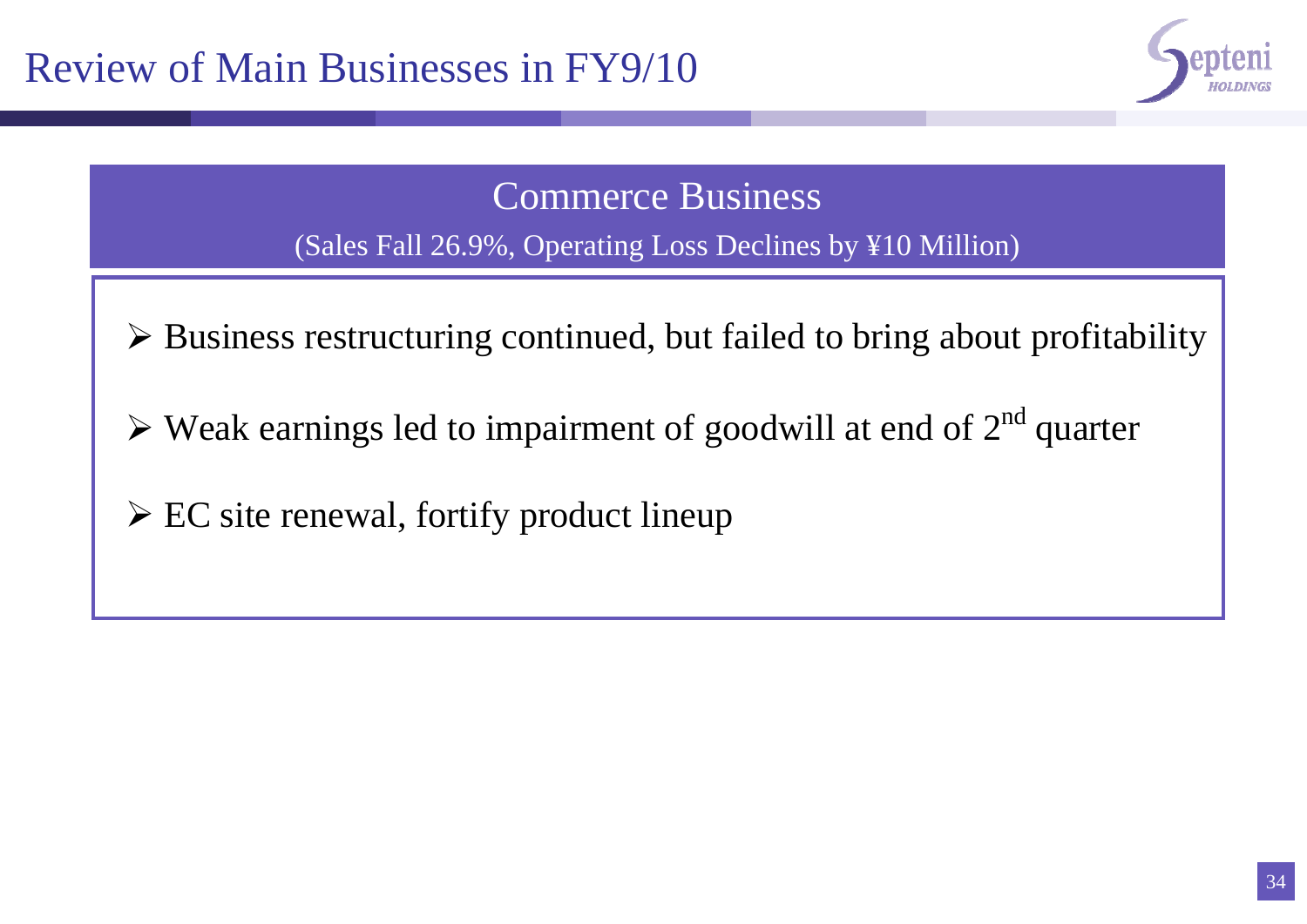

# IV. Intermediate Term Business Plan (From FY9/11 to FY9/13)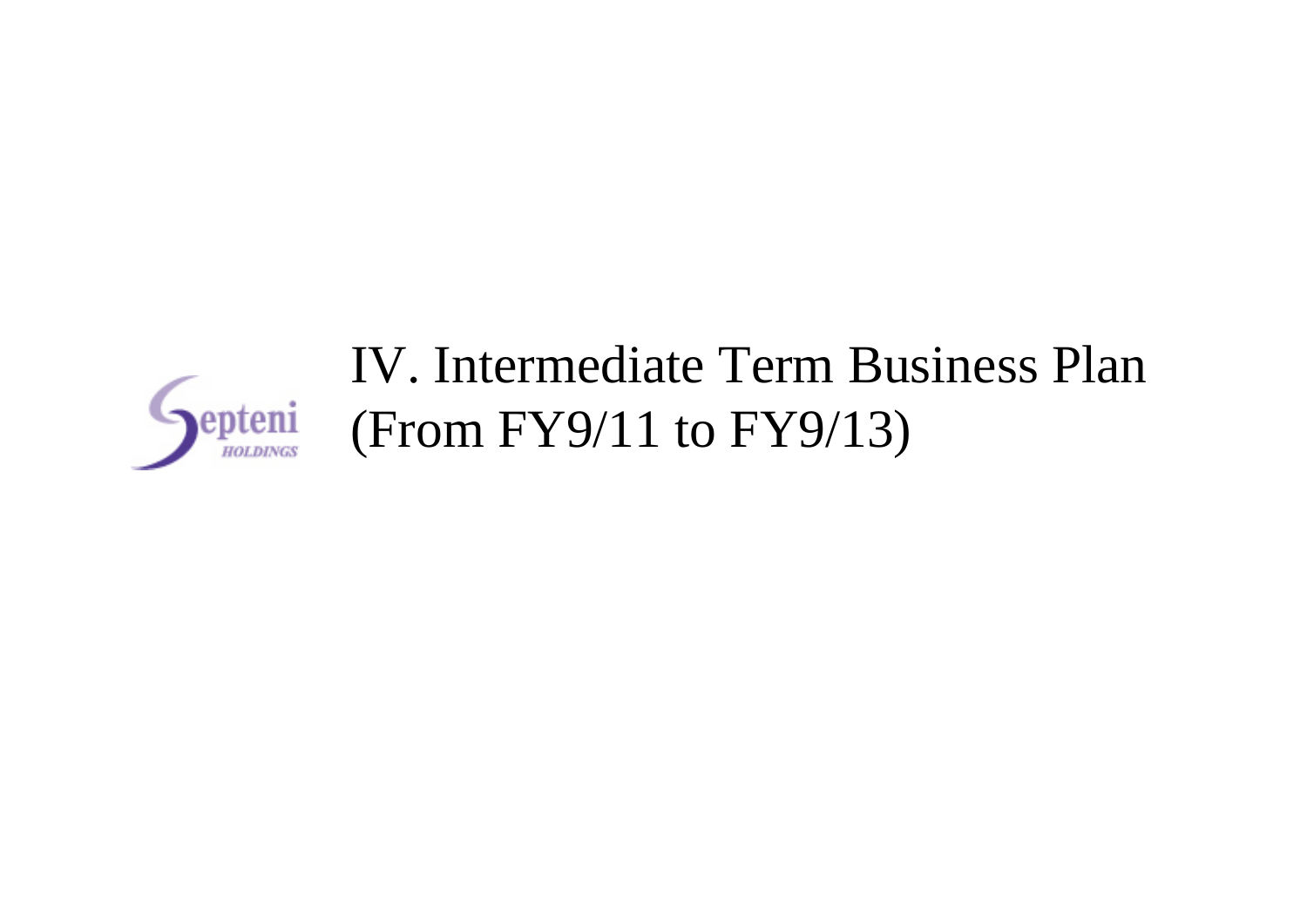

Amidst Large Changes and Developments in the Internet Business Environment, We Seek to Take On New Growth Opportunities

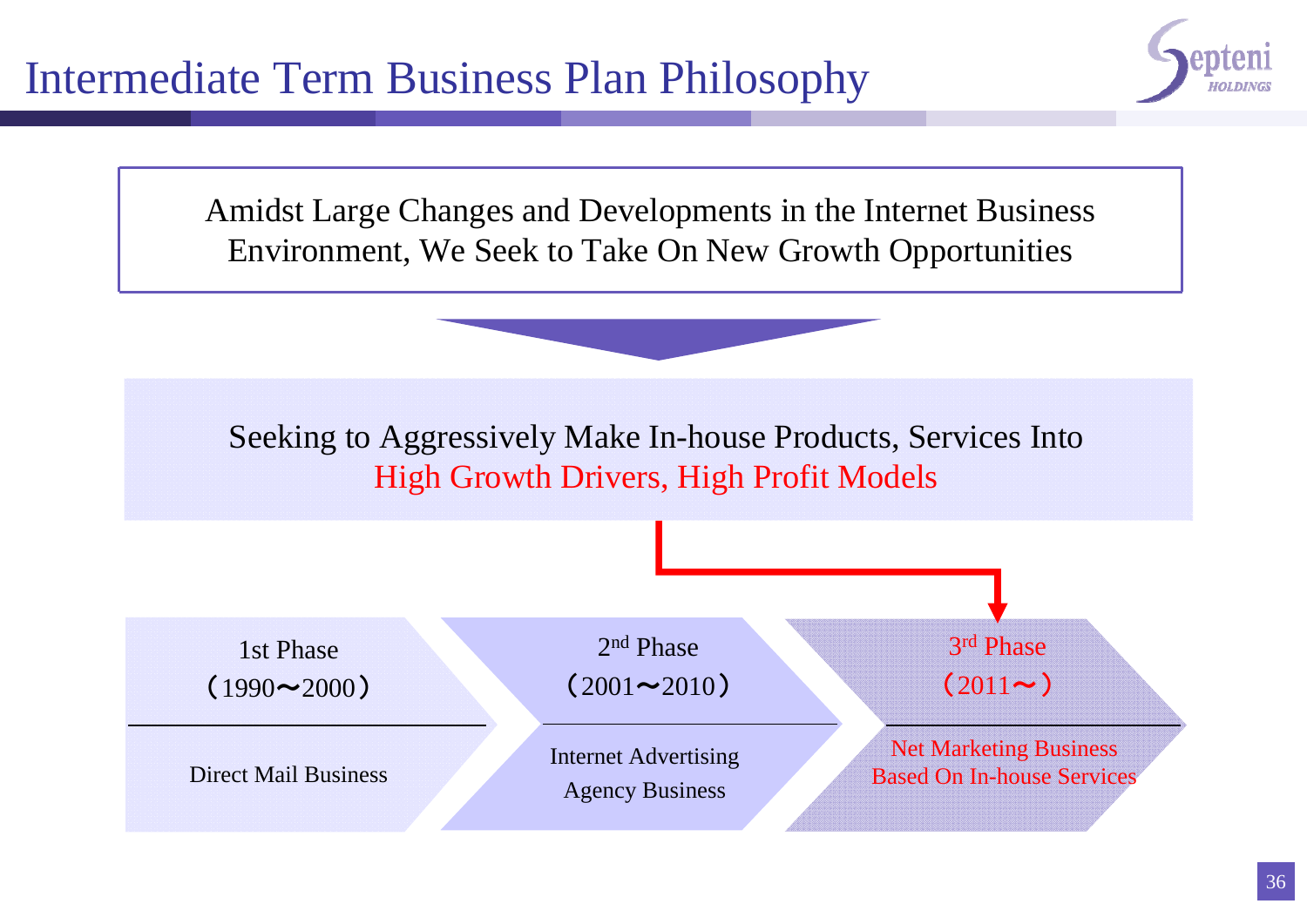

# Concept

# Septeni Original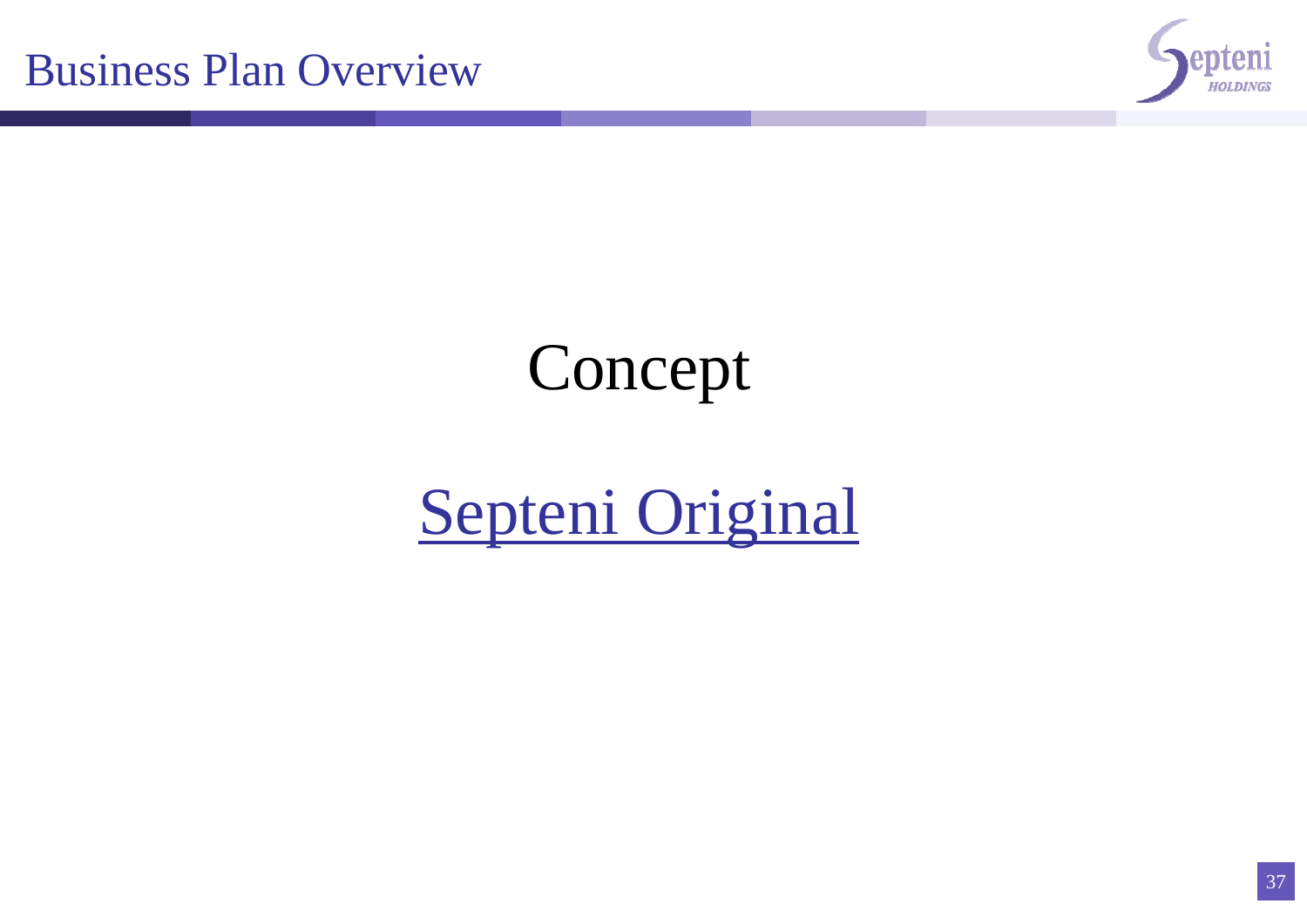

# Septeni Original

Converting in-house services into new businesses through aggressive investments in growth fields

Create high growth, high profitability business models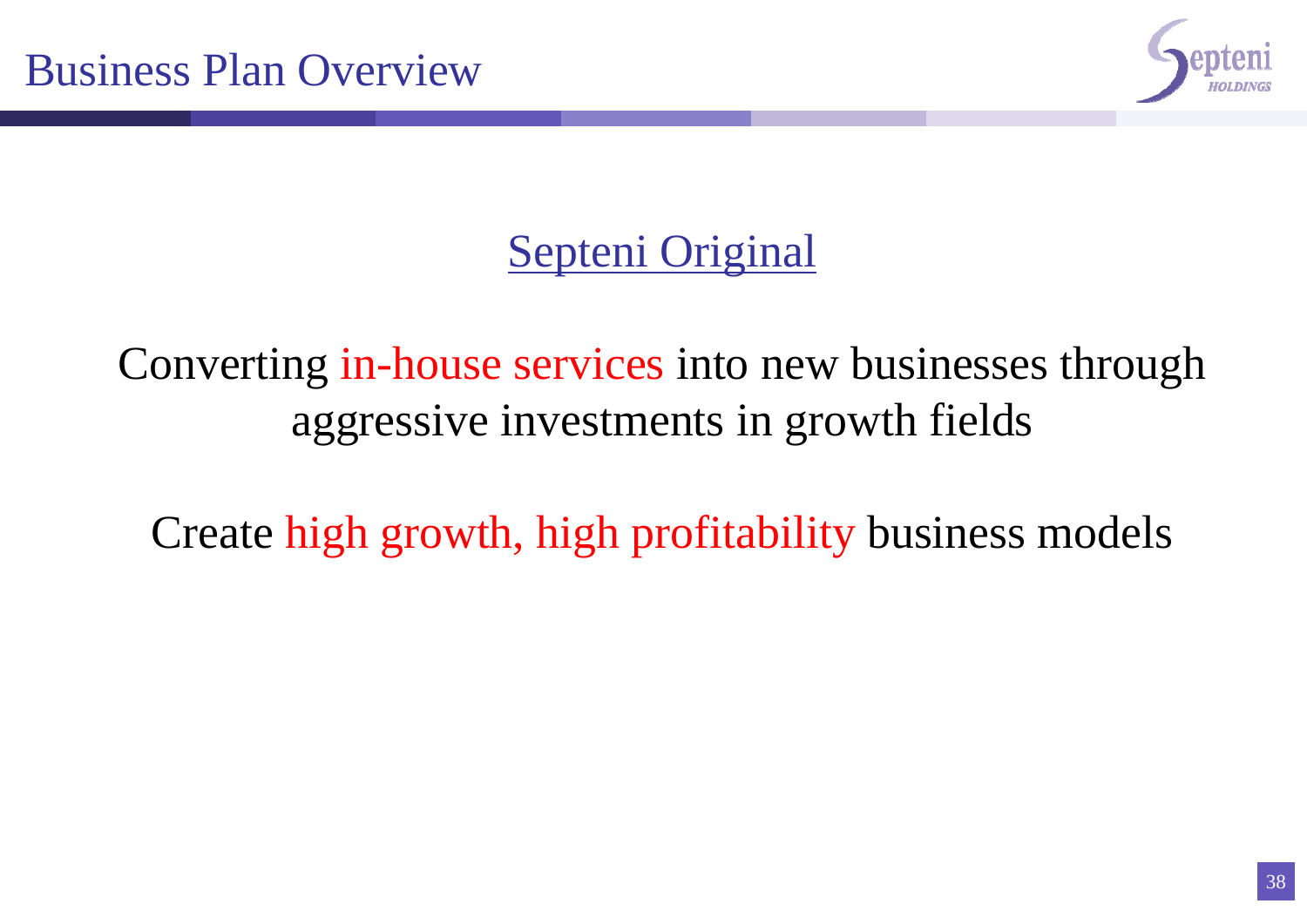

Septeni Original

Business Focus

Mobile Social Network Platform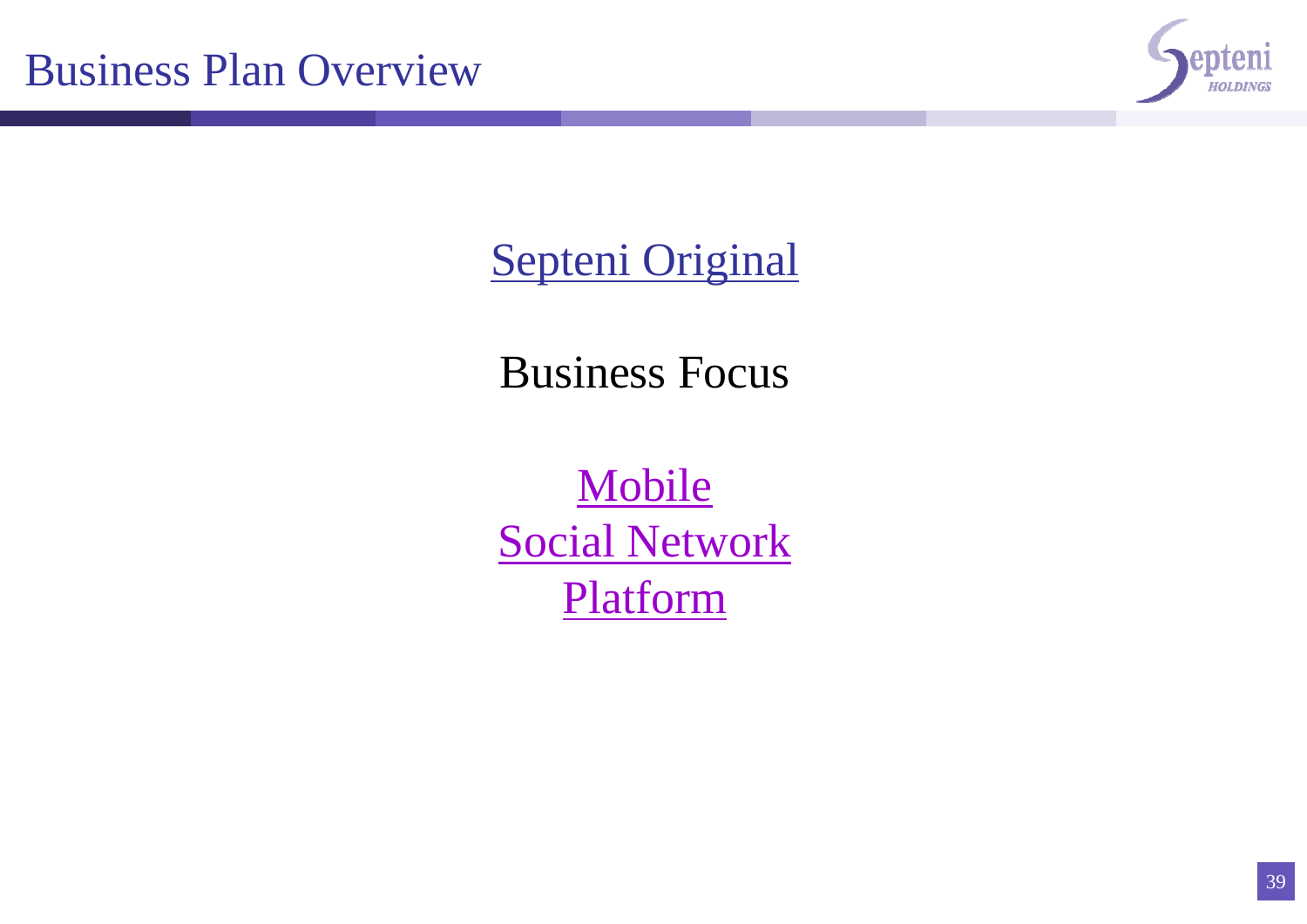

| <b>Business Segments</b>         |           | <b>Operating Companies</b>                                                            |  |  |
|----------------------------------|-----------|---------------------------------------------------------------------------------------|--|--|
|                                  | <b>PC</b> | $\rightarrow$ VASARA<br>epteni<br><b>SEPTENI X GATE</b><br><b>MANGO</b><br><b>ASP</b> |  |  |
| Internet<br>Advertising          | Mobile    | SEPTENIX GATE MEDIR<br>epteni<br>m.u.m.e                                              |  |  |
|                                  | Solutions | epteni                                                                                |  |  |
| Technology                       |           | <b>STRICORN</b><br>CYTECH                                                             |  |  |
| Contents                         |           |                                                                                       |  |  |
| <b>Direct Marketing</b>          |           | <b>Septeni Direct Marketing</b>                                                       |  |  |
| <b>Other Business (Commerce)</b> |           |                                                                                       |  |  |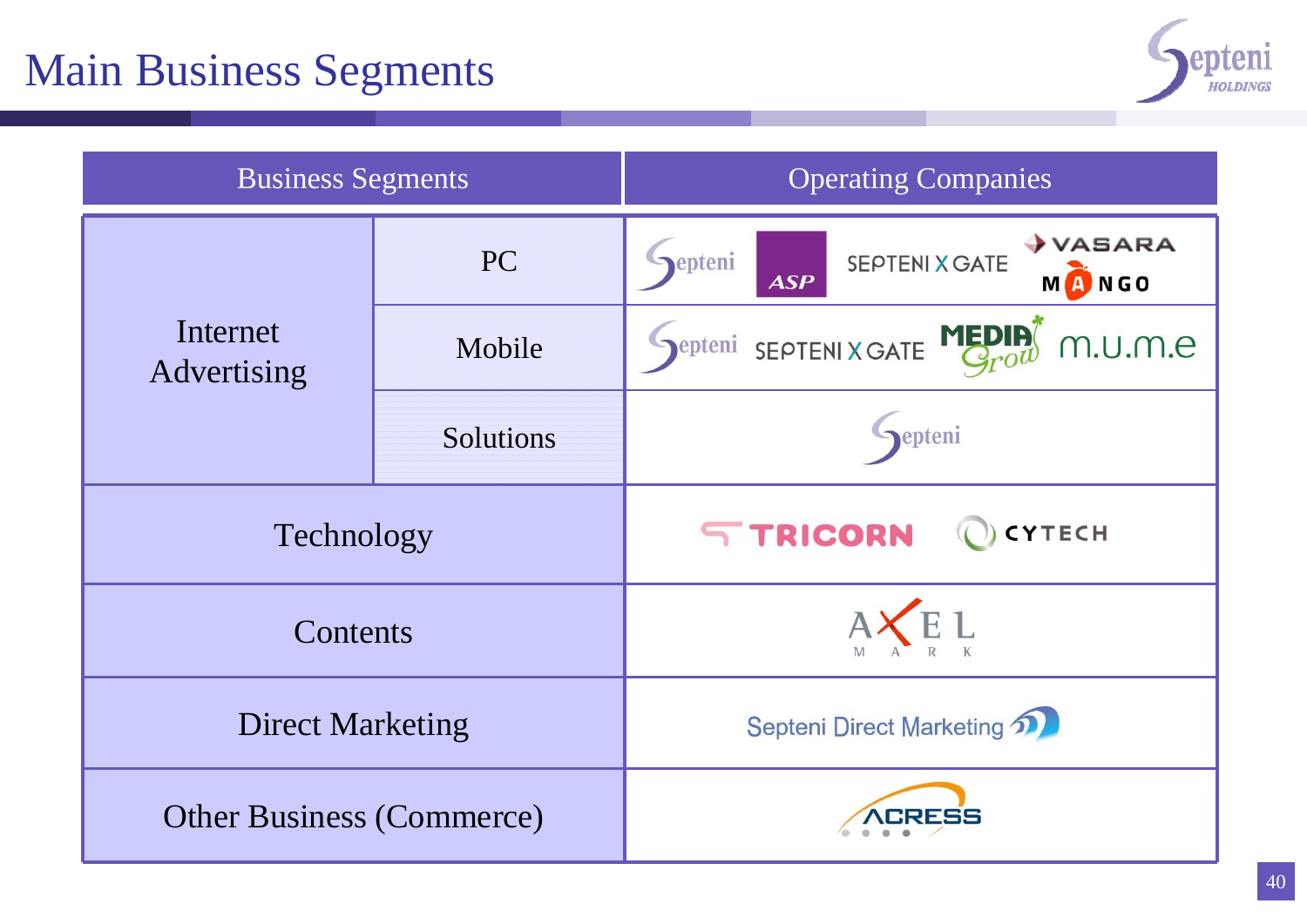

# Business Development Strategy

**New Businesses: Promote entrepreneurial spirit within Septeni (Start small, grow large)**

**Existing Businesses: Develop new business realms (Clients, products, regions)**

**M&A: Enabling good companies to grow stronger (Focus upon over medium-scale projects)**

**Liquidation: Validate earnings, synergies, and restructure**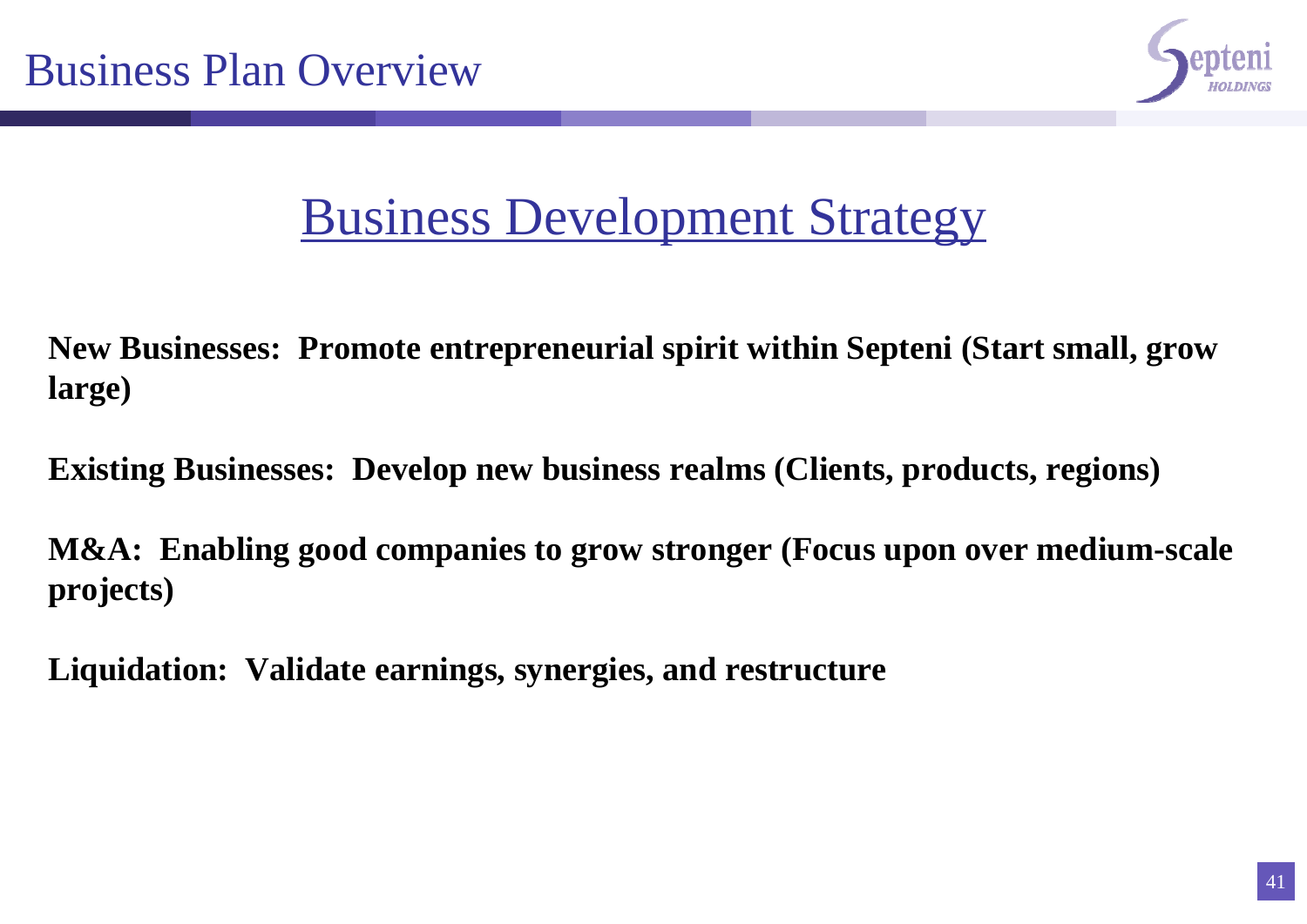

|                                                                   |        | (Units: Million Yen)  |
|-------------------------------------------------------------------|--------|-----------------------|
| <b>Income Statement</b>                                           | FY9/10 | FY9/13<br>Projections |
| <b>Net Sales</b>                                                  | 32,648 | 50,000                |
| <b>Operating Income</b>                                           | 1,098  | 3,000                 |
| <b>Operating Margin</b>                                           | 3.4%   | $6.0\%$               |
|                                                                   |        |                       |
| Earnings Structure<br>(New Businesses' Share of Operating Income) | 0%     | 33%                   |
| Productivity<br>(Gross Income per Employee per Year)              | 10     | 15                    |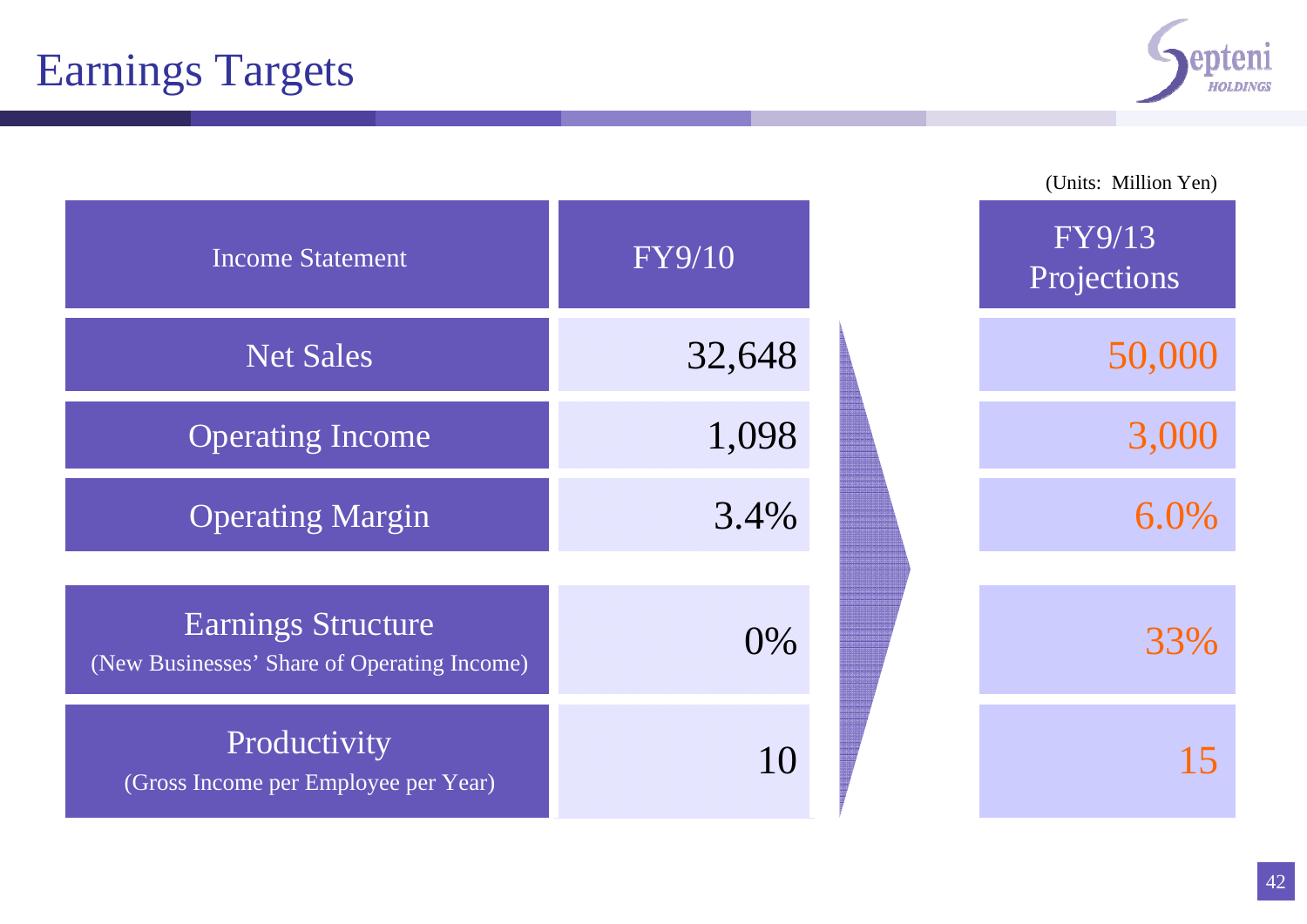# Earnings Targets



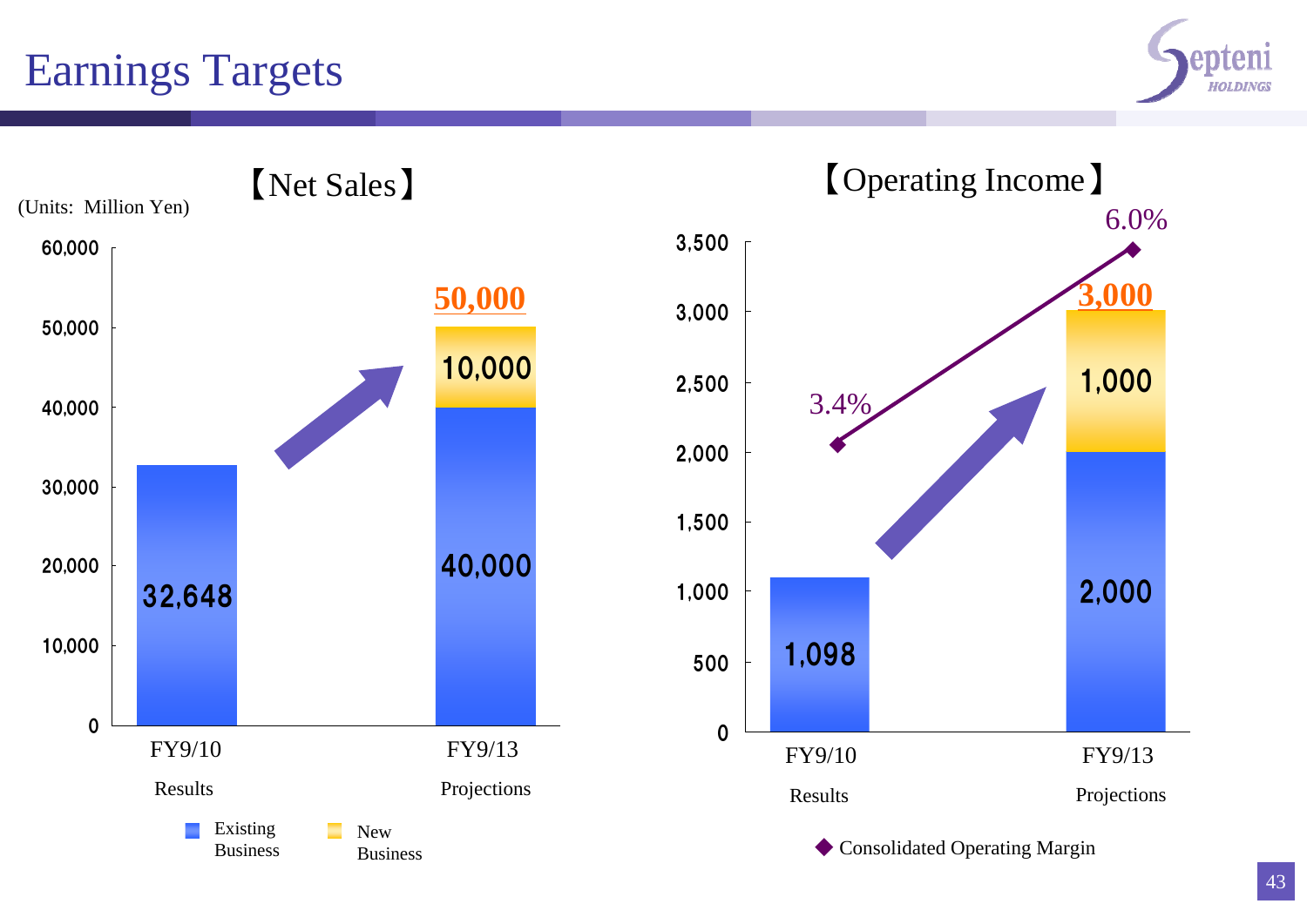

# Septeni V. Policies in FY9/11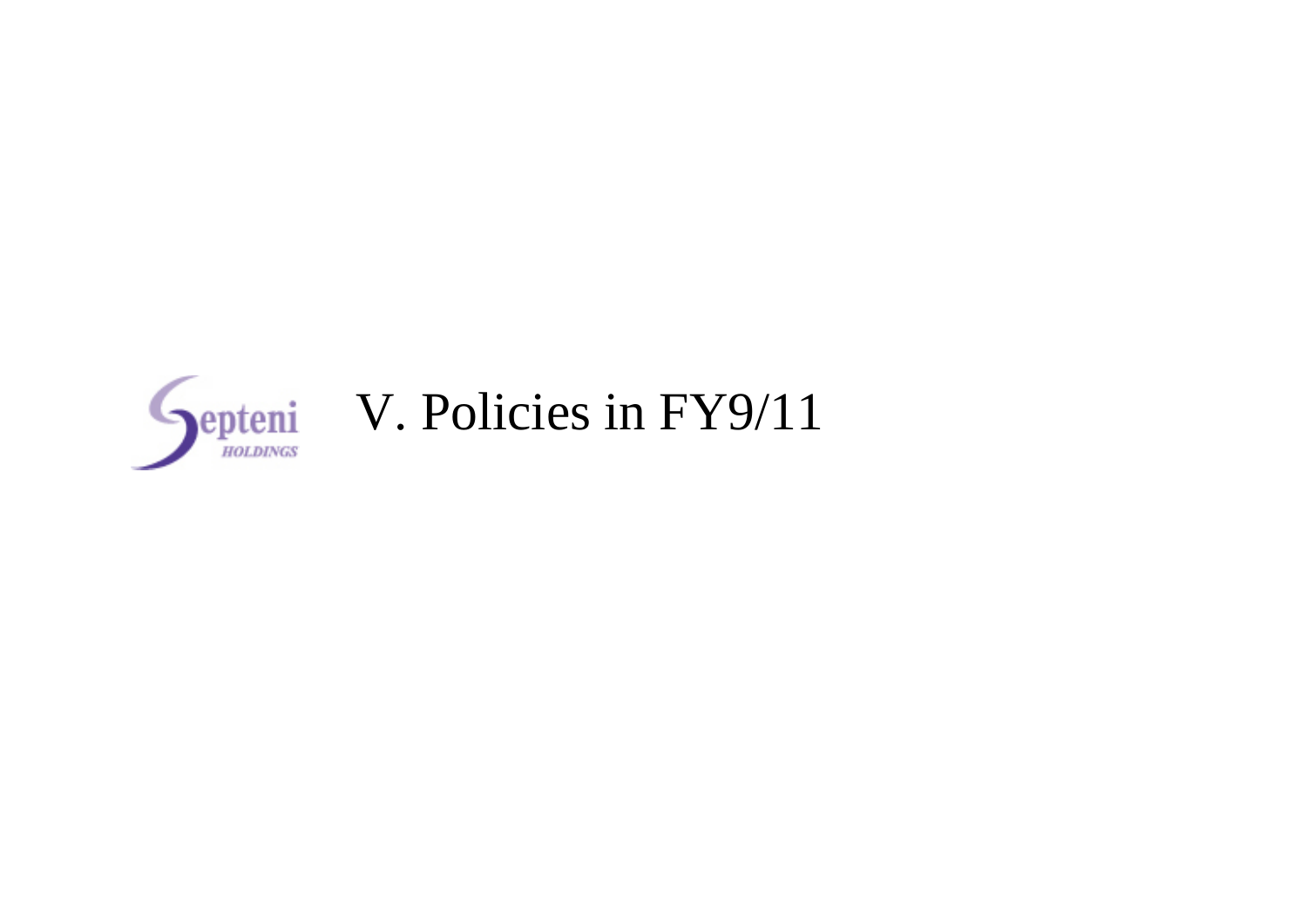

# FY9/11 Theme: Developing New Opportunities

- ◆ Volume production of new businesses, developing new realms
- Achieve organic growth (Growth in Sales, Income)
- Raising technology levels of the Septeni Group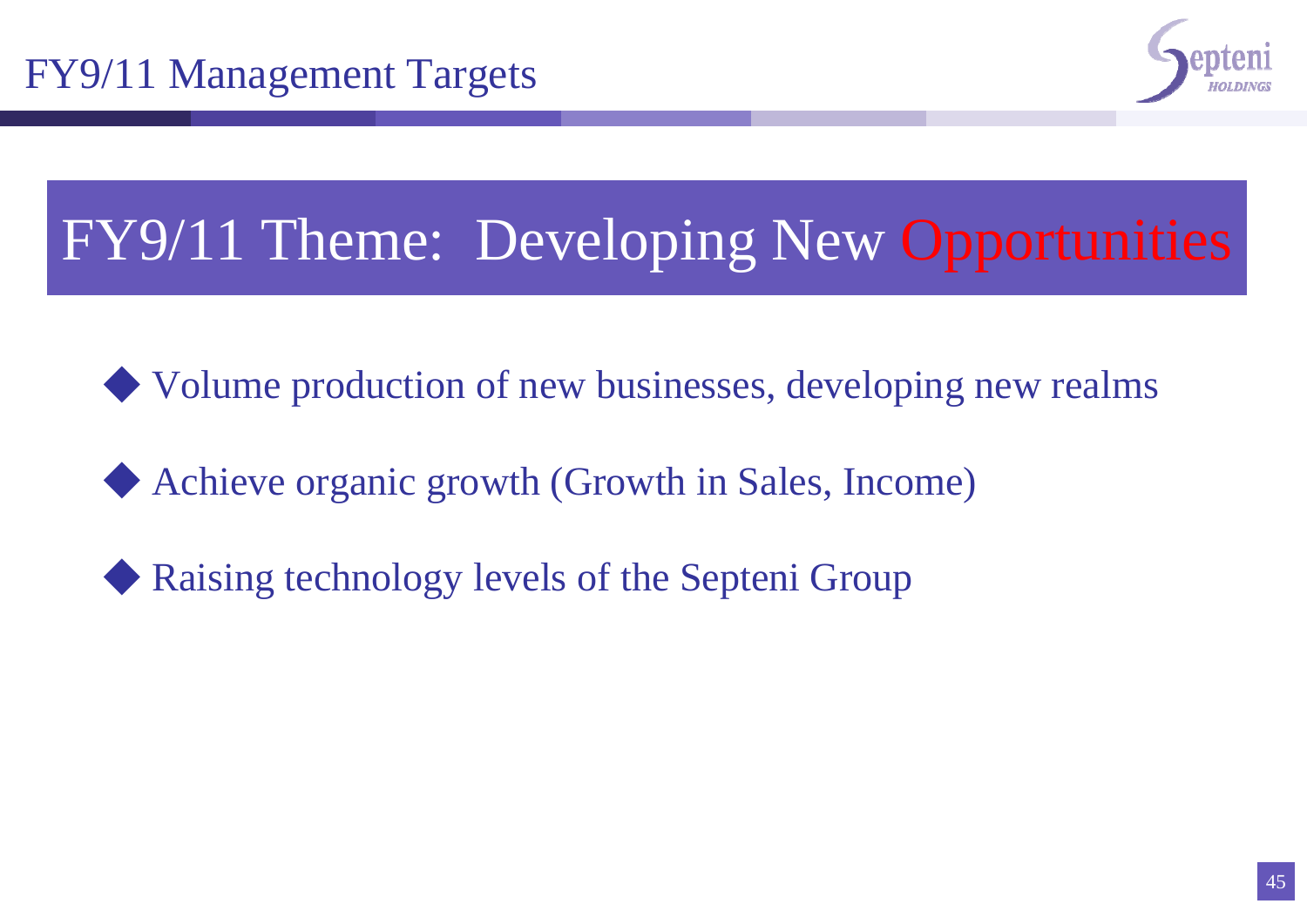#### Business Segment Changes



Divided Internet Related Business Segment Into Technology and Contents Business Segments

【FY9/10 】



Commerce

【From FY9/11 】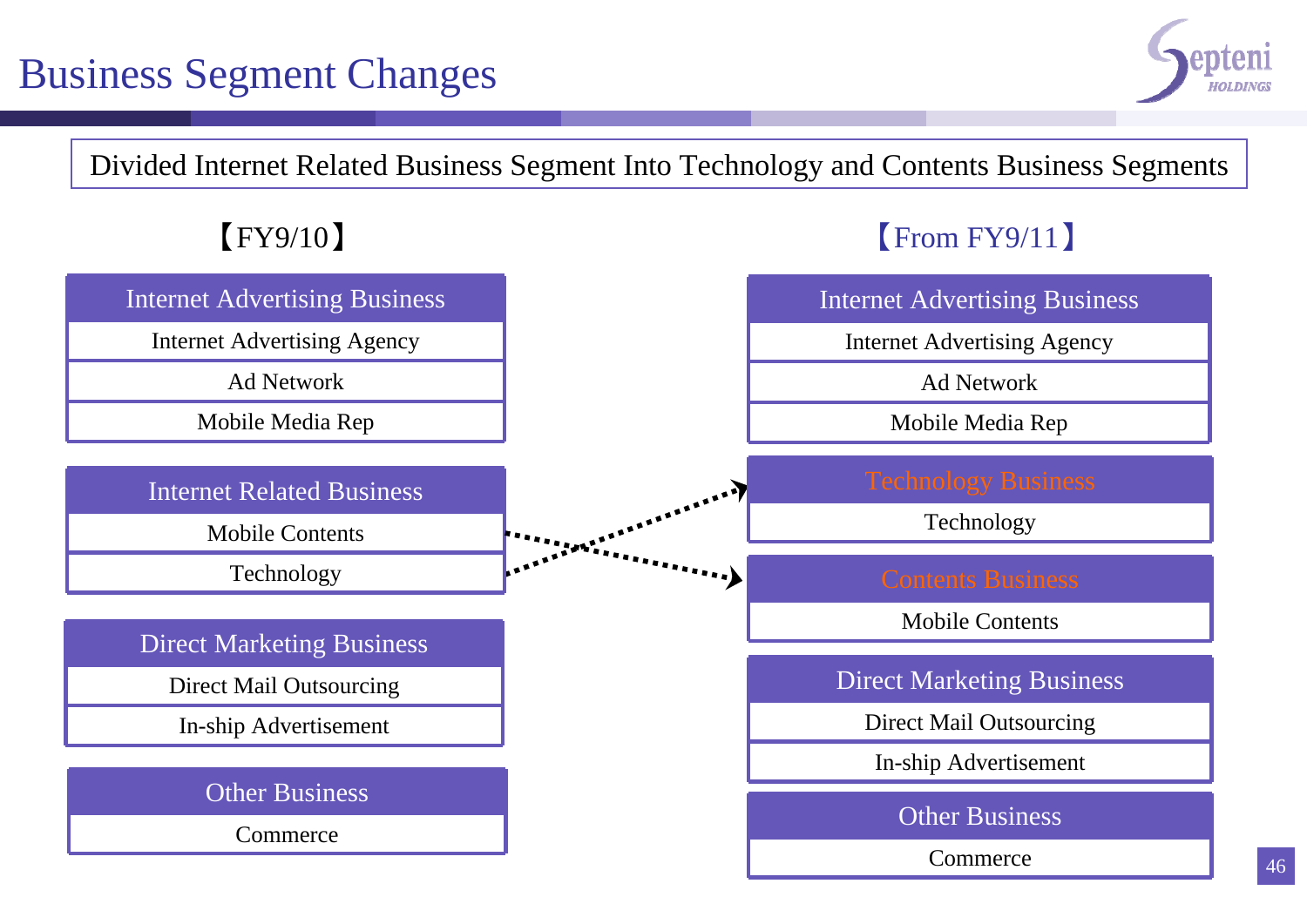

| Internet<br>Advertising<br><b>Business</b> | $\triangleright$ Fortify mobile advertising business structure, increase speed of growth<br>$\triangleright$ Expand scale of investments in social media realm<br>$\triangleright$ Develop market for medium to small companies through regional<br>offices, new companies |
|--------------------------------------------|----------------------------------------------------------------------------------------------------------------------------------------------------------------------------------------------------------------------------------------------------------------------------|
| Technology<br><b>Business</b>              | $\triangleright$ Fortify web marketing realm                                                                                                                                                                                                                               |
| <b>Contents</b><br><b>Business</b>         | $\triangleright$ Promote fortification of applications for multiple platforms for<br>distribution to smart phones, tablet PCs                                                                                                                                              |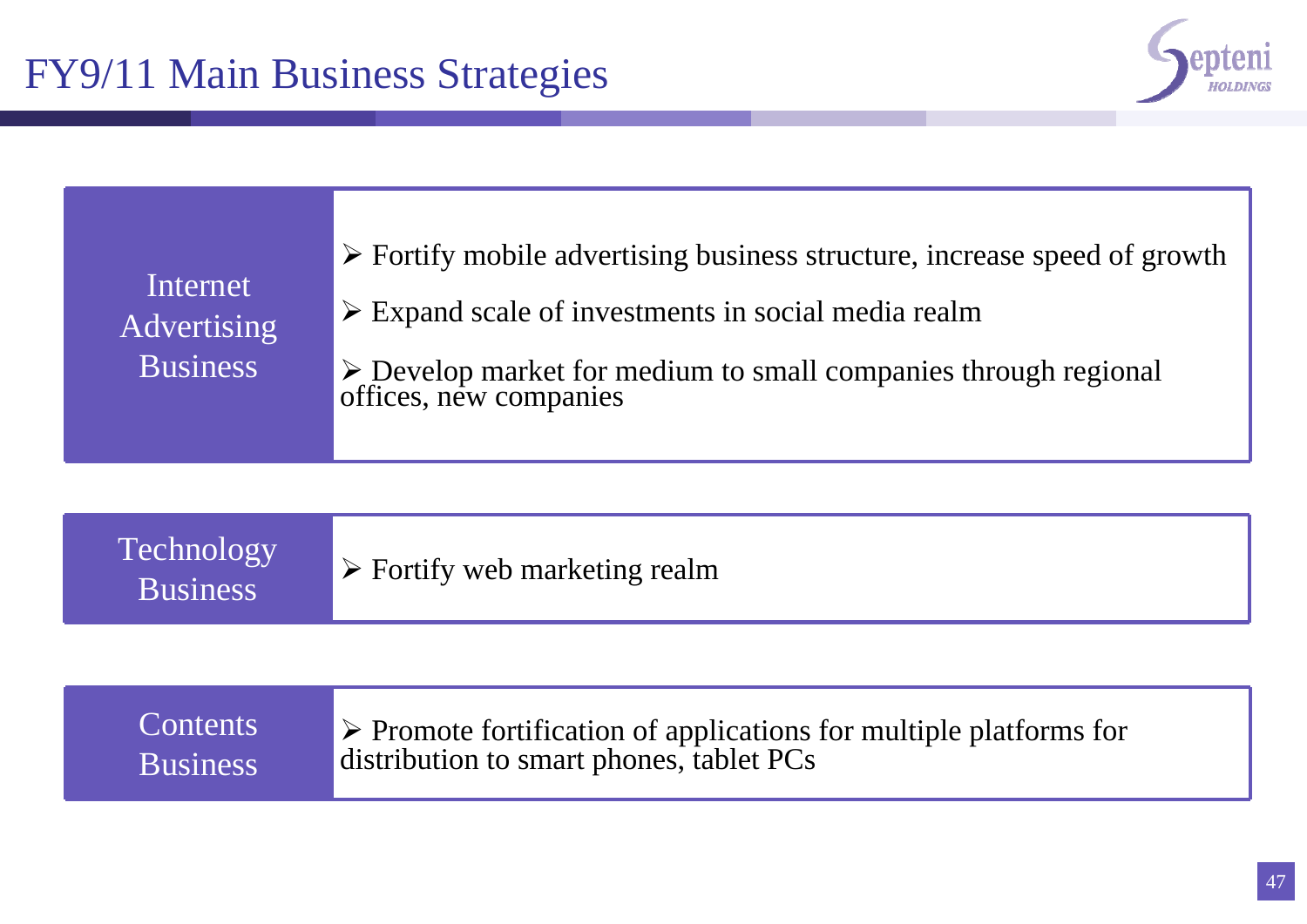

#### Established a Internet marketing support company for medium to small companies

◆ The new business development division "Hineranka" was turned into a company led by a 26 year old representative only four years out of college

◆ Cultivate large latent demand from medium to small companies

| <b>Company Name</b>   | HighScore, Inc.                     |  |  |
|-----------------------|-------------------------------------|--|--|
| <b>Business Realm</b> | Internet marketing support business |  |  |
| Capitalization        | ¥30 million                         |  |  |
| Shareholder           | SEPTENI CO., LTD. (100%)            |  |  |
| Representative        | Hiroyuki Higo                       |  |  |
| Established           | November 1, 2010                    |  |  |

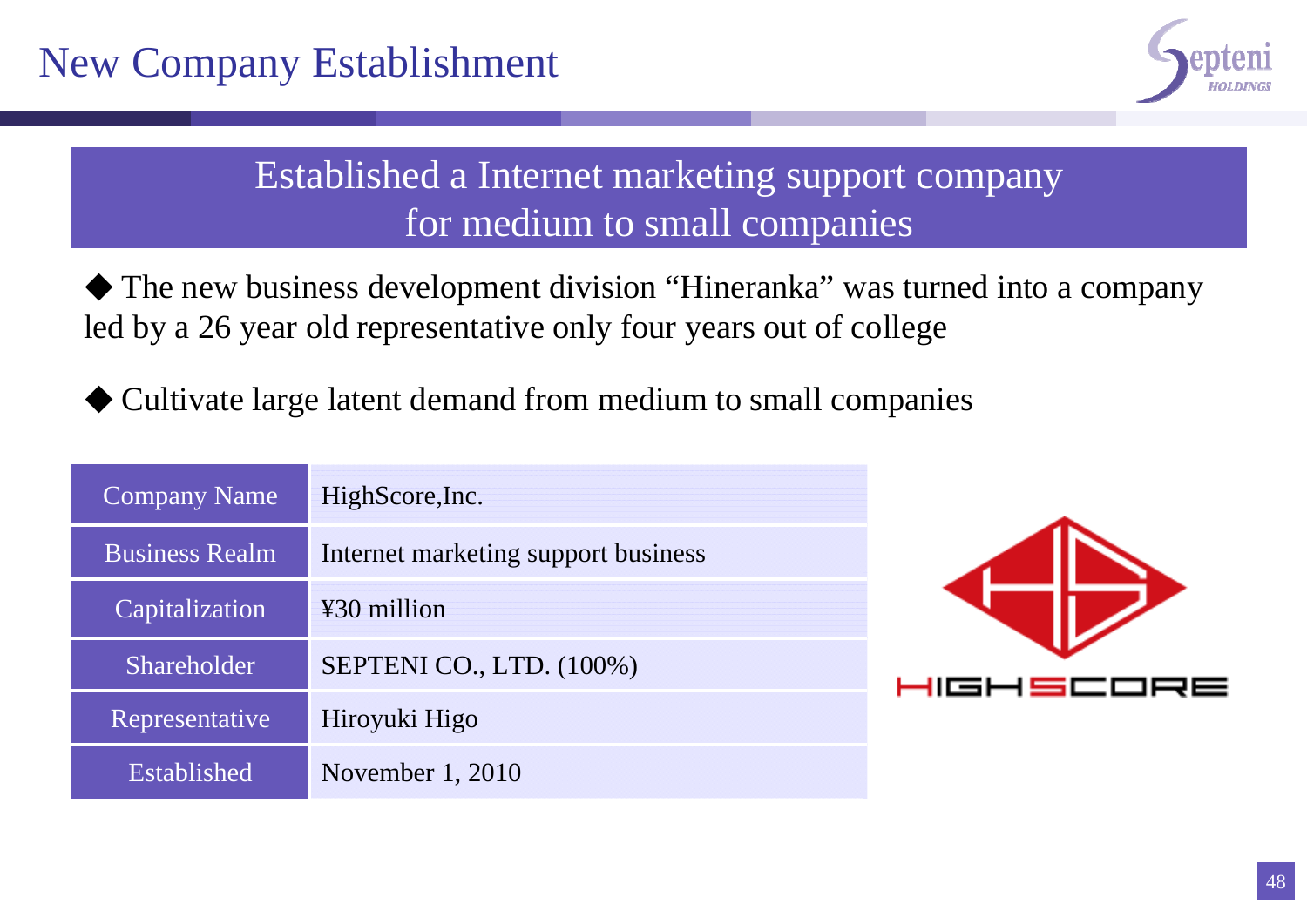

(Units: Million Yen)

| <b>Income Statement</b> | FY9/10 | FY9/11 Estimate | <b>YoY</b> Growth |
|-------------------------|--------|-----------------|-------------------|
| Net Sales               | 32,648 | 35,000          | $+7.2%$           |
| <b>Operating Income</b> | 1,098  | 1,200           | $+9.3%$           |
| <b>Ordinary Income</b>  | 1,024  | 1,150           | $+12.3%$          |
| <b>Net Income</b>       | 545    | 700             | $+28.3%$          |

#### 【Assumptions 】

 $\triangleright$  Estimates include ¥100 to ¥200 million in losses arising from investments in new businesses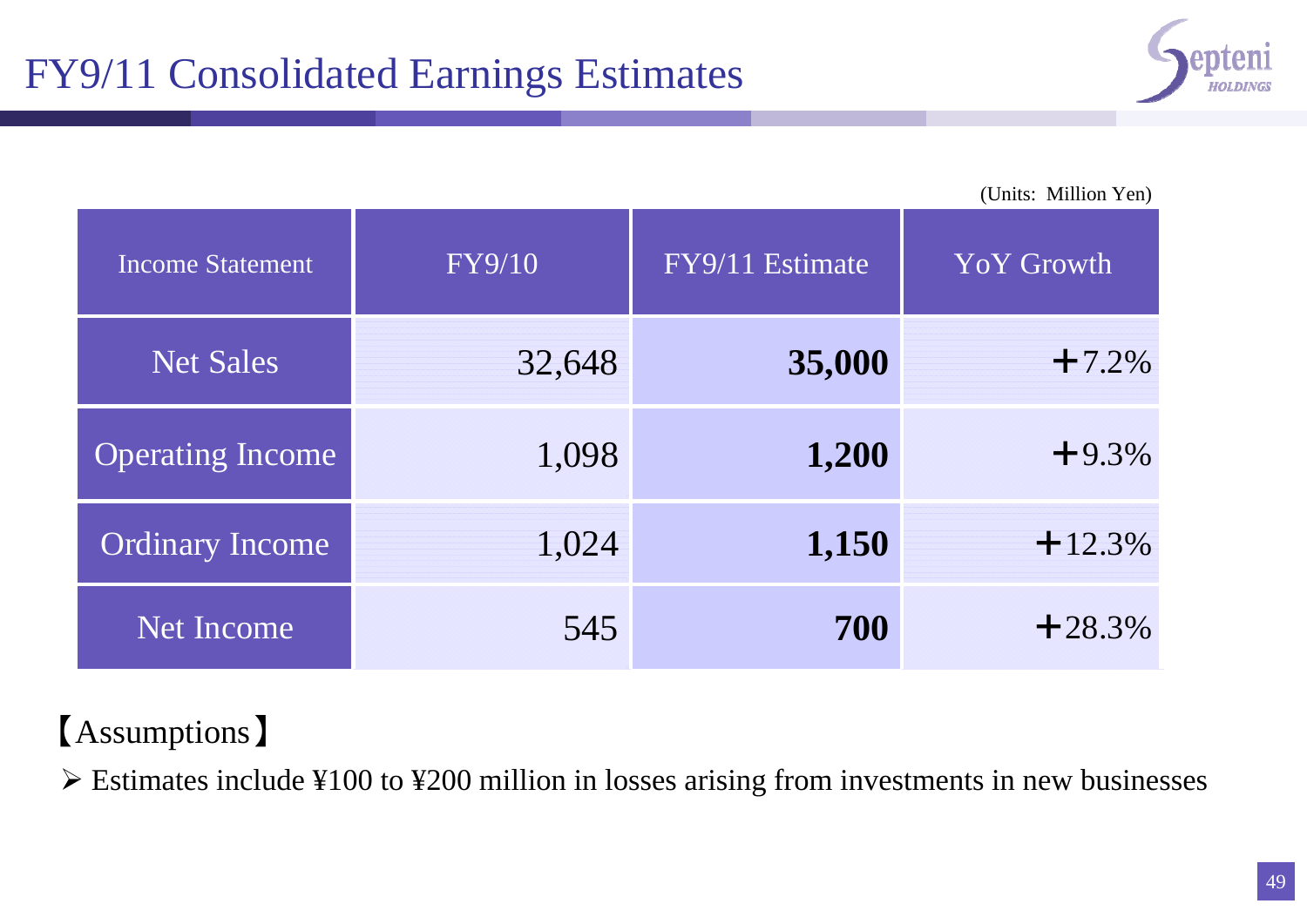

# **Septeni** VI. Supplemental Information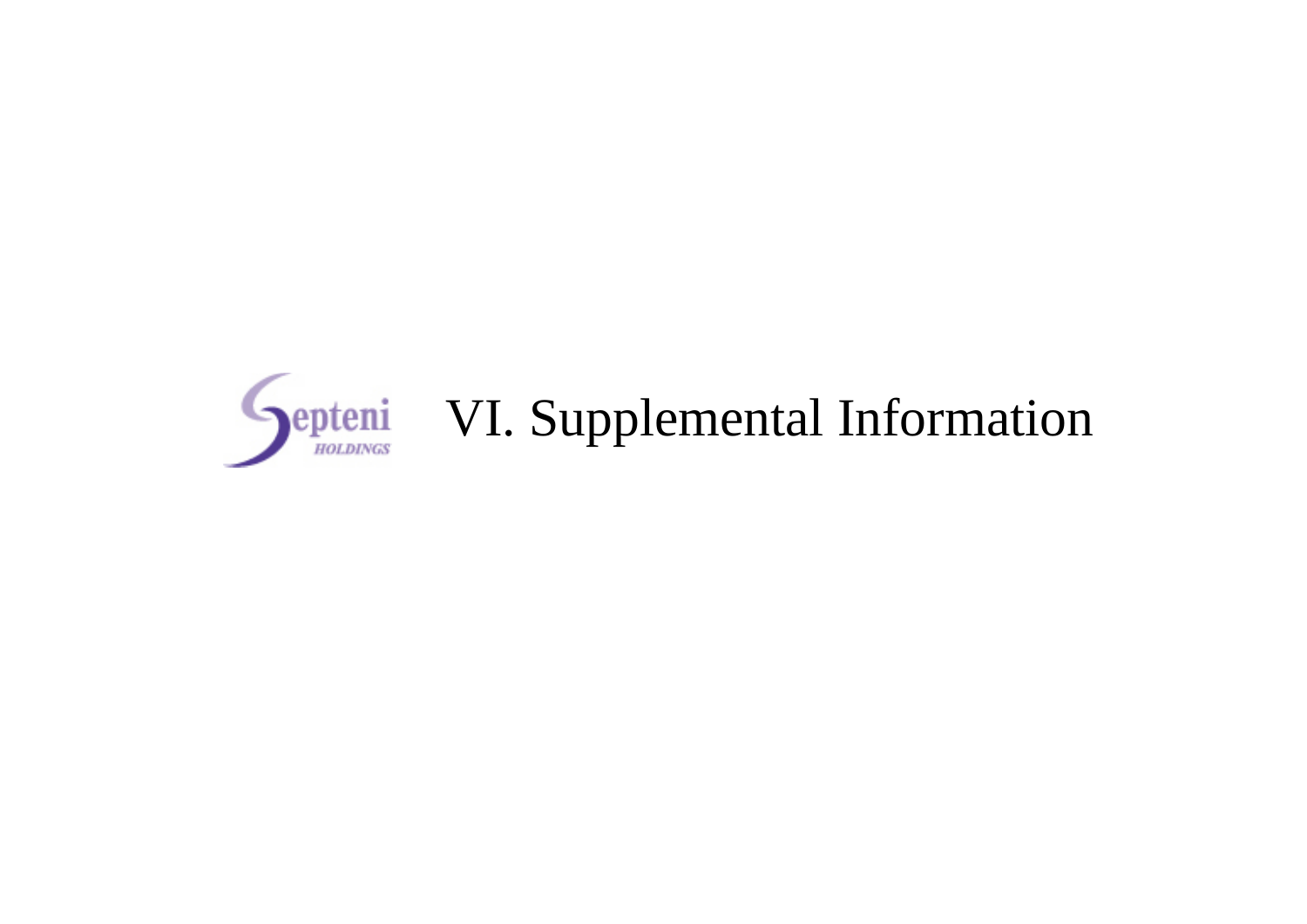

As of September 30, 2010

| <b>Company Name</b>       | SEPTENI HOLDINGS CO., LTD.                                                                                          |
|---------------------------|---------------------------------------------------------------------------------------------------------------------|
| Representative            | President and Representative Director: Koki Sato                                                                    |
| <b>Headquarters</b>       | Septeni Gaien Building, 24 Daikyo-cho, Shinjuku-ku, Tokyo                                                           |
| <b>Stock Code</b>         | $4293$ (JASDAQ)                                                                                                     |
| <b>Business Realm</b>     | The holding company for a group of companies conducting Internet advertising and<br>other Internet related services |
| Established               | October 29, 1990                                                                                                    |
| Capitalization            | $\textcolor{blue}{\text{42,006}}$ million                                                                           |
| <b>Shared Issued</b>      | 134,700 shares (Including treasury stock of 8,923 shares)                                                           |
| Consolidated<br>Workforce | 621 Full time employees, 662 Full time and contracted employees                                                     |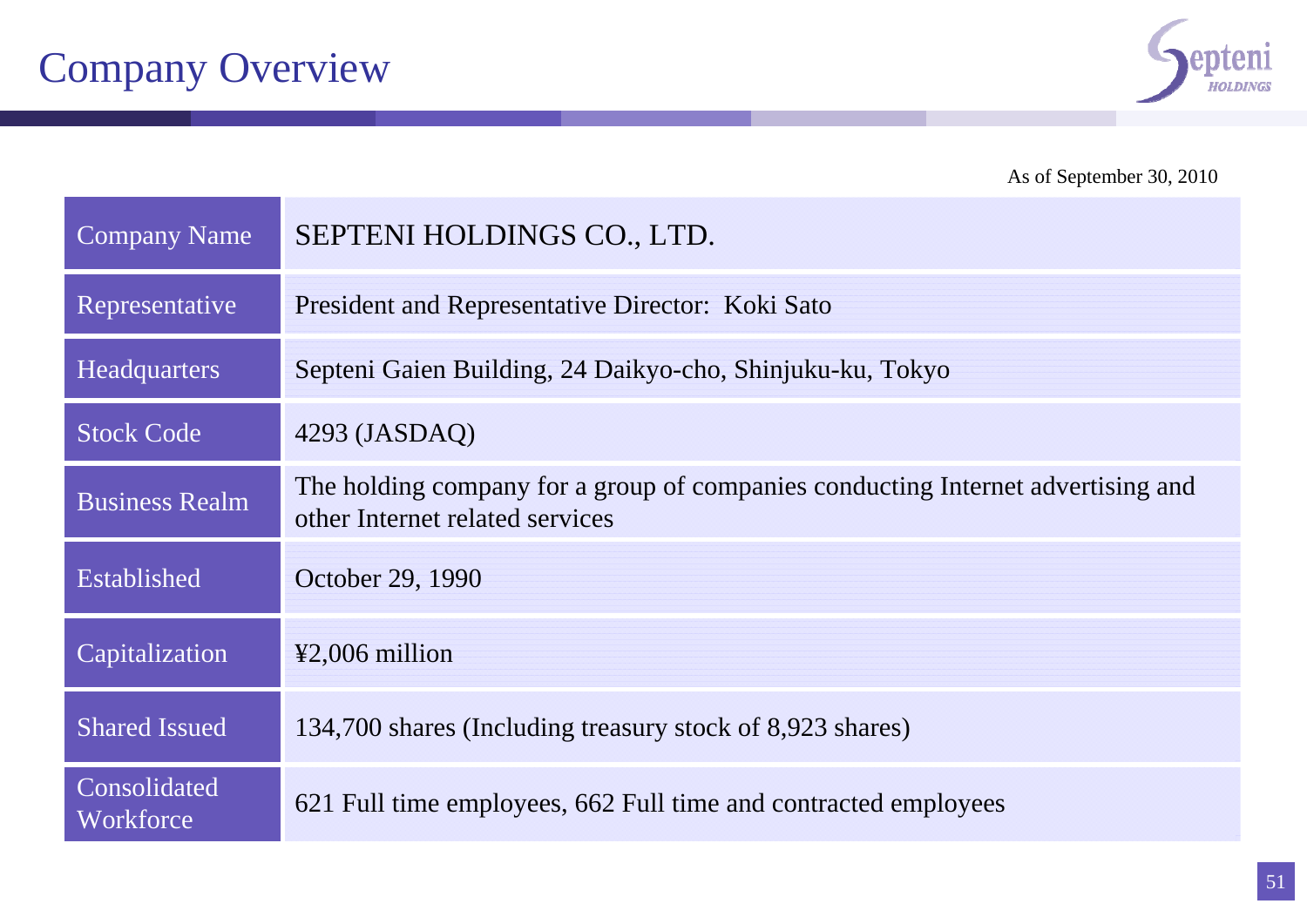### Main Companies of Septeni Group



#### As of November 5, 2010

| <b>Company Name</b>                | Status, Ownership                  | <b>Business Description</b>    |
|------------------------------------|------------------------------------|--------------------------------|
| SEPTENI HOLDINGS CO., LTD.         |                                    | Holding company                |
| SEPTENI CO., LTD.                  | Consolidated, 100%                 | Internet advertising           |
| mume Inc.                          | Consolidated, 100%                 | Mobile advertising             |
| MANGO Inc.                         | Consolidated, 100%                 | SEM operation                  |
| Vasara Inc.                        | Consolidated, 100%                 | Internet advertising           |
| HighScore, Inc.                    | Consolidated, 100%                 | Small business support         |
| SEPTENI CROSSGATE CO., LTD.        | Consolidated, 95%                  | Ad network                     |
| ASP CO., LTD.                      | Consolidated, 60%                  | e-Commerce marketing solutions |
| Media Grow CO., LTD.               | Consolidated, 100%                 | Mobile media rep               |
| <b>AXEL MARK INC.</b>              | Consolidated, 54.5%                | Mobile service                 |
| <b>Tricorn Corporation</b>         | Consolidated, 100%                 | <b>CRM</b> service             |
| Cytech, Inc.                       | Consolidated, 100%                 | System integration             |
| SEPTENI DIRECT MARKETING CO., LTD. | Consolidated, 100%                 | Direct marketing               |
| <b>ACRESS</b>                      | Consolidated, 100%                 | Catalog sales                  |
| PRIME X Co., Ltd.                  | Equity Accounting Affiliate, 40.0% | Real estate Internet market    |
| <b>OPENSMILE</b> Inc.              | Equity Accounting Affiliate, 33.3% | Internet media                 |
| Power Technology                   | Equity Accounting Affiliate, 22.8% | <b>SEO</b>                     |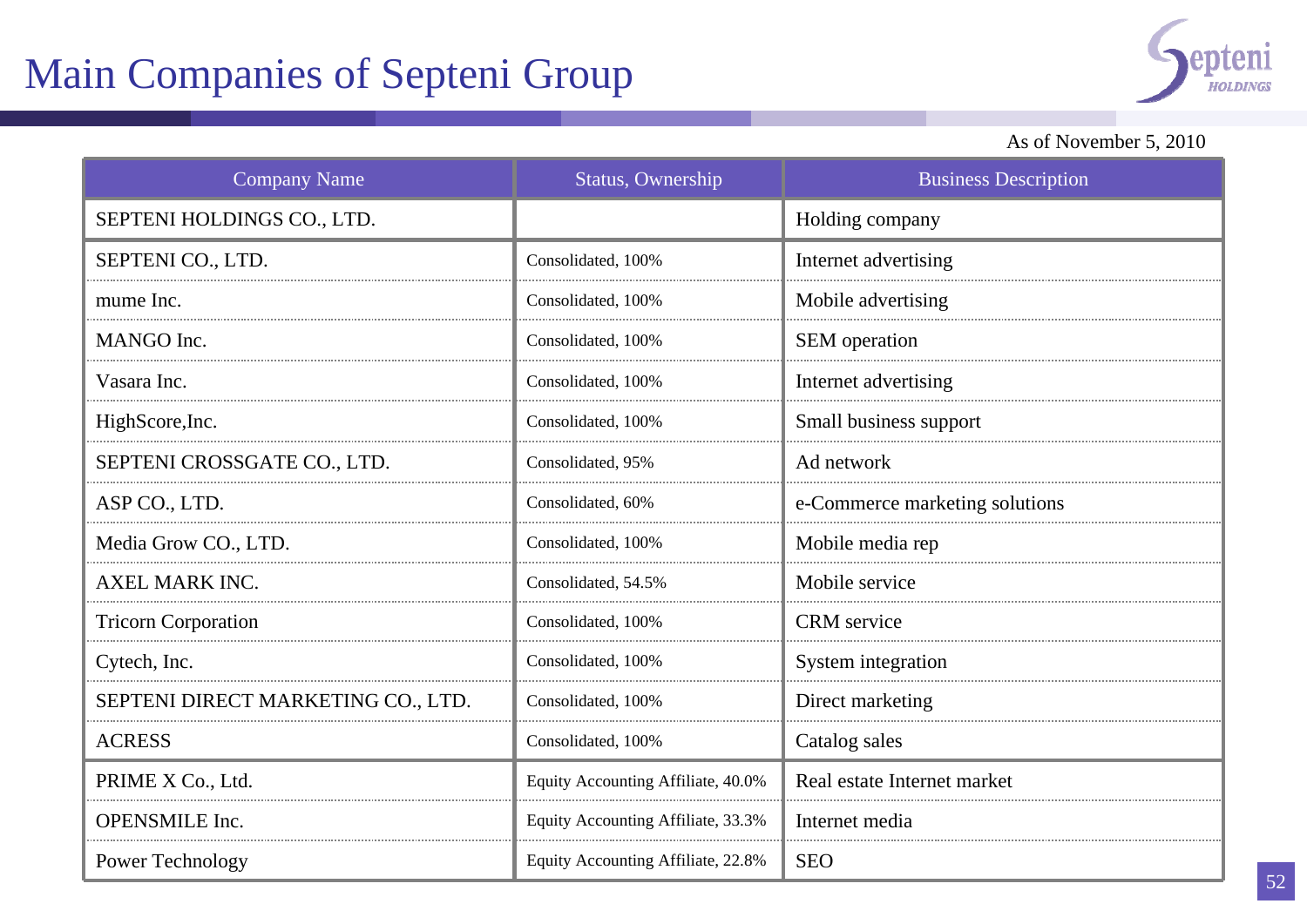

|                                                                 | <b>Holding Company</b>                                                           |                          |                                                                        |  | As of November 5, 2010          |
|-----------------------------------------------------------------|----------------------------------------------------------------------------------|--------------------------|------------------------------------------------------------------------|--|---------------------------------|
| SEPTENI HOLDINGS CO., LTD.                                      |                                                                                  |                          |                                                                        |  |                                 |
| <b>Internet Advertising Business</b>                            |                                                                                  |                          | <b>Technology Business</b>                                             |  |                                 |
|                                                                 |                                                                                  |                          | <b>Tricorn Corporation</b>                                             |  | Mail Distribution • CRM         |
| SEPTENI CO., LTD.                                               | <b>Internet Advertising</b>                                                      |                          | Cytech, Inc.                                                           |  | <b>System Integration</b>       |
| mume, Inc.                                                      | Mobile Advertising                                                               |                          |                                                                        |  |                                 |
| <b>SEM Operation</b><br>MANGO, Inc.                             |                                                                                  | <b>Contents Business</b> |                                                                        |  |                                 |
| Vasara Inc.                                                     | <b>Internet Advertising</b>                                                      |                          | AXEL MARK INC.                                                         |  | <b>Mobile Contents</b>          |
| HighScore, Inc.<br>SETPENI CROSSGATE CO., LTD.<br>ASP CO., LTD. | <b>Small Business Support</b><br><b>Ad Market Place</b><br>e-Marketing Solutions |                          | <b>Direct Marketing Business</b><br>SEPTENI DIRECT MARKETING CO., LTD. |  | Mailing Outsourcing,<br>In-ship |
| Media Grow CO., LTD.                                            | Mobile Media Rep                                                                 |                          | <b>Other Business (Commerce)</b>                                       |  |                                 |
|                                                                 |                                                                                  |                          | <b>ACRESS</b>                                                          |  | Catalog Sales • e-Commerce      |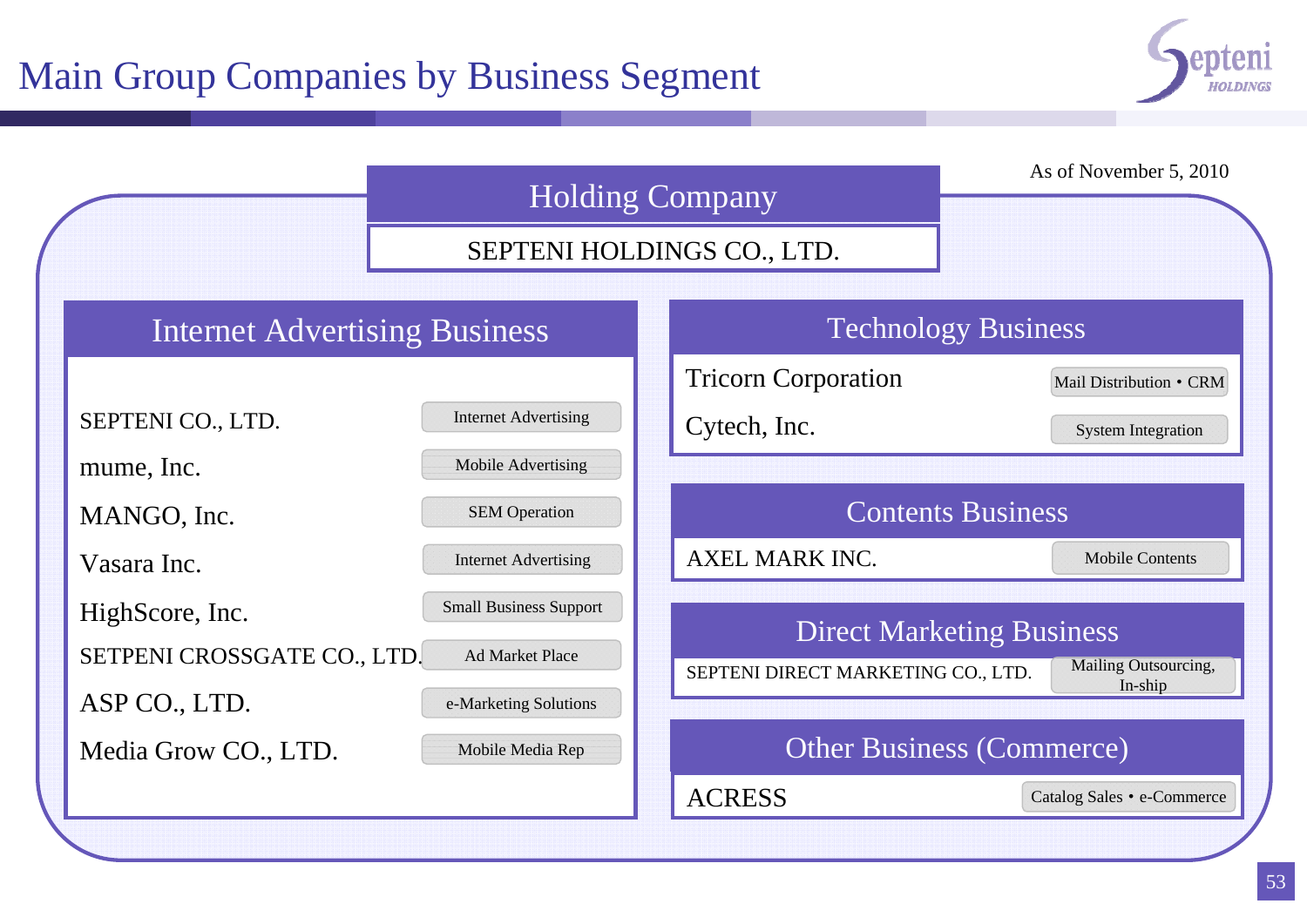

#### Consolidated SG&A Expense Trend